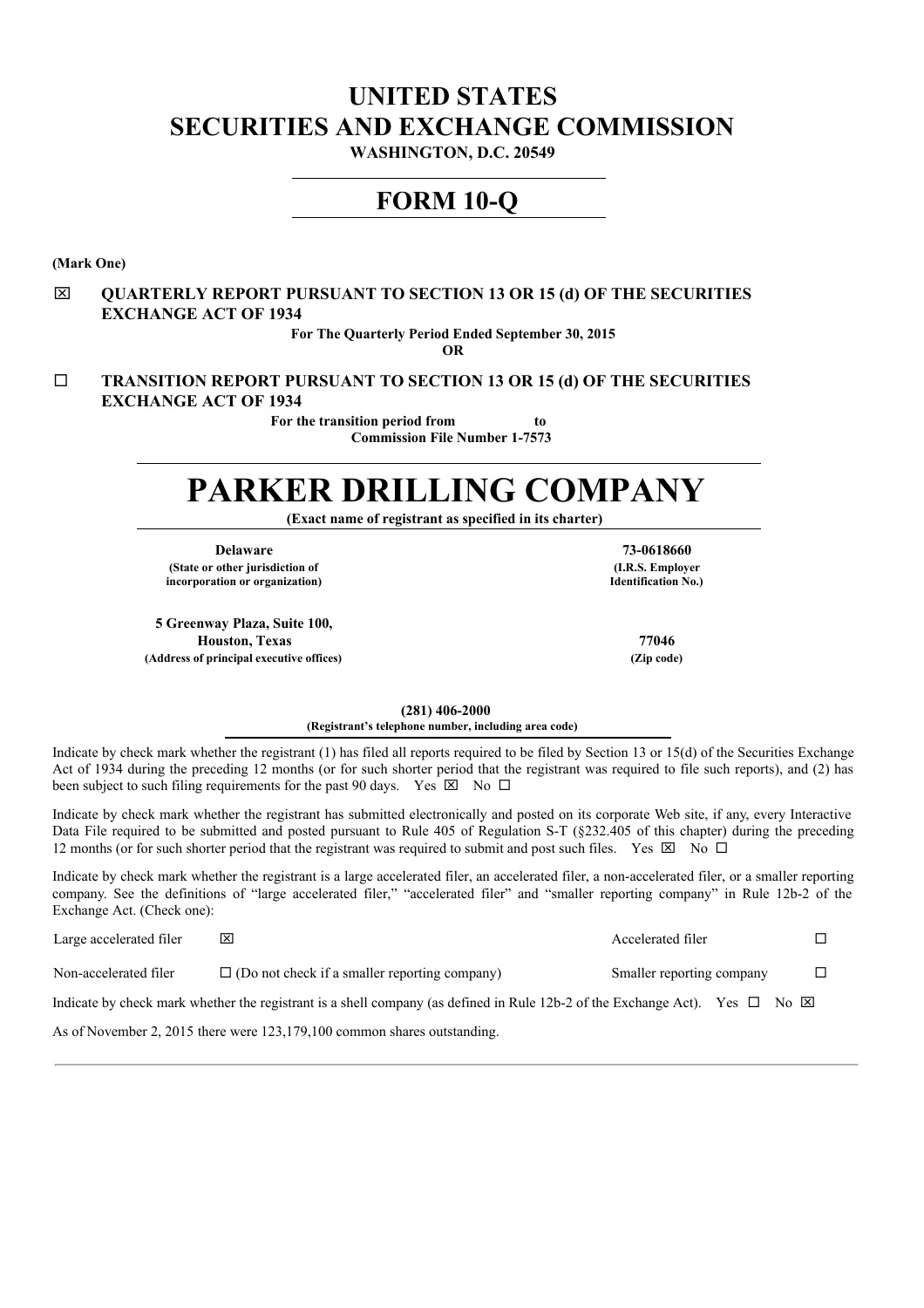# **TABLE OF CONTENTS**

|                                                                                                                  | Page                         |
|------------------------------------------------------------------------------------------------------------------|------------------------------|
| Part I. Financial Information                                                                                    |                              |
| Item 1. Financial Statements                                                                                     |                              |
| Consolidated Condensed Balance Sheets as at September 30, 2015 (Unaudited) and December 31, 2014                 | $\frac{3}{3}$                |
| Consolidated Condensed Statements of Operations (Unaudited) for the Three and Nine Months Ended September 30,    |                              |
| 2015 and 2014                                                                                                    | $\overline{4}$               |
| Consolidated Condensed Statements of Comprehensive Income (Loss) (Unaudited) for the Three and Nine Months Ended |                              |
| September 30, 2015 and 2014                                                                                      | $\overline{5}$               |
| Consolidated Condensed Statements of Cash Flows (Unaudited) for the Nine Months Ended September 30, 2015 and     |                              |
| 2014                                                                                                             | $rac{6}{7}$<br>$rac{30}{45}$ |
| Notes to the Unaudited Consolidated Condensed Financial Statements                                               |                              |
| Item 2. Management's Discussion and Analysis of Financial Condition and Results of Operations                    |                              |
| Item 3. Quantitative and Qualitative Disclosures about Market Risk                                               |                              |
| Item 4. Controls and Procedures                                                                                  | 45                           |
|                                                                                                                  |                              |
| Part II. Other Information                                                                                       |                              |
| Item 1. Legal Proceedings                                                                                        | <u>46</u>                    |
| Item 1A. Risk Factors                                                                                            | $\frac{46}{5}$               |
| <u>Item 2. Unregistered Sales of Equity Securities and Use of Proceeds</u>                                       | $\frac{46}{5}$               |
| Item 3. Defaults Upon Senior Securities                                                                          | $\frac{46}{5}$               |
| <b>Item 4. Mine Safety Disclosures</b>                                                                           | $\frac{46}{5}$               |
| Item 5. Other Information                                                                                        | $\frac{46}{47}$              |
| Item 6. Exhibits                                                                                                 |                              |
| <b>Signatures</b>                                                                                                | 48                           |
|                                                                                                                  |                              |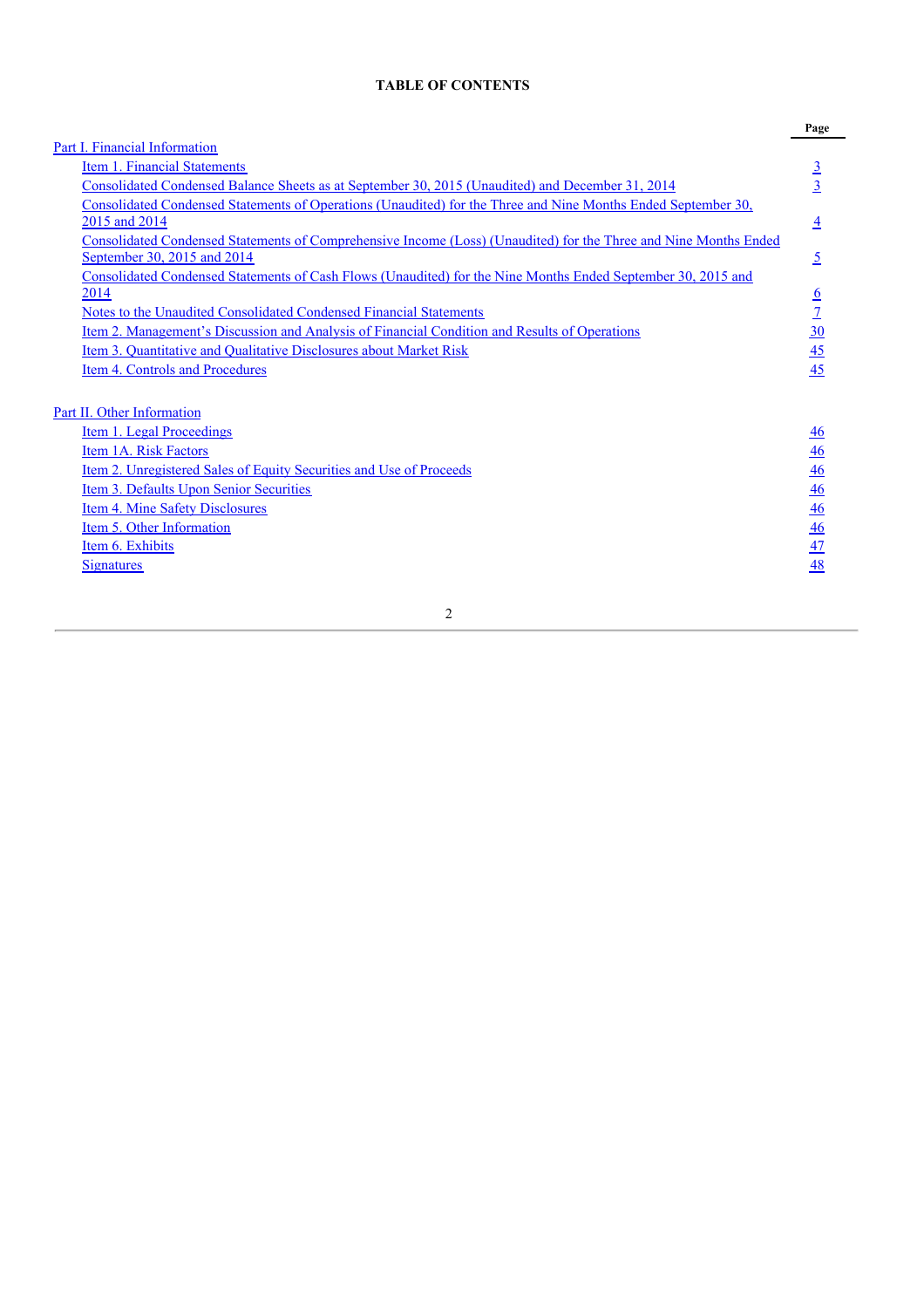# **PART I. FINANCIAL INFORMATION**

# **Item 1. Financial Statements**

# **PARKER DRILLING COMPANY AND SUBSIDIARIES CONSOLIDATED CONDENSED BALANCE SHEETS (Dollars in Thousands)**

|                                                                                                                                              | September 30,<br>2015 | December 31,<br>2014       |
|----------------------------------------------------------------------------------------------------------------------------------------------|-----------------------|----------------------------|
|                                                                                                                                              | (Unaudited)           |                            |
| <b>ASSETS</b>                                                                                                                                |                       |                            |
| Current assets:                                                                                                                              |                       |                            |
| $\mathcal{S}$<br>Cash and cash equivalents                                                                                                   | 104,651               | <sup>\$</sup><br>108,456   |
| Accounts and Notes Receivable, net of allowance for bad debts of \$9,691 at<br>September 30, 2015 and \$11,188 at December 31, 2014.         | 224,996               | 270,952                    |
| Rig materials and supplies                                                                                                                   | 38,516                | 47,943                     |
| Deferred costs                                                                                                                               | 2,961                 | 5,673                      |
| Deferred income taxes                                                                                                                        | 5,448                 | 7,476                      |
| Other tax assets                                                                                                                             | 7,832                 | 10,723                     |
| Other current assets                                                                                                                         | 17,201                | 18,556                     |
| Total current assets                                                                                                                         | 401,605               | 469,779                    |
| Property, plant and equipment, net of accumulated depreciation of \$1,285,222 at<br>September 30, 2015 and \$1,201,058 at December 31, 2014. | 841,923               | 895,940                    |
| Goodwill (Note 3)                                                                                                                            | 6,708                 |                            |
| Intangible assets, net (Note 3)                                                                                                              | 14,741                | 4.286                      |
| Debt issuance costs                                                                                                                          | 13,136                | 12,526                     |
| Deferred income taxes                                                                                                                        | 133,058               | 122,689                    |
| Other noncurrent assets                                                                                                                      | 31,012                | 15,439                     |
| $\mathbf S$<br>Total assets                                                                                                                  | 1,442,183             | $\mathbb{S}$<br>1,520,659  |
| <b>LIABILITIES AND STOCKHOLDERS' EQUITY</b>                                                                                                  |                       |                            |
| Current liabilities:                                                                                                                         |                       |                            |
| \$<br>Current portion of long-term debt                                                                                                      |                       | $\mathbf S$<br>10,000      |
| Accounts payable and accrued liabilities                                                                                                     | 143,576               | 154,479                    |
| Accrued income taxes                                                                                                                         | 6,594                 | 14,186                     |
| Total current liabilities                                                                                                                    | 150,170               | 178,665                    |
| Long-term debt                                                                                                                               | 585,000               | 605,000                    |
| Other long-term liabilities                                                                                                                  | 20,141                | 18,665                     |
| Long-term deferred tax liability                                                                                                             | 75,197                | 52,115                     |
| Commitments and contingencies (Note 12)                                                                                                      |                       |                            |
| Stockholders' equity:                                                                                                                        |                       |                            |
| Common stock                                                                                                                                 | 20,517                | 20,325                     |
| Capital in excess of par value                                                                                                               | 670,700               | 666,769                    |
| Accumulated deficit                                                                                                                          | (83, 592)             | (24, 165)                  |
| Accumulated other comprehensive (loss)                                                                                                       | (1,127)               | (498)                      |
| Total controlling interest stockholders' equity                                                                                              | 606,498               | 662,431                    |
| Noncontrolling interest                                                                                                                      | 5,177                 | 3,783                      |
| Total equity                                                                                                                                 | 611,675               | 666,214                    |
| Total liabilities and stockholders' equity<br>\$                                                                                             | 1,442,183             | <sup>\$</sup><br>1,520,659 |

See accompanying notes to the unaudited consolidated condensed financial statements.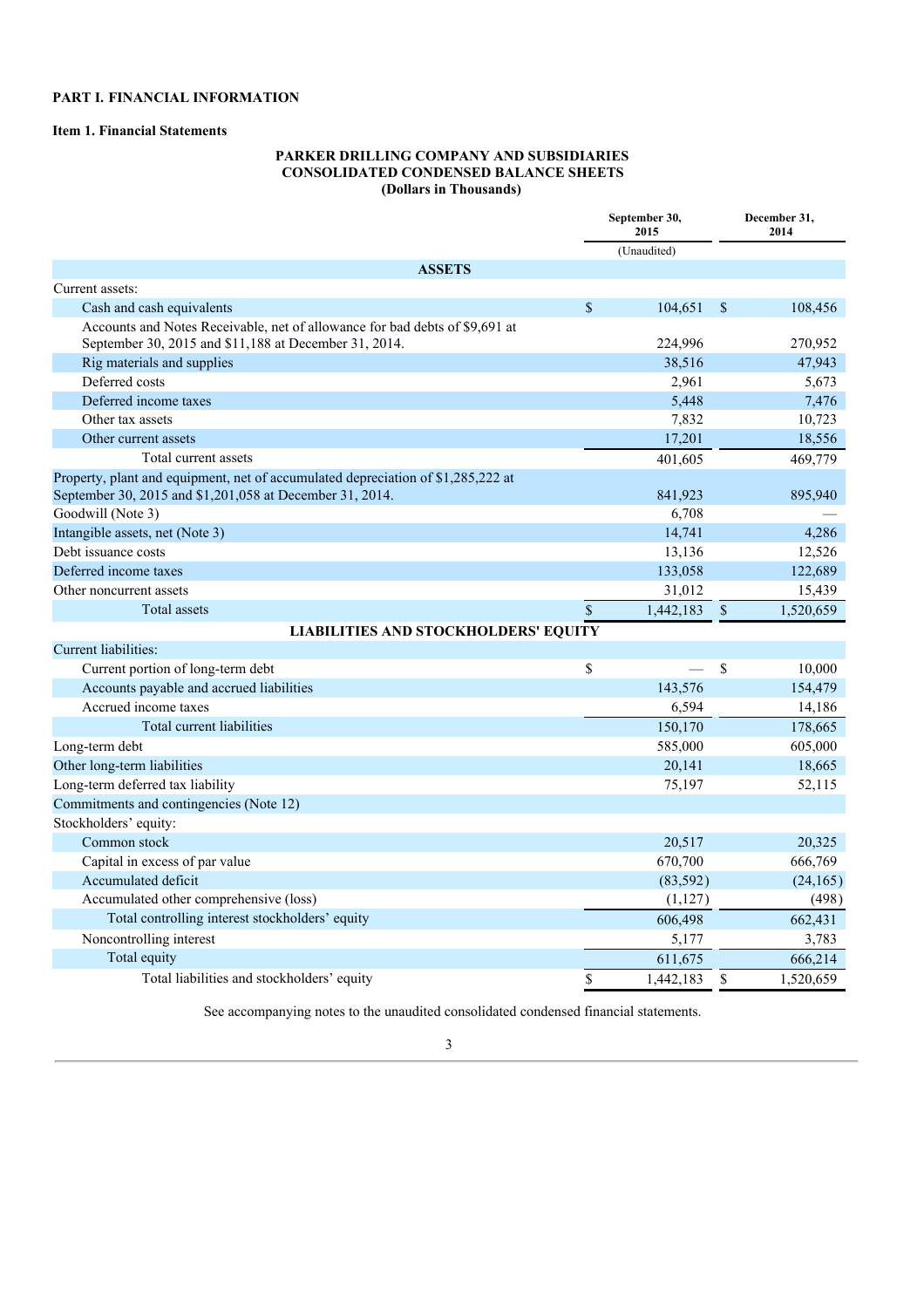# **PARKER DRILLING COMPANY AND SUBSIDIARIES CONSOLIDATED CONDENSED STATEMENTS OF OPERATIONS (Dollars in Thousands, Except Per Share Data) (Unaudited)**

|                                                             | Three Months Ended September 30, |              |              |           | Nine Months Ended September 30, |             |               |           |  |
|-------------------------------------------------------------|----------------------------------|--------------|--------------|-----------|---------------------------------|-------------|---------------|-----------|--|
|                                                             |                                  | 2015<br>2014 |              |           | 2015                            |             |               | 2014      |  |
| Revenues                                                    | \$                               | 173,418      | \$           | 242,012   | \$                              | 563,435     | $\sqrt{\ }$   | 725,471   |  |
| Expenses:                                                   |                                  |              |              |           |                                 |             |               |           |  |
| Operating expenses                                          |                                  | 128,963      |              | 160,797   |                                 | 411,802     |               | 501,391   |  |
| Depreciation and amortization                               |                                  | 39,584       |              | 36,149    |                                 | 118,474     |               | 106,666   |  |
|                                                             |                                  | 168,547      |              | 196,946   |                                 | 530,276     |               | 608,057   |  |
| Total operating gross margin                                |                                  | 4,871        |              | 45,066    |                                 | 33,159      |               | 117,414   |  |
| General and administration expense                          |                                  | (8,895)      |              | (9,370)   |                                 | (29, 243)   |               | (25, 341) |  |
| Provision for reduction in carrying value of certain assets |                                  | (906)        |              |           |                                 | (3,222)     |               |           |  |
| Gain (loss) on disposition of assets, net                   |                                  | 383          |              | (457)     |                                 | 2,686       |               | 433       |  |
| Total operating income (loss)                               |                                  | (4, 547)     |              | 35,239    |                                 | 3,380       |               | 92,506    |  |
| Other income and (expense):                                 |                                  |              |              |           |                                 |             |               |           |  |
| Interest expense                                            |                                  | (11,293)     |              | (10, 848) |                                 | (33,767)    |               | (33, 486) |  |
| Interest income                                             |                                  | 7            |              | 36        |                                 | 209         |               | 156       |  |
| Loss on extinguishment of debt                              |                                  |              |              |           |                                 |             |               | (30, 152) |  |
| Other                                                       |                                  | (719)        |              | (536)     |                                 | (3,628)     |               | 1,391     |  |
| Total other expense                                         |                                  | (12,005)     |              | (11, 348) |                                 | (37, 186)   |               | (62,091)  |  |
| Income (loss) before income taxes                           |                                  | (16, 552)    |              | 23,891    |                                 | (33,806)    |               | 30,415    |  |
| Income tax expense                                          |                                  | 31,930       |              | 11,014    |                                 | 24,832      |               | 14,093    |  |
| Net income (loss)                                           |                                  | (48, 482)    |              | 12,877    |                                 | (58, 638)   |               | 16,322    |  |
| Less: Net income attributable to noncontrolling interest    |                                  | 138          |              | 311       |                                 | 789         |               | 624       |  |
| Net income (loss) attributable to controlling interest      | \$                               | (48,620)     | \$           | 12,566    | $\mathbb{S}$                    | (59, 427)   | $\mathbb{S}$  | 15,698    |  |
| Basic earnings (loss) per share                             | \$                               | (0.40)       | \$           | 0.10      | \$                              | (0.49)      | <sup>\$</sup> | 0.13      |  |
| Diluted earnings (loss) per share                           | \$                               | (0.40)       | $\mathbb{S}$ | 0.10      | \$                              | $(0.49)$ \$ |               | 0.13      |  |
| Number of common shares used in computing earnings per      |                                  |              |              |           |                                 |             |               |           |  |

| share:  |             |             |             |             |
|---------|-------------|-------------|-------------|-------------|
| Basic   | 122,933,518 | 121.523.674 | 122,430,957 | 120,994,728 |
| Diluted | 122,933,518 | 123.177.753 | 122,430,957 | 122,972,014 |

See accompanying notes to the unaudited consolidated condensed financial statements.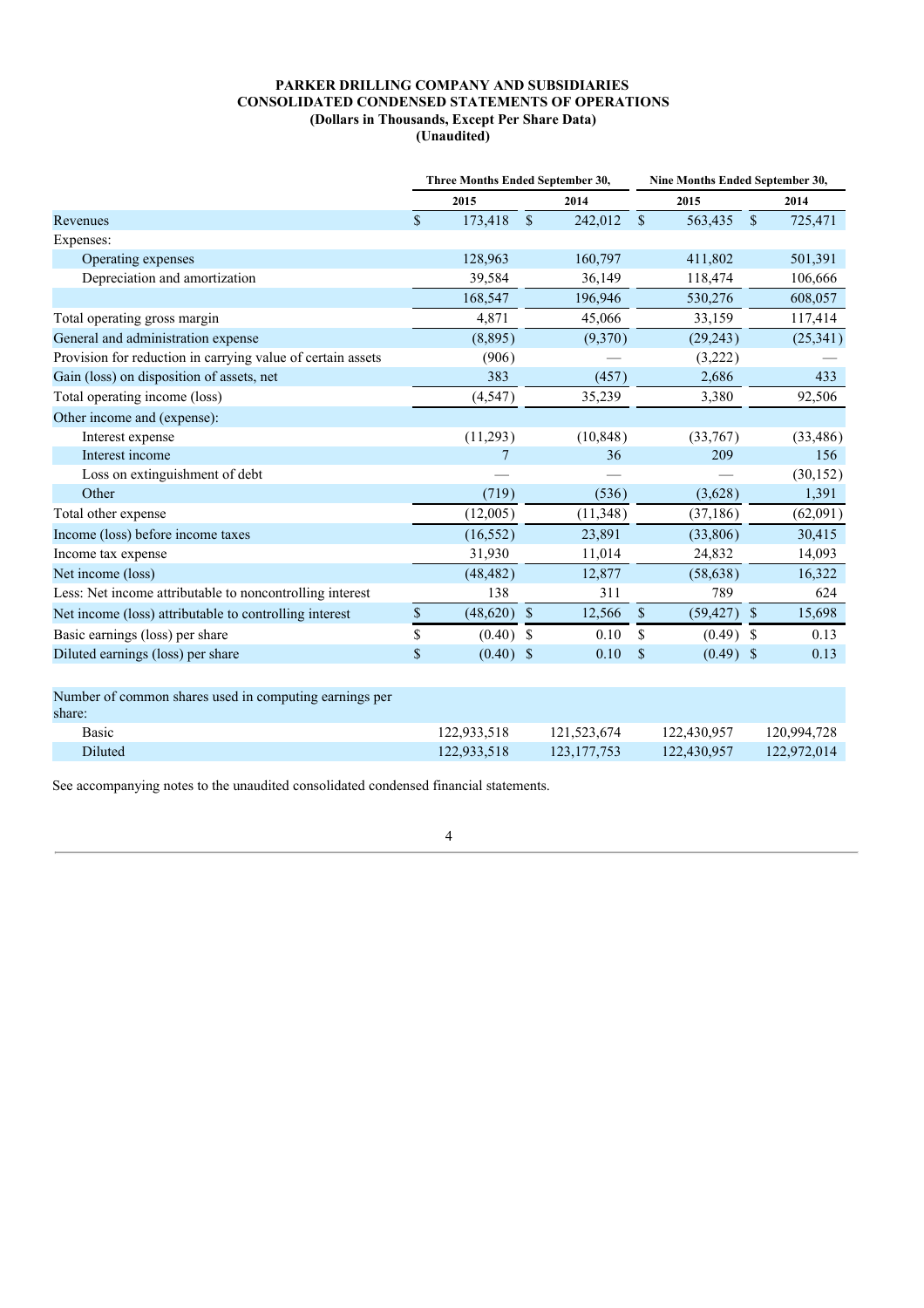# **PARKER DRILLING COMPANY AND SUBSIDIARIES CONSOLIDATED CONDENSED STATEMENTS OF COMPREHENSIVE INCOME (LOSS) (Dollars in Thousands)**

**(Unaudited)**

|                                                                     | <b>Three Months Ended</b><br>September 30, |           |  |          | <b>Nine Months Ended</b><br>September 30, |                |  |         |
|---------------------------------------------------------------------|--------------------------------------------|-----------|--|----------|-------------------------------------------|----------------|--|---------|
|                                                                     |                                            | 2015      |  | 2014     |                                           | 2015           |  | 2014    |
| Comprehensive income:                                               |                                            |           |  |          |                                           |                |  |         |
| Net income (loss)                                                   | S                                          | (48, 482) |  | 12,877   | \$.                                       | $(58, 638)$ \$ |  | 16,322  |
| Other comprehensive income (loss), net of tax:                      |                                            |           |  |          |                                           |                |  |         |
| Currency translation difference on related borrowings               |                                            | (1,285)   |  | (1,780)  |                                           | (2,308)        |  | (2,248) |
| Currency translation difference on foreign currency net investments |                                            | 588       |  | 615      |                                           | 1,462          |  | 1,126   |
| Total other comprehensive income (loss), net of tax:                |                                            | (697)     |  | (1, 165) |                                           | (846)          |  | (1,122) |
| Comprehensive income (loss)                                         |                                            | (49,179)  |  | 11,712   |                                           | (59, 484)      |  | 15,200  |
| Comprehensive (loss) attributable to noncontrolling interest        |                                            | (82)      |  | (289)    |                                           | (571)          |  | (523)   |
| Comprehensive income (loss) attributable to controlling interest    |                                            | (49,261)  |  | 11.423   |                                           | (60, 055)      |  | 14,677  |

See accompanying notes to the unaudited consolidated condensed financial statements.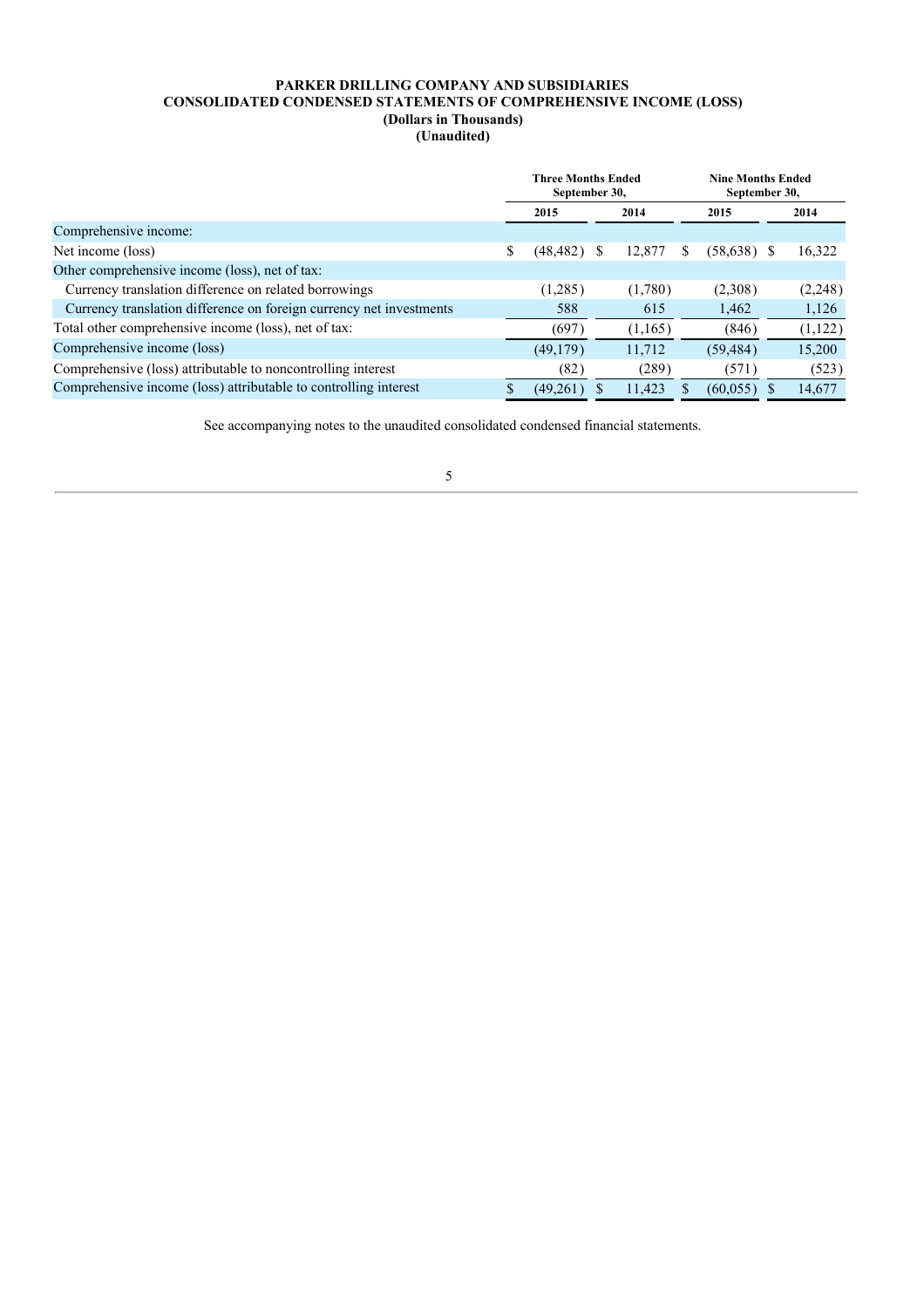| 2015<br>2014<br>Cash flows from operating activities:<br>Net income (loss)<br>\$<br>16,322<br>$(58, 638)$ \$<br>Adjustments to reconcile net income to net cash flows from operating activities:<br>Depreciation and amortization<br>118,474<br>106,666<br>Accretion of contingent consideration<br>547<br>Loss on extinguishment of debt<br>30,152<br>Provision for reduction in carrying value of certain assets<br>3.222<br>(2,686)<br>(Gain) loss on disposition of assets<br>(433)<br>Deferred income tax benefit<br>10,259<br>73<br>10,141<br>Expenses not requiring cash<br>8,029<br>Change in assets and liabilities:<br>Accounts and notes receivable<br>51,254<br>(5,188)<br>1,486<br>7,554<br>Other assets<br>Accounts payable and accrued liabilities<br>(15,790)<br>(10, 539)<br>Accrued income taxes<br>(10, 397)<br>(7,305)<br>Net cash provided by operating activities<br>108,852<br>144,351 |  | Nine Months Ended September 30, |  |  |
|---------------------------------------------------------------------------------------------------------------------------------------------------------------------------------------------------------------------------------------------------------------------------------------------------------------------------------------------------------------------------------------------------------------------------------------------------------------------------------------------------------------------------------------------------------------------------------------------------------------------------------------------------------------------------------------------------------------------------------------------------------------------------------------------------------------------------------------------------------------------------------------------------------------|--|---------------------------------|--|--|
|                                                                                                                                                                                                                                                                                                                                                                                                                                                                                                                                                                                                                                                                                                                                                                                                                                                                                                               |  |                                 |  |  |
|                                                                                                                                                                                                                                                                                                                                                                                                                                                                                                                                                                                                                                                                                                                                                                                                                                                                                                               |  |                                 |  |  |
|                                                                                                                                                                                                                                                                                                                                                                                                                                                                                                                                                                                                                                                                                                                                                                                                                                                                                                               |  |                                 |  |  |
|                                                                                                                                                                                                                                                                                                                                                                                                                                                                                                                                                                                                                                                                                                                                                                                                                                                                                                               |  |                                 |  |  |
|                                                                                                                                                                                                                                                                                                                                                                                                                                                                                                                                                                                                                                                                                                                                                                                                                                                                                                               |  |                                 |  |  |
|                                                                                                                                                                                                                                                                                                                                                                                                                                                                                                                                                                                                                                                                                                                                                                                                                                                                                                               |  |                                 |  |  |
|                                                                                                                                                                                                                                                                                                                                                                                                                                                                                                                                                                                                                                                                                                                                                                                                                                                                                                               |  |                                 |  |  |
|                                                                                                                                                                                                                                                                                                                                                                                                                                                                                                                                                                                                                                                                                                                                                                                                                                                                                                               |  |                                 |  |  |
|                                                                                                                                                                                                                                                                                                                                                                                                                                                                                                                                                                                                                                                                                                                                                                                                                                                                                                               |  |                                 |  |  |
|                                                                                                                                                                                                                                                                                                                                                                                                                                                                                                                                                                                                                                                                                                                                                                                                                                                                                                               |  |                                 |  |  |
|                                                                                                                                                                                                                                                                                                                                                                                                                                                                                                                                                                                                                                                                                                                                                                                                                                                                                                               |  |                                 |  |  |
|                                                                                                                                                                                                                                                                                                                                                                                                                                                                                                                                                                                                                                                                                                                                                                                                                                                                                                               |  |                                 |  |  |
|                                                                                                                                                                                                                                                                                                                                                                                                                                                                                                                                                                                                                                                                                                                                                                                                                                                                                                               |  |                                 |  |  |
|                                                                                                                                                                                                                                                                                                                                                                                                                                                                                                                                                                                                                                                                                                                                                                                                                                                                                                               |  |                                 |  |  |
|                                                                                                                                                                                                                                                                                                                                                                                                                                                                                                                                                                                                                                                                                                                                                                                                                                                                                                               |  |                                 |  |  |
|                                                                                                                                                                                                                                                                                                                                                                                                                                                                                                                                                                                                                                                                                                                                                                                                                                                                                                               |  |                                 |  |  |
|                                                                                                                                                                                                                                                                                                                                                                                                                                                                                                                                                                                                                                                                                                                                                                                                                                                                                                               |  |                                 |  |  |
|                                                                                                                                                                                                                                                                                                                                                                                                                                                                                                                                                                                                                                                                                                                                                                                                                                                                                                               |  |                                 |  |  |
| Cash flows from investing activities:                                                                                                                                                                                                                                                                                                                                                                                                                                                                                                                                                                                                                                                                                                                                                                                                                                                                         |  |                                 |  |  |
| Capital expenditures<br>(151, 109)<br>(72, 469)                                                                                                                                                                                                                                                                                                                                                                                                                                                                                                                                                                                                                                                                                                                                                                                                                                                               |  |                                 |  |  |
| Proceeds from the sale of assets<br>2,294<br>731                                                                                                                                                                                                                                                                                                                                                                                                                                                                                                                                                                                                                                                                                                                                                                                                                                                              |  |                                 |  |  |
| Proceeds from insurance settlements<br>2,500                                                                                                                                                                                                                                                                                                                                                                                                                                                                                                                                                                                                                                                                                                                                                                                                                                                                  |  |                                 |  |  |
| Acquisition, net of cash acquired<br>(10, 431)                                                                                                                                                                                                                                                                                                                                                                                                                                                                                                                                                                                                                                                                                                                                                                                                                                                                |  |                                 |  |  |
| Net cash (used in) investing activities<br>(148, 815)<br>(79,669)                                                                                                                                                                                                                                                                                                                                                                                                                                                                                                                                                                                                                                                                                                                                                                                                                                             |  |                                 |  |  |
|                                                                                                                                                                                                                                                                                                                                                                                                                                                                                                                                                                                                                                                                                                                                                                                                                                                                                                               |  |                                 |  |  |
| Cash flows from financing activities:                                                                                                                                                                                                                                                                                                                                                                                                                                                                                                                                                                                                                                                                                                                                                                                                                                                                         |  |                                 |  |  |
| Proceeds from issuance of debt<br>400,000                                                                                                                                                                                                                                                                                                                                                                                                                                                                                                                                                                                                                                                                                                                                                                                                                                                                     |  |                                 |  |  |
| Repayments of long-term debt<br>(30,000)<br>(432,500)                                                                                                                                                                                                                                                                                                                                                                                                                                                                                                                                                                                                                                                                                                                                                                                                                                                         |  |                                 |  |  |
| Payments of debt issuance costs<br>(1,996)<br>(7,630)                                                                                                                                                                                                                                                                                                                                                                                                                                                                                                                                                                                                                                                                                                                                                                                                                                                         |  |                                 |  |  |
| Payments of debt extinguishment costs<br>(26,214)                                                                                                                                                                                                                                                                                                                                                                                                                                                                                                                                                                                                                                                                                                                                                                                                                                                             |  |                                 |  |  |
| Excess tax benefit (expense) from stock based compensation<br>(992)<br>430                                                                                                                                                                                                                                                                                                                                                                                                                                                                                                                                                                                                                                                                                                                                                                                                                                    |  |                                 |  |  |
| Net cash (used in) financing activities<br>(32,988)<br>(65, 914)                                                                                                                                                                                                                                                                                                                                                                                                                                                                                                                                                                                                                                                                                                                                                                                                                                              |  |                                 |  |  |
|                                                                                                                                                                                                                                                                                                                                                                                                                                                                                                                                                                                                                                                                                                                                                                                                                                                                                                               |  |                                 |  |  |
| Net (decrease) in cash and cash equivalents<br>(3,805)<br>(70, 378)                                                                                                                                                                                                                                                                                                                                                                                                                                                                                                                                                                                                                                                                                                                                                                                                                                           |  |                                 |  |  |
| Cash and cash equivalents, beginning of year<br>108,456<br>148,689                                                                                                                                                                                                                                                                                                                                                                                                                                                                                                                                                                                                                                                                                                                                                                                                                                            |  |                                 |  |  |
| $\sqrt{\ }$<br>Cash and cash equivalents, end of period<br>$\mathbb{S}$<br>78,311<br>104,651                                                                                                                                                                                                                                                                                                                                                                                                                                                                                                                                                                                                                                                                                                                                                                                                                  |  |                                 |  |  |
|                                                                                                                                                                                                                                                                                                                                                                                                                                                                                                                                                                                                                                                                                                                                                                                                                                                                                                               |  |                                 |  |  |
| Supplemental cash flow information:                                                                                                                                                                                                                                                                                                                                                                                                                                                                                                                                                                                                                                                                                                                                                                                                                                                                           |  |                                 |  |  |
| Interest paid<br>\$<br>41,393<br>41,558<br>\$                                                                                                                                                                                                                                                                                                                                                                                                                                                                                                                                                                                                                                                                                                                                                                                                                                                                 |  |                                 |  |  |
| \$<br>\$<br>Income taxes paid<br>21,627<br>15,787                                                                                                                                                                                                                                                                                                                                                                                                                                                                                                                                                                                                                                                                                                                                                                                                                                                             |  |                                 |  |  |

See accompanying notes to the unaudited consolidated condensed financial statements.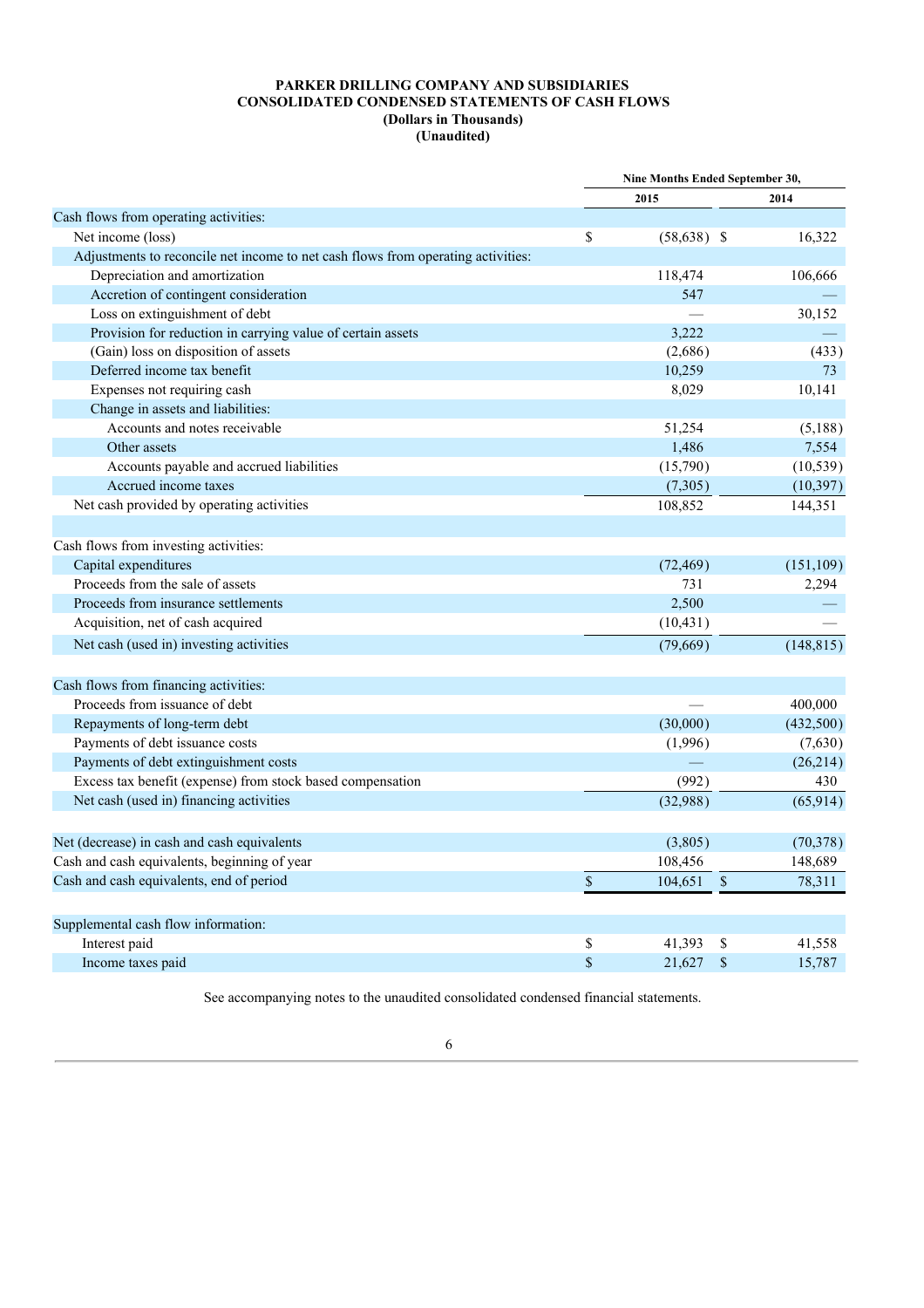#### **PARKER DRILLING COMPANY AND SUBSIDIARIES**

# **NOTES TO THE UNAUDITED CONSOLIDATED CONDENSED FINANCIAL STATEMENTS**

#### *Note 1 - General*

In the opinion of the management of Parker Drilling Company (Parker Drilling or the Company), the accompanying unaudited consolidated condensed financial statements reflect all adjustments normally recurring which we believe are necessary for a fair presentation of: (1) Parker Drilling's financial position as of September 30, 2015 and December 31, 2014, (2) Parker Drilling's results of operations for the three and nine month periods ended September 30, 2015 and 2014, (3) Parker Drilling's consolidated condensed statement of comprehensive income for the three and nine month periods ended September 30, 2015 and 2014, and (4) Parker Drilling's cash flows for the nine month periods ended September 30, 2015 and 2014. Results for the three and nine month periods ended September 30, 2015 are not necessarily indicative of the results that will be realized for the year ending December 31, 2015. The financial statements should be read in conjunction with our Annual Report on Form 10-K for the year ended December 31, 2014.

*Nature of Operations* — Our business is comprised of two business lines: (1) Drilling Services and (2) Rental Tools Services. We report our Rental Tools Services business as one reportable segment (Rental Tools) and report our Drilling Services business as two reportable segments: (1) U.S. (Lower 48) Drilling and (2) International & Alaska Drilling.

In our Drilling Services business, we own and operate drilling rigs and drilling-related equipment and also perform drilling-related services, referred to as operations and maintenance (O&M) services, on a contracted basis for operators who own their own drilling rigs, but choose Parker Drilling to operate the rigs for them. In addition, we provide consulting services, such as engineering, procurement, project management and commissioning of customer-owned drilling facility projects. We have extensive experience and expertise in drilling geologically difficult wells and in managing the logistical and technological challenges of operating in remote, harsh and ecologically sensitive areas. Our U.S. (Lower 48) Drilling segment includes our Gulf of Mexico (GOM) barge drilling fleet and United States (U.S.) based O&M services. Our GOM barge drilling business operates barge rigs that drill for oil and natural gas in shallow waters in and along the inland waterways and coasts of Louisiana, Alabama, and Texas. The majority of these wells are drilled in shallow water depths ranging from 6 to 12 feet. Our International & Alaska Drilling segment includes operations related to Parker-owned and customerowned rigs in the Eastern Hemisphere and Latin America regions as well as Alaska.

Our Rental Tools Services business provides premium rental equipment and services to exploration and production companies, drilling contractors and service companies on land and offshore in the U.S. and select international markets. Tools we provide include standard and heavy-weight drill pipe, all of which are available with standard or high-torque connections, tubing, pressure control equipment including blow-out preventers (BOPs), drill collars and more. We also provide well construction services which include tubular running services and downhole tools and well intervention services which include whipstock, fishing products and related services, as well as inspection and machine shop support.

*Consolidation* — The consolidated financial statements include the accounts of the Company and subsidiaries in which we exercise control or have a controlling financial interest, including entities, if any, in which the Company is allocated a majority of the entity's losses or returns, regardless of ownership percentage. If a subsidiary of Parker Drilling has a 50 percent interest in an entity but Parker Drilling's interest in the subsidiary or the entity does not meet the consolidation criteria described above, then that interest is accounted for under the equity method. In the second quarter of 2015 we recognized through other income and expense a \$0.9 million loss related to the divestiture of our controlling interest in a joint venture.

*Noncontrolling Interest* — We apply accounting standards related to noncontrolling interests for ownership interests in our subsidiaries held by parties other than Parker Drilling. The entities that comprise the noncontrolling interest include ITS Arabia Limited and ITS Egypt SAE. We report noncontrolling interest as equity on the consolidated balance sheets and report net income (loss) attributable to controlling interest and to noncontrolling interest separately on the consolidated statements of operations.

*Reclassifications* — Certain reclassifications have been made to prior period amounts to conform to the current period presentation. These reclassifications did not materially affect our consolidated financial results.

*Revenue Recognition* — Drilling revenues and expenses, comprised of daywork drilling contracts, call-outs against master service agreements and engineering and related project service contracts, are recognized as services are performed and collection is reasonably assured. For certain contracts, we receive payments contractually designated for the mobilization of rigs and other drilling equipment. Mobilization payments received, and direct costs incurred for the mobilization, are deferred and recognized over the primary term of the related drilling contract; however, costs incurred to relocate rigs and other drilling equipment to areas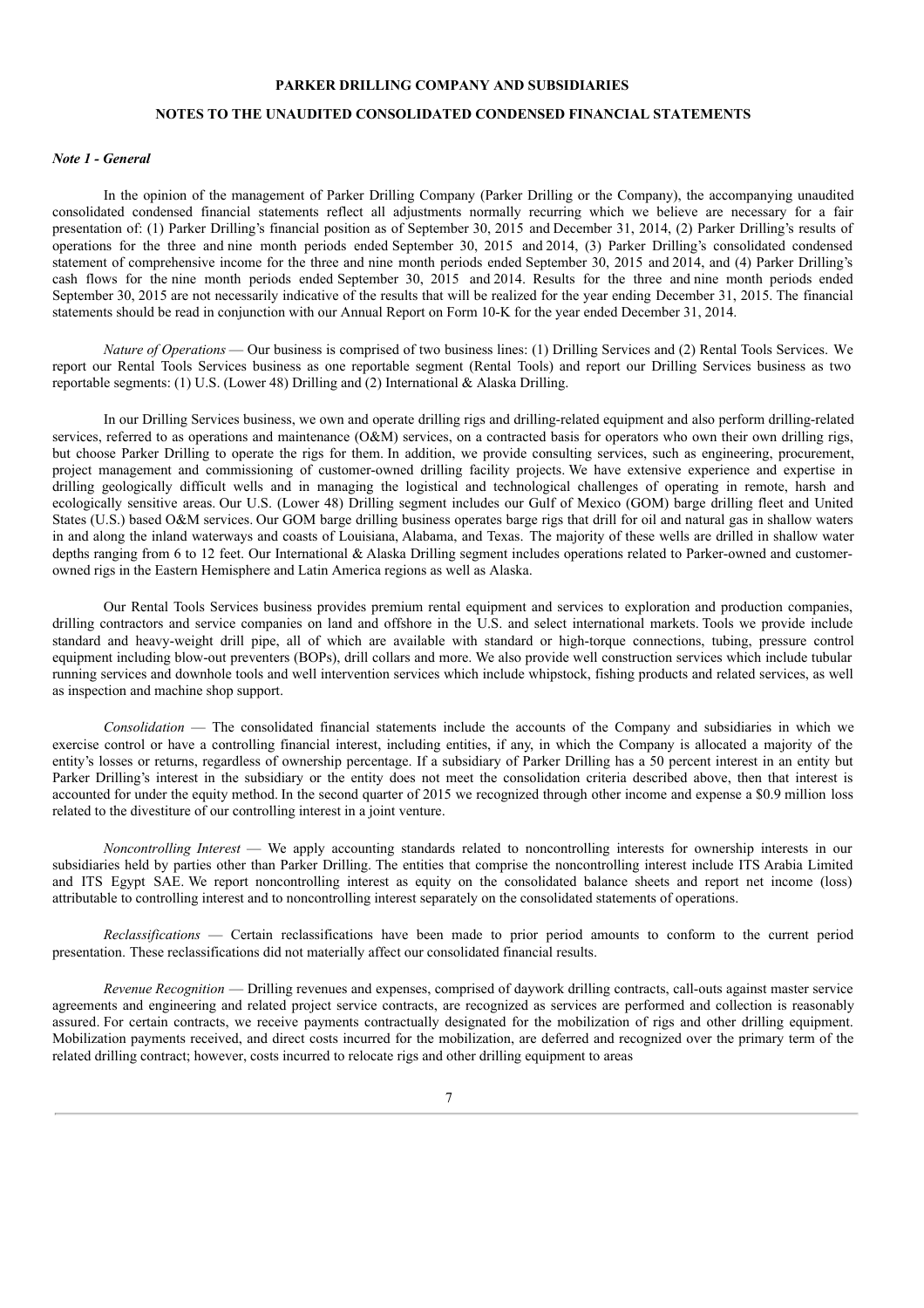in which a contract has not been secured are expensed as incurred. For contracts that are terminated prior to the specified term, early termination payments received by us are recognized as revenues when all contractual requirements are met. Revenues from rental activities are recognized ratably over the rental term, which is generally less than six months. Our project related services contracts include engineering, consulting, and project management scopes of work and revenue is typically recognized on a time and materials basis.

*Reimbursable Costs* — The Company recognizes reimbursements received for out-of-pocket expenses incurred as revenues and accounts for out-of-pocket expenses as direct operating costs. Reimbursable costs totaled \$20.8 million and \$19.3 million for the three months ended September 30, 2015 and 2014, respectively, and \$68.4 million and \$57.5 million for the nine months ended September 30, 2015 and 2014, respectively. Additionally, the Company typically receives a nominal handling fee, which is recognized as earned revenues in our consolidated statement of operations.

*Use of Estimates* — The preparation of financial statements in accordance with accounting policies generally accepted in the United States (U.S. GAAP) requires management to make estimates and assumptions that affect our reported amounts of assets and liabilities, our disclosure of contingent assets and liabilities at the date of the financial statements, and our revenues and expenses during the periods reported. Estimates are typically used when accounting for certain significant items such as legal or contractual liability accruals, mobilization and deferred mobilization, self-insured medical/dental plans, income taxes and valuation allowance, and other items requiring the use of estimates. Estimates are based on a number of variables which may include third party valuations, historical experience, where applicable, and assumptions that we believe are reasonable under the circumstances. Due to the inherent uncertainty involved with estimates, actual results may differ from management estimates.

*Purchase Price Allocation* — We allocate the purchase price of an acquired business to its identifiable assets and liabilities in accordance with the acquisition method based on estimated fair values at the transaction date. Transaction and integration costs associated with an acquisition are expensed as incurred. The excess of the purchase price over the amount allocated to the assets and liabilities, if any, is recorded as goodwill. We use all available information to estimate fair values, including quoted market prices, the carrying value of acquired assets, and widely accepted valuation techniques such as discounted cash flows. We typically engage third-party appraisal firms to assist in fair value determination of inventories, identifiable intangible assets, and any other significant assets or liabilities. Judgments made in determining the estimated fair value assigned to each class of assets acquired and liabilities assumed, as well as asset lives, can materially impact our results of operations. See Note 2 - Acquisitions for further discussion.

*Goodwill* — We account for all business combinations using the acquisition method of accounting. Under this method, assets and liabilities, including any remaining noncontrolling interests, are recognized at fair value at the date of acquisition. The excess of the purchase price over the fair value of assets acquired, net of liabilities assumed, plus the value of any noncontrolling interests, is recognized as goodwill. We are required to test goodwill for impairment on an annual basis, and more frequently when negative conditions or other triggering events arise. See Note 3 - Goodwill and Intangible Assets for further discussion.

*Intangible Assets* — Our intangible assets are related to trademarks, trade names, customer relationships, and developed technology, which were acquired through acquisition and are generally amortized over a weighted average period of approximately three to six years. We assess the recoverability of the unamortized balance of our intangible assets when indicators of impairment are present based on expected future profitability and undiscounted expected cash flows and their contribution to our overall operations. Should the review indicate that the carrying value is not fully recoverable, the excess of the carrying value over the fair value of the intangible assets would be recognized as an impairment loss. See Note 3 - Goodwill and Intangible Assets for further discussion.

*Concentrations of Credit Risk* — Financial instruments that potentially subject the Company to concentrations of credit risk consist primarily of trade receivables with a variety of major, independent, national and international oil and gas companies and integrated service providers. We generally do not require collateral on our trade receivables. We depend on a limited number of significant customers. Our largest customer, Exxon Neftegas Limited (ENL), constituted approximately 27.0 percent of our revenues for the nine months ended September 30, 2015. Each of our segments depends on a limited number of key customers and the loss of any one or more key customers could have a material adverse effect on a segment.

A t September 30, 2015 and December 31, 2014, we had deposits in domestic banks in excess of federally insured limits of approximately \$62.1 million and \$59.3 million, respectively. In addition, as of September 30, 2015 and December 31, 2014, we had deposits that were not insured in foreign banks of \$43.1 million and \$54.4 million, respectively.

*Income Taxes -* Income taxes are accounted for under the asset and liability method and have been provided based upon tax laws and rates in effect in the countries in which operations are conducted and income is earned. There is little or no expected relationship between the provision for or benefit from income taxes and income or loss before income taxes as the countries in which we operate have taxation regimes that vary not only with respect to nominal rate, but also in terms of the availability of deductions, credits, and other benefits. Deferred tax assets and liabilities are recognized for the future tax consequences attributable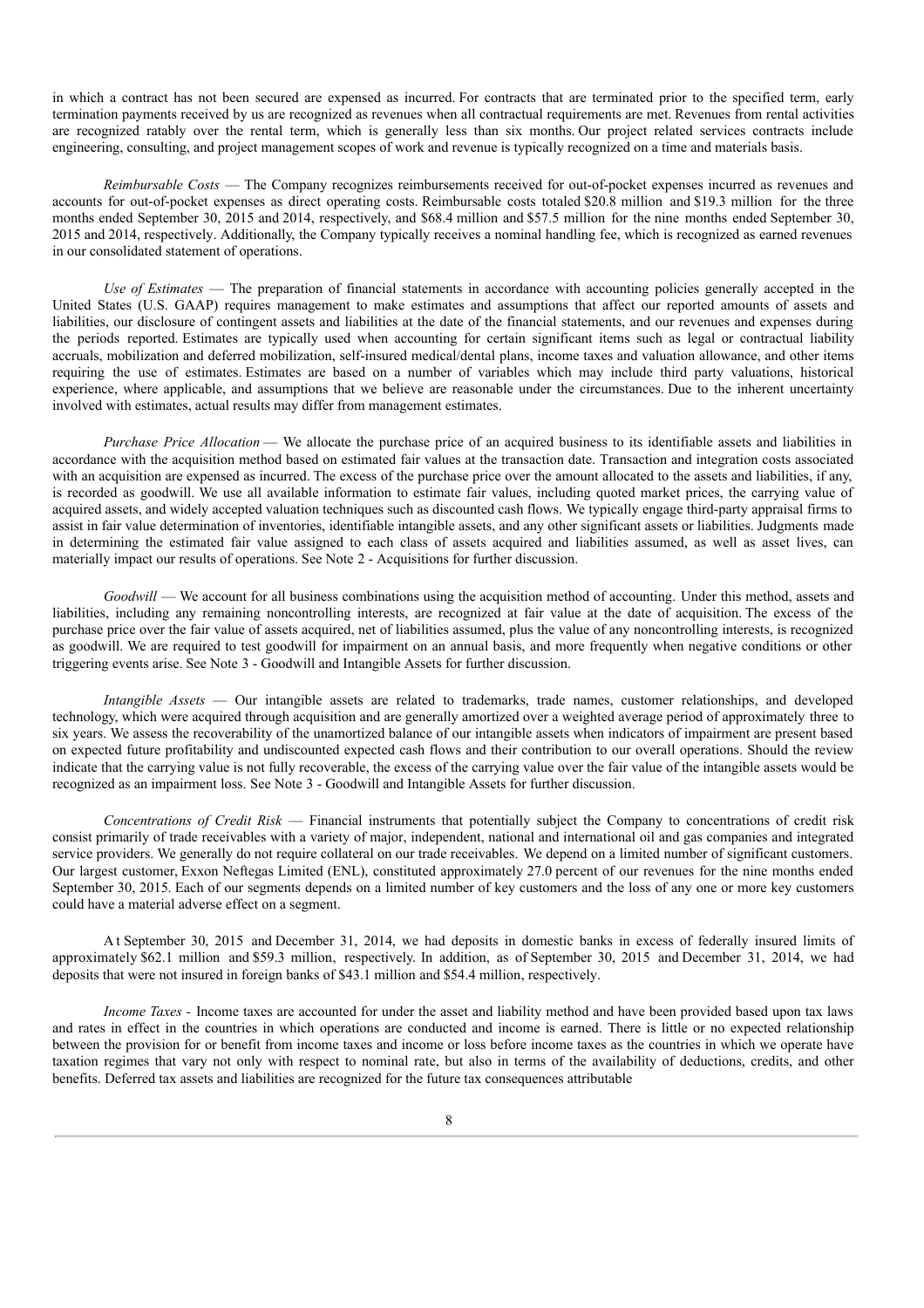to differences between the financial statement carrying amounts of existing assets and liabilities and their respective tax bases and operating loss and tax credit carryforwards. Deferred tax assets and liabilities are measured using enacted tax rates in effect for the year in which the temporary differences are expected to be recovered or settled and the effect of changes in tax rates is recognized in income in the period in which the change is enacted. Valuation allowances are established to reduce deferred tax assets when it is more likely than not that some portion or all of the deferred tax assets will not be realized. In order to determine the amount of deferred tax assets or liabilities, as well as the valuation allowances, we must make estimates and assumptions regarding future taxable income, where rigs will be deployed and other matters. Changes in these estimates and assumptions, including changes in tax laws and other changes impacting our ability to recognize the underlying deferred tax assets, could require us to adjust the valuation allowances.

The Company recognizes the effect of income tax positions only if those positions are more likely than not to be sustained. Recognized income tax positions are measured at the largest amount that is greater than 50 percent likely of being realized and changes in recognition or measurement are reflected in the period in which the change in judgment occurs.

## *Note 2 - Acquisitions*

#### **Acquisition of ITS**

On April 22, 2013 we acquired International Tubular Services Limited (ITS) and related assets (the ITS Acquisition) for an initial purchase price of \$101.0 million paid at the closing of the ITS Acquisition. An additional \$24.0 million was deposited into an escrow account, to be payable to the seller or to us, as the case may be, in accordance with the ITS Acquisition agreement (the Acquisition Agreement). As of September 30, 2015, the escrow account is closed, with \$20.7 million of the cash deposited in escrow released to the seller (or to third parties on behalf of the seller) and \$3.3 million released to us (\$2.75 million received in 2014 and \$0.5 million received during the nine months ended September 30, 2015).

## **Acquisition of 2M-Tek**

O n April 17, 2015 we acquired 2M-Tek, a Louisiana-based manufacturer of equipment for tubular running and related well services for an initial purchase price of \$10.4 million paid at the closing of the acquisition (the 2M-Tek Acquisition), plus \$8.0 million of contingent consideration payable to the seller upon the achievement of certain milestones over the 24-month period following the close of the 2M-Tek Acquisition. The fair value of the consideration transferred was \$17.2 million, which includes the \$10.4 million paid at closing plus the estimated fair value of the contingent consideration of \$6.8 million. We have recorded the fair value of the liability for contingent consideration in "accrued liabilities" on our condensed consolidated balance sheet. The operations and related assets acquired and liabilities assumed will be reported as part of our Rental Tools segment. This acquisition will complement our existing international tubular running services (TRS) business. The acquisition secures our access to a proprietary casing running tool while minimizing the total capital cost of TRS equipment going forward.

## *Allocation of Consideration Transferred to Net Assets Acquired*

The purchase price has been allocated to the fair value of the assets acquired and liabilities assumed. The allocation is preliminary and based on estimates and assumptions that are subject to change within the purchase price allocation period (generally one year from the acquisition date). The company used recognized valuation techniques to determine the fair value of the assets and liabilities. The assets acquired and liabilities assumed were recorded at fair value in accordance with U.S. GAAP. Acquisition date fair values represent either Level 2 (as defined in Note 11 - Fair Value of Financial Instruments) fair value measurements (current assets and liabilities, property plant and equipment) or Level 3 (as defined in Note 11) fair value measurements (intangible assets).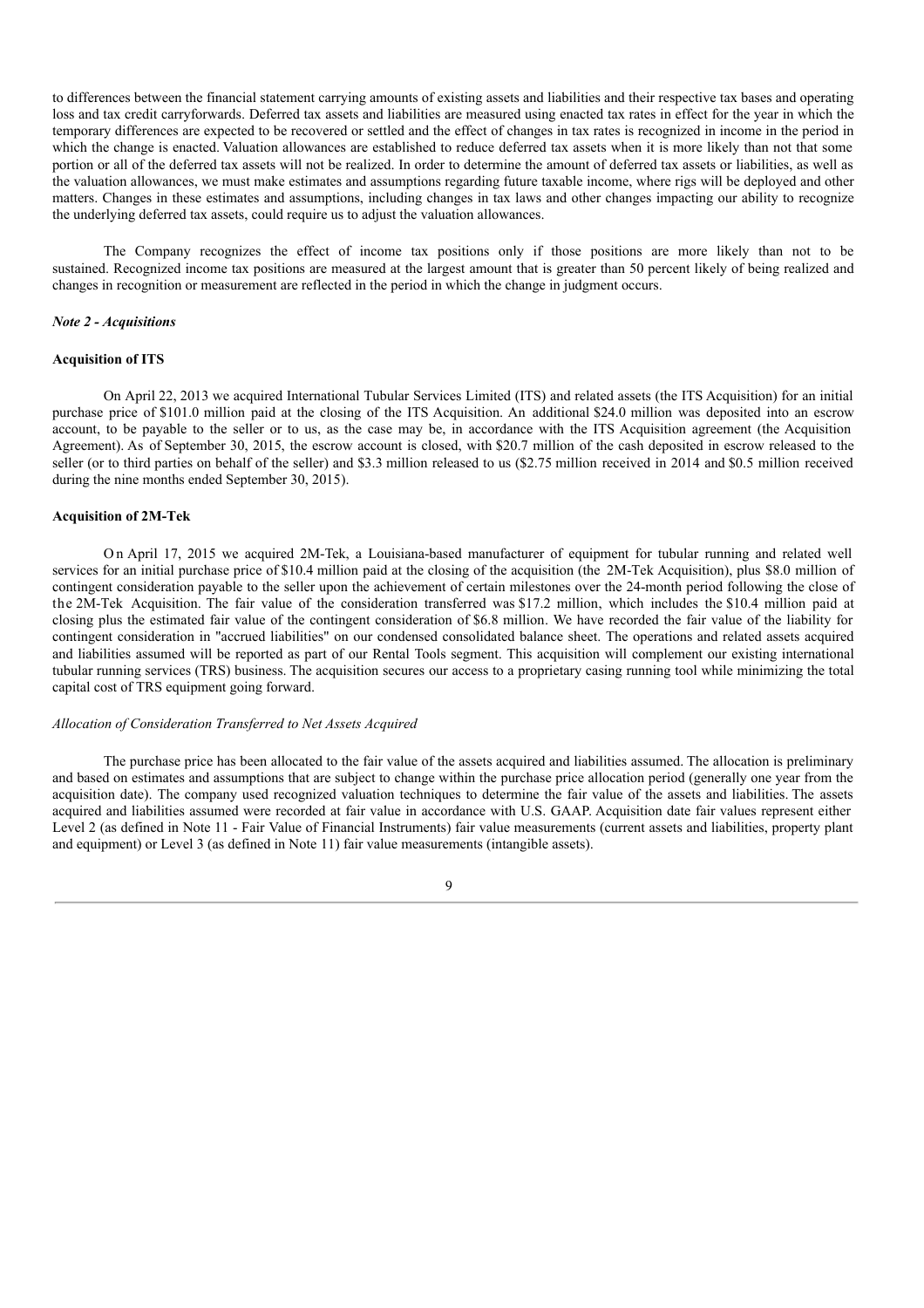| Dollars in thousands                     | April 17, 2015 |
|------------------------------------------|----------------|
| <b>Current Assets:</b>                   |                |
| Cash and Cash Equivalents                | \$<br>17       |
| Accounts Receivable, net                 | 1,112          |
| Rig materials and supplies               | 883            |
| Total current assets                     | \$<br>2,012    |
| Property, plant and equipment            | 477            |
| Goodwill                                 | 6,708          |
| Intangible assets                        | 13,470         |
| <b>Total Assets</b>                      | 22,667         |
| <b>Current Liabilities:</b>              |                |
| Accounts payable and accrued liabilities | 863            |
| Total current liabilities                | 863            |
| Deferred tax liability - noncurrent      | 4,601          |
| <b>Total Liabilities</b>                 | 5,464          |
| Net Assets Acquired                      | 17,203         |
| Total consideration transferred          | 17,203         |

Pro forma results of operations have not been presented because the effect of the acquisition was not material to our results of operations. Acquisition-related costs for the nine months ended September 30, 2015 were approximately \$0.4 million.

# *Note 3 - Goodwill and Intangible Assets*

We account for all business combinations using the acquisition method of accounting. Under this method, assets and liabilities, including any remaining noncontrolling interests, are recognized at fair value at the date of acquisition. The excess of the purchase price over the fair value of assets acquired, net of liabilities assumed, plus the value of any noncontrolling interests, is recognized as goodwill.

As part of the 2M-Tek Acquisition we recognized \$6.7 million of goodwill and acquired definite-lived intangible assets with an acquisition date fair value of \$13.5 million. As part of the ITS Acquisition, we acquired definite-lived intangible assets with an acquisition date fair value of \$8.5 million. All of the Company's goodwill and intangible assets are allocated to the Rental Tools segment.

### *Goodwill*

The change in the carrying amount of goodwill for the period ended September 30, 2015 is as follows:

| Dollars in thousands          | Goodwill |
|-------------------------------|----------|
| Balance at December 31, 2014  |          |
| Acquisition                   | 6.708    |
| Balance at September 30, 2015 | 6.708    |

Of the total amount of goodwill recognized, zero is expected to be deductible for income tax purposes.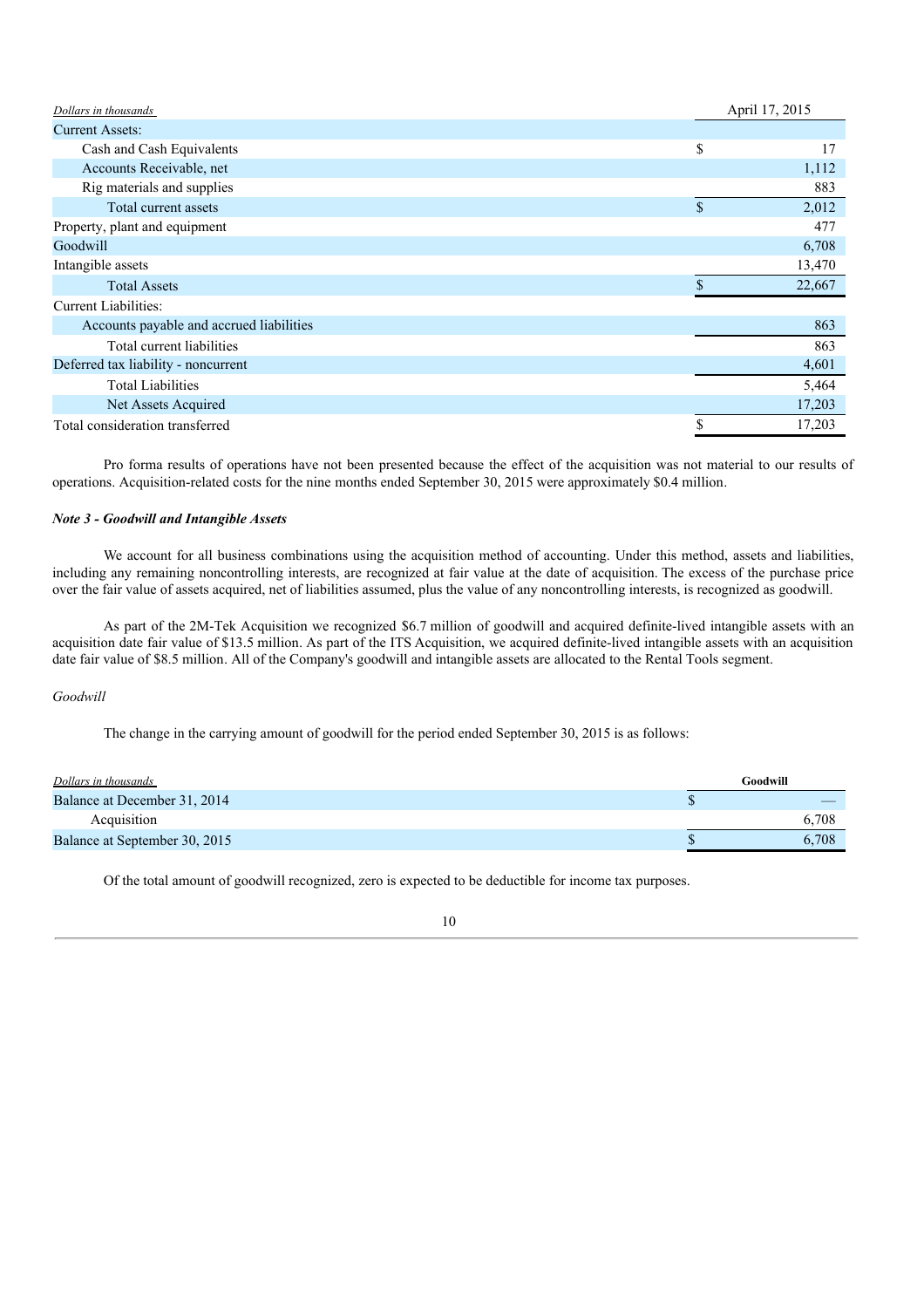# *Intangible Assets*

Intangible Assets consist of the following:

|                                   |                                                   | As of September 30, 2015 |                             |   |                             |  |                               |
|-----------------------------------|---------------------------------------------------|--------------------------|-----------------------------|---|-----------------------------|--|-------------------------------|
| Dollars in thousands              | <b>Estimated</b><br><b>Useful Life</b><br>(Years) |                          | Gross<br>Carrying<br>Amount |   | Accumulated<br>Amortization |  | <b>Net Carrying</b><br>Amount |
| Amortized intangible assets:      |                                                   |                          |                             |   |                             |  |                               |
| Developed Technology              | 6                                                 |                          | 11.630                      | S | (969)                       |  | 10,661                        |
| <b>Customer Relationships</b>     | 3                                                 |                          | 5,400                       |   | (4,394)                     |  | 1,006                         |
| Trademarks and trade names        |                                                   |                          | 4.940                       |   | (1,866)                     |  | 3,074                         |
| Total Amortized intangible assets |                                                   |                          | 21,970                      |   | (7,229)                     |  | 14,741                        |

Amortization expense was \$1.2 million and \$0.6 million for the three months ended September 30, 2015 and 2014, and \$3.1 million and \$1.9 million for the nine months ended September 30, 2015 and 2014, respectively.

Our remaining intangibles amortization expense for the next five years is presented below:

| Dollars in thousands |  | <b>Expected future intangible</b><br>amortization expense |  |
|----------------------|--|-----------------------------------------------------------|--|
| 2015                 |  | 1,204                                                     |  |
| 2016                 |  | 3,549                                                     |  |
| 2017                 |  | 2,860                                                     |  |
| 2018                 |  | 2,306                                                     |  |
| 2019                 |  | 2,306                                                     |  |
| Beyond 2019          |  | 2,516                                                     |  |

#### *Note 4 - Property, Plant and Equipment*

*Provision for Reduction in Carrying Value of an Asset*

We review the carrying amounts of long-lived assets for potential impairment when events occur or circumstances change that indicate the carrying values of such assets may not be recoverable. During the 2015 third quarter, we identified an impairment trigger related to the continued decline in oil prices and expected slower recovery. Therefore, we performed a recoverability test for our respective asset groups. Based on the results of our recoverability test, the current carrying values of our asset groups are fully recoverable through our future estimated cash flows and thus not subject to impairment at September 30, 2015.

During the 2015 third quarter, for specific assets related to our Alaska operations, management concluded that the carrying value of the assets is no longer recoverable. Therefore, during the 2015 third quarter we recorded a provision for reduction in carrying value of \$0.9 million. Fair value was based on expected future cash flows using Level 3 inputs in accordance with fair value measurement requirements. During the 2015 second quarter, we recorded a \$2.3 million provision for reduction in carrying value related to certain international rental tools and drilling rigs. Management concluded that due to changing market conditions the rigs were no longer marketable and the carrying value of the rigs and equipment was no longer recoverable.

Asset impairment evaluations are, by nature, highly subjective. They involve expectations about future cash flows generated by our assets and reflect management's assumptions and judgments regarding future industry conditions and their effect on future utilization levels, dayrates and costs. The use of different estimates and assumptions could result in materially different carrying values of our assets.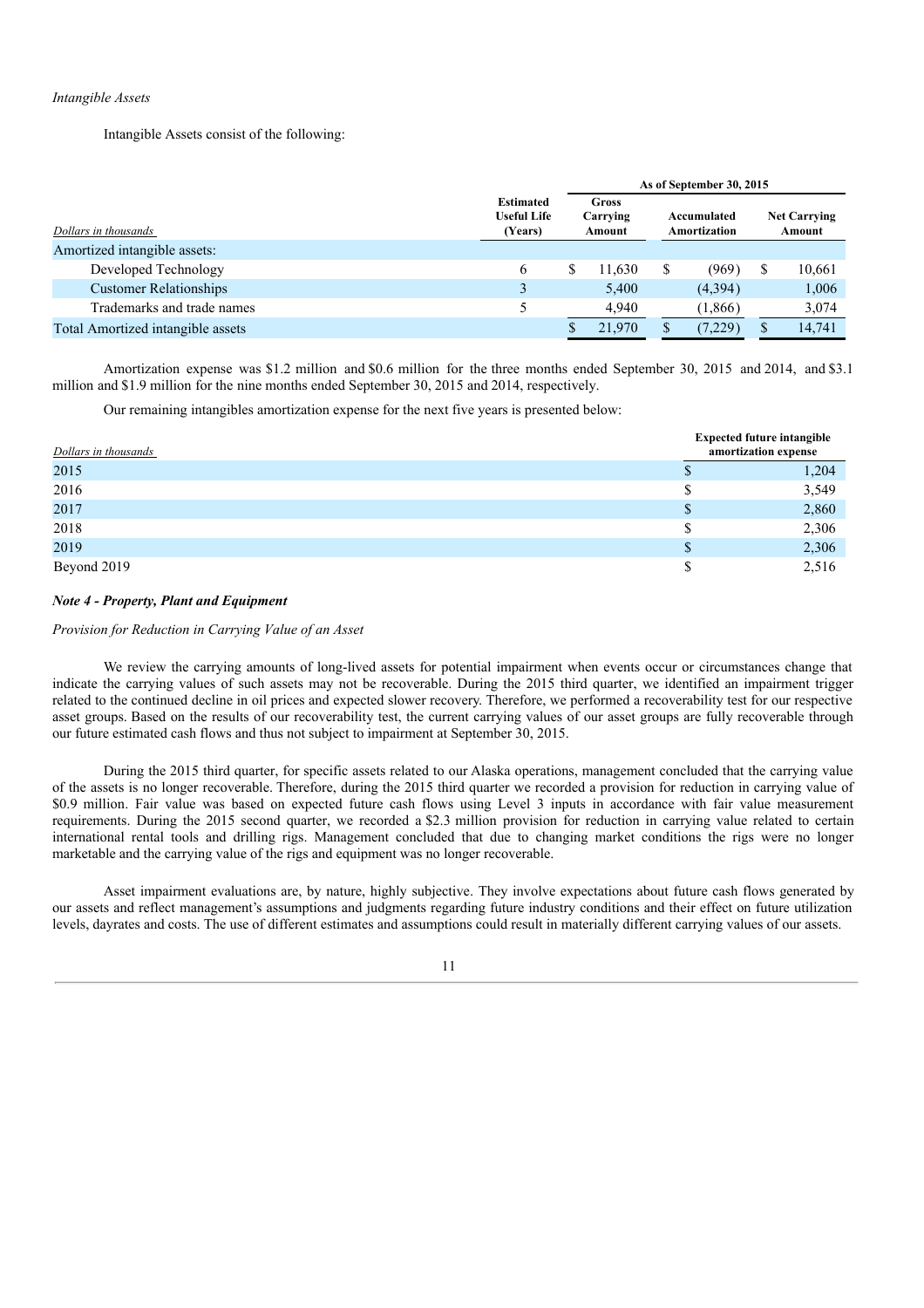# *Note 5 - Earnings (Loss) Per Share (EPS)*

|                                |              | Three Months Ended September 30, 2015 |                                                       |              |                     |  |  |  |
|--------------------------------|--------------|---------------------------------------|-------------------------------------------------------|--------------|---------------------|--|--|--|
|                                |              | Income<br>(Numerator)                 | <b>Shares</b><br>(Denominator)                        |              | Per-Share<br>Amount |  |  |  |
| <b>Basic EPS</b>               | \$           | (48,620,000)                          | 122,933,518                                           | $\sqrt{\ }$  | (0.40)              |  |  |  |
| Effect of dilutive securities: |              |                                       |                                                       |              |                     |  |  |  |
| Restricted stock units         |              |                                       |                                                       |              |                     |  |  |  |
| <b>Diluted EPS</b>             | \$           | (48,620,000)                          | 122,933,518                                           | \$           | (0.40)              |  |  |  |
|                                |              |                                       |                                                       |              |                     |  |  |  |
|                                |              | Income                                | Nine Months Ended September 30, 2015<br><b>Shares</b> |              | Per-Share           |  |  |  |
|                                |              | (Numerator)                           | (Denominator)                                         |              | Amount              |  |  |  |
| <b>Basic EPS</b>               | \$           | (59, 427, 000)                        | 122,430,957                                           | \$           | (0.49)              |  |  |  |
| Effect of dilutive securities: |              |                                       |                                                       |              |                     |  |  |  |
| Restricted stock units         |              |                                       |                                                       |              |                     |  |  |  |
| <b>Diluted EPS</b>             | \$           | (59, 427, 000)                        | 122,430,957                                           | \$           | (0.49)              |  |  |  |
|                                |              |                                       |                                                       |              |                     |  |  |  |
|                                |              | Three Months Ended September 30, 2014 |                                                       |              |                     |  |  |  |
|                                |              | Income<br>(Numerator)                 | <b>Shares</b><br>(Denominator)                        |              | Per-Share<br>Amount |  |  |  |
| <b>Basic EPS</b>               | $\mathbb{S}$ | 12,566,000                            | 121,523,674                                           | $\mathbf{s}$ | 0.10                |  |  |  |
| Effect of dilutive securities: |              |                                       |                                                       |              |                     |  |  |  |
| Restricted stock units         |              |                                       | 1,654,079                                             |              |                     |  |  |  |
| <b>Diluted EPS</b>             | \$           | 12,566,000                            | 123, 177, 753                                         | \$           | 0.10                |  |  |  |
|                                |              |                                       |                                                       |              |                     |  |  |  |
|                                |              |                                       | Nine Months Ended September 30, 2014                  |              |                     |  |  |  |
|                                |              | Income<br>(Numerator)                 | <b>Shares</b><br>(Denominator)                        |              | Per-Share<br>Amount |  |  |  |
| <b>Basic EPS</b>               | $\mathbb{S}$ | 15,698,000                            | 120,994,728                                           | $\mathbf{s}$ | 0.13                |  |  |  |
| Effect of dilutive securities: |              |                                       |                                                       |              |                     |  |  |  |
| Restricted stock units         |              |                                       | 1,977,286                                             |              |                     |  |  |  |
| Diluted EPS                    | \$           | 15,698,000                            | 122,972,014                                           | \$           | 0.13                |  |  |  |
|                                |              |                                       |                                                       |              |                     |  |  |  |

For the three and nine months ended September 30, 2015, all common shares potentially issuable in connection with outstanding restricted stock unit awards have been excluded from the calculation of diluted EPS as the company incurred a loss during the three and nine month periods, and therefore, inclusion of such potential common shares in the calculation would be anti-dilutive.

For the three and nine months ended September 30, 2014, weighted-average shares outstanding used in our computation of diluted EPS includes the dilutive effect of common shares potentially issuable in connection with outstanding restricted stock unit awards.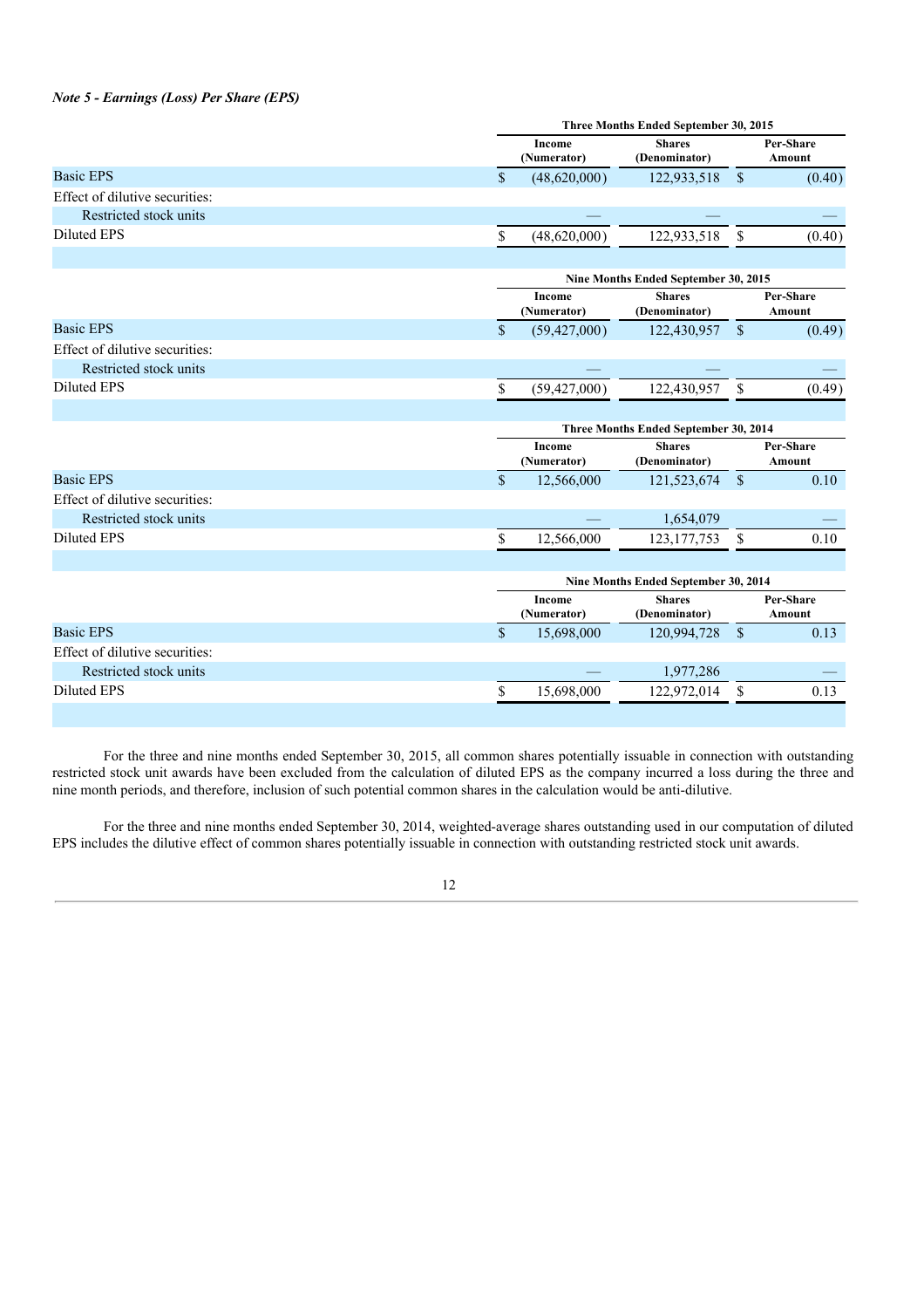#### *Note 6 - Accumulated Other Comprehensive Loss*

Accumulated other comprehensive loss consisted of the following:

| Dollars in thousands                      | <b>Foreign Currency Items</b> |
|-------------------------------------------|-------------------------------|
| December 31, 2014                         | (498)                         |
| Current period other comprehensive (loss) | (629)                         |
| September 30, $2015$                      |                               |

No amounts were reclassified out of accumulated other comprehensive income for the three and nine months ended September 30, 2015.

## *Note 7 - Reportable Segments*

Our business is comprised of two business lines: (1) Drilling Services and (2) Rental Tools Services. We report our Rental Tools Services business as one reportable segment (Rental Tools) and report our Drilling Services business as two reportable segments: (1) U.S. (Lower 48) Drilling and (2) International & Alaska Drilling. We eliminate inter-segment revenue and expenses.

The following table represents the results of operations by reportable segment:

|                                                              |    | <b>Three Months Ended</b><br>September 30, |    |           |    | <b>Nine Months Ended September</b> |              |           |
|--------------------------------------------------------------|----|--------------------------------------------|----|-----------|----|------------------------------------|--------------|-----------|
| Dollars in thousands                                         |    | 2015                                       |    | 2014      |    | 2015                               |              | 2014      |
| Revenues: $(1)$                                              |    |                                            |    |           |    |                                    |              |           |
| U.S. (Lower 48) Drilling                                     | \$ | 5,961                                      | S. | 44,409    | S. | 26,906                             | \$.          | 126,281   |
| International & Alaska Drilling                              |    | 110,661                                    |    | 109,892   |    | 339,551                            |              | 343,803   |
| Rental Tools                                                 |    | 56,796                                     |    | 87,711    |    | 196,978                            |              | 255,387   |
| Total revenues                                               |    | 173,418                                    |    | 242,012   |    | 563,435                            |              | 725,471   |
| Operating gross margin: (2)                                  |    |                                            |    |           |    |                                    |              |           |
| U.S. (Lower 48) Drilling                                     |    | (7, 397)                                   |    | 16,283    |    | (20, 673)                          |              | 42,829    |
| International & Alaska Drilling                              |    | 13,212                                     |    | 9,131     |    | 37,428                             |              | 23,824    |
| <b>Rental Tools</b>                                          |    | (944)                                      |    | 19,652    |    | 16,404                             |              | 50,761    |
| Total operating gross margin                                 |    | 4,871                                      |    | 45,066    |    | 33,159                             |              | 117,414   |
| General and administrative expense                           |    | (8,895)                                    |    | (9,370)   |    | (29, 243)                          |              | (25, 341) |
| Provision for reduction in carrying value of certain assets  |    | (906)                                      |    |           |    | (3,222)                            |              |           |
| Gain (loss) on disposition of assets, net                    |    | 383                                        |    | (457)     |    | 2,686                              |              | 433       |
| Total operating income (loss)                                |    | (4, 547)                                   |    | 35,239    |    | 3,380                              |              | 92,506    |
| Interest expense                                             |    | (11,293)                                   |    | (10, 848) |    | (33,767)                           |              | (33, 486) |
| Interest income                                              |    |                                            |    | 36        |    | 209                                |              | 156       |
| Loss on extinguishment of debt                               |    |                                            |    |           |    |                                    |              | (30, 152) |
| Other income (loss)                                          |    | (719)                                      |    | (536)     |    | (3,628)                            |              | 1,391     |
| Income (loss) from continuing operations before income taxes | S  | (16, 552)                                  | S  | 23,891    | \$ | (33,806)                           | <sup>S</sup> | 30,415    |

(1) For the nine months ended September 30, 2015, our largest customer, Exxon Neftegas Limited (ENL), constituted approximately 27.0 percent of our total consolidated revenues and approximately 44.7 percent of our International & Alaska Drilling segment revenues. For the nine months ended September 30, 2014, our largest customer, ENL, constituted approximately 18.9 percent of our total consolidated revenues and approximately 39.9 percent of our International & Alaska Drilling segment revenues.

(2) Operating gross margin is calculated as revenues less direct operating expenses, including depreciation and amortization expense.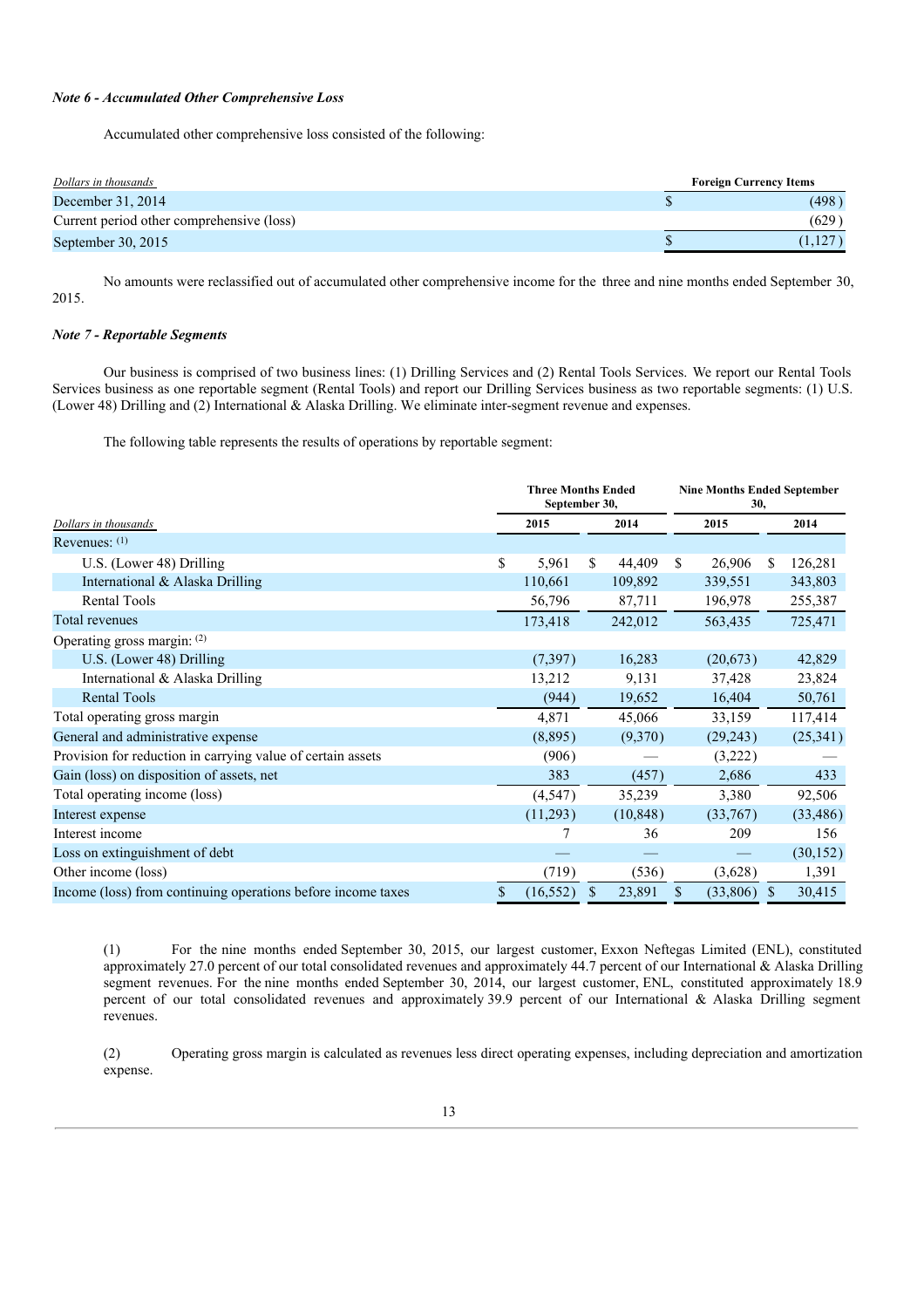# *Note 8 - Accounting for Uncertainty in Income Taxes*

We apply the accounting guidance related to accounting for uncertainty in income taxes. This guidance prescribes a recognition threshold and a measurement attribute for the financial statement recognition and measurement of tax positions taken or expected to be taken in a tax return. For those benefits to be recognized, a tax position must be more likely than not to be sustained upon examination by taxing authorities. At September 30, 2015 and September 30, 2014, we had a liability for unrecognized tax benefits of \$8.2 million (which includes \$3.6 million of benefits which would favorably impact our effective tax rate upon recognition), primarily related to foreign operations. In addition, we recognize interest and penalties that could be applied to uncertain tax positions in periodic income tax expense. As of September 30, 2015 and December 31, 2014, we had approximately \$3.7 million and \$3.3 million, respectively, of accrued interest and penalties related to uncertain tax positions. Management believes the Company is properly reserved with respect to accounting for uncertainty in income taxes.

#### *Note 9 - Income Tax Benefit/Expense*

During the third quarter of 2015 we had income tax expense of \$31.9 million compared to expense of \$11.0 million for the third quarter of 2014. Despite the pre-tax loss for the 2015 third quarter, we recognized income tax expense as a result of recording a valuation allowance of \$36.6 million primarily on U.S. foreign tax credits and certain foreign net operating losses. We established the valuation allowance based on the weight of available evidence, both positive and negative, including results of recent and current operations and our estimates of future taxable income or loss by jurisdiction in which we operate. In order to determine the amount of deferred tax assets or liabilities, as well as the valuation allowances, we must make estimates and assumptions regarding future taxable income, where rigs will be deployed and other business considerations. Changes in these estimates and assumptions, including changes in tax laws and other changes impacting our ability to recognize the underlying deferred tax assets, could require us to adjust the valuation allowances.

#### *Note 10 - Long-Term Debt*

The following table illustrates our debt portfolio as of September 30, 2015 and December 31, 2014:

| Dollars in thousands                |   | September 30,<br>2015 | December 31,<br>2014 |
|-------------------------------------|---|-----------------------|----------------------|
| 6.75% Senior Notes, due July 2022   | Φ | 360,000               | 360,000              |
| 7.50% Senior Notes, due August 2020 |   | 225,000               | 225,000              |
| Term Note, due December 2017        |   |                       | 30,000               |
| Total debt                          |   | 585,000               | 615,000              |
| Less current portion $(1)$          |   |                       | 10.000               |
| Total long-term debt                |   | 585,000               | 605,000              |

(1) Current portion of the Term Loan.

#### *6.75% Senior Notes, due July 2022*

On January 22, 2014, we issued \$360.0 million aggregate principal amount of 6.75% Senior Notes due 2022 (6.75% Notes) pursuant to an Indenture between the Company and The Bank of New York Mellon Trust Company, N.A., as trustee. Net proceeds from the 6.75% Notes offering plus a \$40.0 million Term Loan draw under the Amended and Restated Senior Secured Credit Agreement (2012 Secured Credit Agreement) and cash on hand were utilized to purchase \$416.2 million aggregate principal amount of our outstanding 9.125% Senior Notes due 2018 (9.125% Notes) pursuant to a tender and consent solicitation offer commenced on January 7, 2014. See further discussion of the tender and consent solicitation offer below entitled "*9.125% Senior Notes, due April 2018".*

The 6.75% Notes are general unsecured obligations of the Company and rank equal in right of payment with all of our existing and future senior unsecured indebtedness. The 6.75% Notes are jointly and severally guaranteed by all of our subsidiaries that guarantee indebtedness under the Second Amended and Restated Senior Secured Credit Agreement (2015 Secured Credit Agreement) and our 7.50% Senior Notes due 2020 (7.50% Notes, and collectively with the 6.75% Notes, the Senior Notes). Interest on the 6.75% Notes is payable on January 15 and July 15 of each year, beginning July 15, 2014. Debt issuance costs related to the 6.75% Notes of approximately \$7.6 million (\$6.4 million net of amortization as of September 30, 2015) are being amortized over the term of the notes using the effective interest rate method.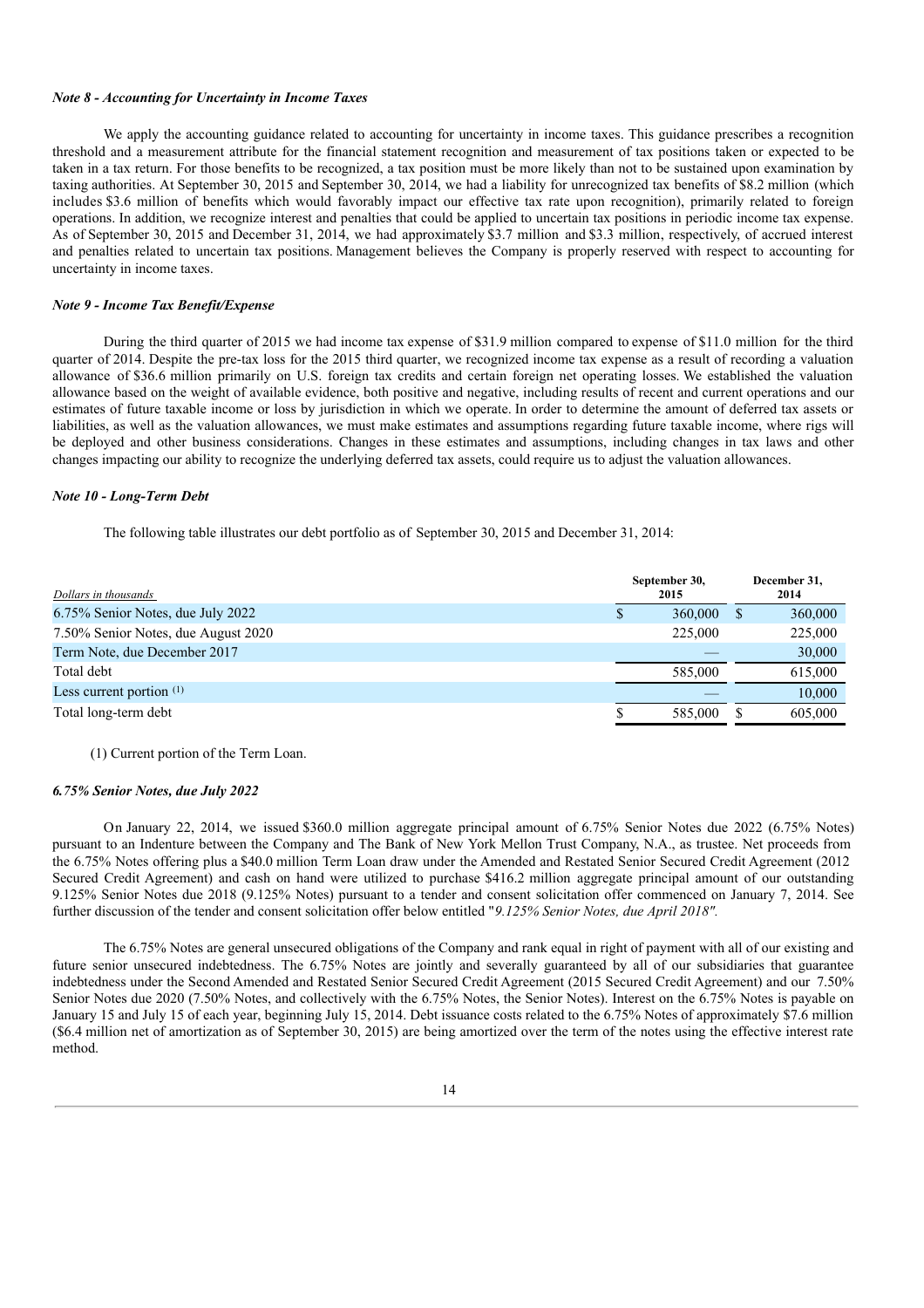At any time prior to January 15, 2017, we may redeem up to35 percent of the aggregate principal amount of the 6.75% Notes at a redemption price of 106.75 percent of the principal amount, plus accrued and unpaid interest to the redemption date, with the net cash proceeds of certain equity offerings by us. On and after January 15, 2018, we may redeem all or a part of the 6.75% Notes upon appropriate notice, at a redemption price of 103.375 percent of the principal amount, and at redemption prices decreasing each year thereafter to par beginning January 15, 2020. If we experience certain changes in control, we must offer to repurchase the 6.75% Notes at 101.0 percent of the aggregate principal amount, plus accrued and unpaid interest and additional interest, if any, to the date of repurchase.

The Indenture restricts our ability and the ability of certain subsidiaries to: (i) sell assets, (ii) pay dividends or make other distributions on capital stock or redeem or repurchase capital stock or subordinated indebtedness, (iii) make investments, (iv) incur or guarantee additional indebtedness, (v) create or incur liens, (vi) enter into sale and leaseback transactions, (vii) incur dividend or other payment restrictions affecting subsidiaries, (viii) merge or consolidate with other entities,  $(ix)$  enter into transactions with affiliates, and  $(x)$ engage in certain business activities. Additionally, the Indenture contains certain restrictive covenants designating certain events as Events of Default. These covenants are subject to a number of important exceptions and qualifications.

## *7.50% Senior Notes, due August 2020*

On July 30, 2013, we issued \$225.0 million aggregate principal amount of the 7.50% Notes pursuant to an Indenture between the Company and The Bank of New York Mellon Trust Company, N.A., as trustee. Net proceeds from the 7.50% Notes offering were primarily used to repay the \$125.0 million aggregate principal amount of a term loan used to initially finance the ITS Acquisition, to repay \$45.0 million of Term Loan borrowings under the 2012 Secured Credit Agreement and for general corporate purposes.

The 7.50% Notes are general unsecured obligations of the Company and rank equal in right of payment with all of our existing and future senior unsecured indebtedness. The 7.50% Notes are jointly and severally guaranteed by all of our subsidiaries that guarantee indebtedness under the 2015 Secured Credit Agreement and the 6.75% Notes. Interest on the 7.50% Notes is payable on February 1 and August 1 of each year, beginning February 1, 2014. Debt issuance costs related to the 7.50% Notes of approximately \$5.6 million (\$4.1 million, net of amortization as of September 30, 2015) are being amortized over the term of the notes using the effective interest rate method.

At any time prior to August 1, 2016, we may redeem up to 35 percent of the aggregate principal amount of the 7.50% Notes at a redemption price of 107.50 percent of the principal amount, plus accrued and unpaid interest to the redemption date, with the net cash proceeds of certain equity offerings by us. On and after August 1, 2016, we may redeem all or a part of the 7.50% Notes upon appropriate notice, at a redemption price of 103.750 percent of the principal amount, and at redemption prices decreasing each year thereafter to par beginning August 1, 2018. If we experience certain changes in control, we must offer to repurchase the 7.50% Notes at 101.0 percent of the aggregate principal amount, plus accrued and unpaid interest and additional interest, if any, to the date of repurchase.

The Indenture restricts our ability and the ability of certain subsidiaries to: (i) sell assets, (ii) pay dividends or make other distributions on capital stock or redeem or repurchase capital stock or subordinated indebtedness, (iii) make investments, (iv) incur or guarantee additional indebtedness, (v) create or incur liens, (vi) enter into sale and leaseback transactions, (vii) incur dividend or other payment restrictions affecting subsidiaries, (viii) merge or consolidate with other entities, (ix) enter into transactions with affiliates, and (x) engage in certain business activities. Additionally, the Indenture contains certain restrictive covenants designating certain events as Events of Default. These covenants are subject to a number of important exceptions and qualifications.

#### *9.125% Senior Notes, due April 2018*

On March 22, 2010, we issued \$300.0 million aggregate principal amount of the 9.125% Notes and on April 25, 2012, we issued an additional \$125.0 million aggregate principal amount of 9.125% Notes.

On January 7, 2014, we commenced a tender and consent solicitation with respect to the 9.125% Notes. The tender offer price was \$1,061.98, inclusive of a \$30.00 consent payment for each \$1,000 principal amount of 9.125% Notes, plus accrued and unpaid interest. On January 22, 2014, we paid \$453.7 million for the tendered 9.125% Notes, comprised of \$416.2 million of aggregate principal amount of the 9.125% Notes, \$25.8 million of tender and consent premiums and \$11.7 million of accrued interest. On April 1, 2014, we redeemed the remaining \$8.8 million aggregate principal amount of the outstanding 9.125% Notes for a purchase price of \$9.6 million, inclusive of a \$0.4 million call premium and\$0.4 million of interest. During the year ended December 31, 2014, we recorded a loss on extinguishment of debt of approximately \$30.2 million, which included the tender and consent premiums of \$25.8 million, the call premium of \$0.4 million and the write-off of unamortized debt issuance costs of \$7.7 million, partially offset by the write-off of the remaining unamortized debt issuance premium of \$3.8 million.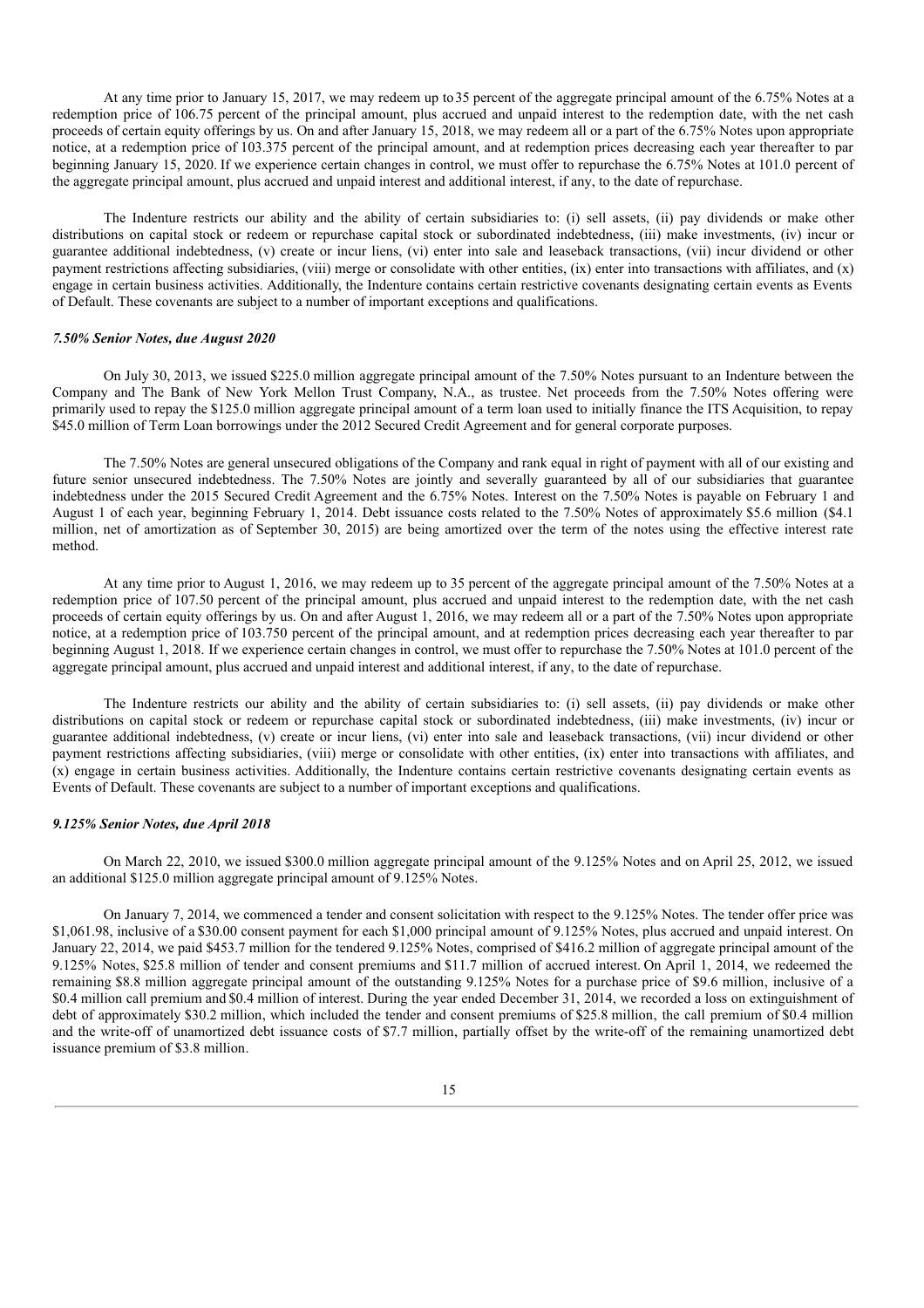#### *2015 Secured Credit Agreement*

On January 26, 2015 we entered into the 2015 Secured Credit Agreement, which amended and restated the 2012 Secured Credit Agreement. The 2015 Secured Credit Agreement is comprised of a \$200.0 million revolving credit facility (2015 Revolver) and matures on January 26, 2020. At the closing of the 2015 Secured Credit Agreement, we repaid the outstanding \$30.0 million of Term Loan borrowings under the 2012 Secured Credit Agreement with a \$30.0 million draw on the 2015 Revolver. On June 1, 2015, we executed the first amendment to the 2015 Secured Credit Agreement in order to amend certain provisions of the 2015 Secured Credit Agreement regarding the definition of "Change of Control." On September 29, 2015, we executed the second amendment to the 2015 Secured Credit Agreement (the "Second Amendment"). Among other things, the Second Amendment: (a) gradually increases the permissible consolidated leverage ratio from a maximum of 4.00:1.00 to 5.75:1.00 through December 31, 2016, which thereafter gradually reduces to 4.00:1.00 by December 31, 2017; (b) reduces the consolidated interest coverage ratio from 2.50:1:00 to 2.25:1.00 for each quarter of 2016, and returning to 2.50:1.00 thereafter; (c) increases the Applicable Rate for certain higher levels of consolidated leverage to a maximum of 4.00 percent per annum for LIBOR rate loans and to 3.00 percent per annum for base rate loans; (d) allows multi-year letters of credit up to an aggregate amount of \$5 million; (e) limits payment prior to September 30, 2017 of certain restricted payments and certain prepayments of unsecured senior notes and other specified forms of indebtedness; and (f) removes the option of Company, subject to the consent of the lenders, to increase the Credit Agreement up to an additional \$75 million. We incurred debt issuance costs related to the 2015 Secured Credit Agreement of approximately \$2.0 million and had approximately \$0.8 million of remaining debt issuance costs for the 2012 Secured Credit agreement. The total debt issuance costs of \$2.8 million (\$2.6 million, net of amortization as of September 30, 2015) are being amortized over the term of the 2015 Secured Credit Agreement on a straight line basis.

Our obligations under the 2015 Secured Credit Agreement are guaranteed by substantially all of our direct and indirect domestic subsidiaries, other than immaterial subsidiaries and subsidiaries generating revenues primarily outside the United States, each of which has executed guaranty agreements, and are secured by first priority liens on our accounts receivable, specified rigs including barge rigs in the GOM and land rigs in Alaska, and certain U.S.-based rental equipment of the Company and its subsidiary guarantors. The 2015 Secured Credit Agreement contains customary affirmative and negative covenants, such as limitations on indebtedness, liens, restrictions on entry into certain affiliate transactions and payments (including payment of dividends) and maintenance of certain ratios and coverage tests (including a minimum asset coverage ratio of 1.25:1.00 at each quarter end). We were in compliance with all such covenants as of September 30, 2015.

Our 2015 Revolver is available for general corporate purposes and to support letters of credit. Interest on 2015 Revolver loans accrues at a Base Rate plus an Applicable Rate or LIBOR plus an Applicable Rate. As a result of the Second Amendment, the Applicable Rate ranges from 2.50 percent to 4.00 percent per annum for LIBOR rate loans and from 1.50 percent to 3.00 percent per annum for base rate loans, determined by reference to the consolidated leverage ratio (as defined in the 2015 Secured Credit Agreement). Revolving loans are available subject to a quarterly Asset Coverage Ratio calculation based on the Orderly Liquidation Value of certain specified rigs including barge rigs in the GOM and land rigs in Alaska, and certain U.S.-based rental equipment of the Company and its subsidiary guarantors and a percentage of eligible domestic accounts receivable. The \$30.0 million draw at the closing of the 2015 Secured Credit Agreement was repaid in full during the first quarter of 2015 with cash on hand. Letters of credit outstanding against the 2015 Revolver as of September 30, 2015 totaled \$13.8 million. There were no amounts drawn on the 2015 Revolver as of September 30, 2015.

#### *2012 Secured Credit Agreement*

The 2012 Secured Credit Agreement consisted of an \$80.0 million revolving credit facility (2012 Revolver) and a \$50.0 million term loan (Term Loan). Our obligations under the 2012 Secured Credit Agreement were guaranteed by substantially all of our direct and indirect domestic subsidiaries other than immaterial subsidiaries and subsidiaries generating revenues primarily outside the United States, each of which had executed guaranty agreements, and were secured by first priority liens on our accounts receivable, specified barge rigs and rental equipment. The 2012 Secured Credit Agreement contained customary affirmative and negative covenants and would have matured on December 14, 2017.

#### *2012 Revolver*

Our 2012 Revolver was available for general corporate purposes and to support letters of credit. Interest on 2012 Revolver loans accrued at a Base Rate plus an Applicable Rate or LIBOR plus an Applicable Rate. Under the 2012 Secured Credit Agreement, the Applicable Rate ranged from 2.50 percent to 3.00 percent per annum for LIBOR rate loans and from 1.50 percent to 2.00 percent per annum for base rate loans, determined by reference to the consolidated leverage ratio (as defined in the 2012 Secured Credit Agreement). Revolving loans were available subject to a borrowing base calculation based on a percentage of eligible accounts receivable, certain specified barge drilling rigs and rental equipment of the Company and its subsidiary guarantors. There were no revolving loans outstanding at December 31, 2014. Letters of credit outstanding against the 2012 Revolver as of December 31, 2014 totaled \$11.0 million.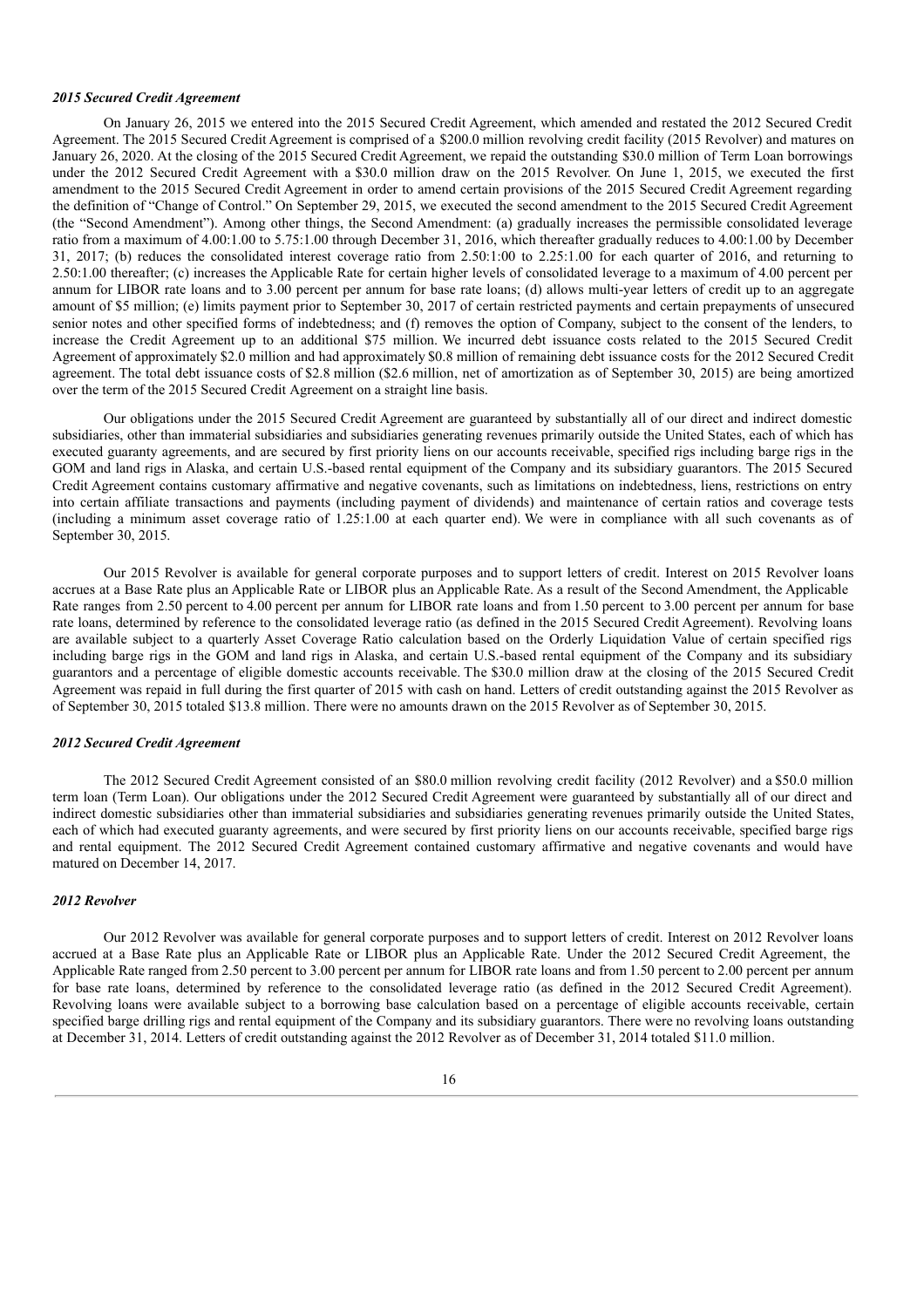## *Term Loan*

The Term Loan originated at \$50.0 million on December 14, 2012 and required quarterly principal payments of \$2.5 million, which began March 31, 2013. Interest on the Term Loan accrued at a Base Rate plus 2.00 percent or LIBOR plus 3.00 percent. In July 2013, we repaid the outstanding balance of \$45.0 million of the Term Loan and amended the 2012 Secured Credit Agreement to permit reborrowing of up to \$45.0 million of the Term Loan, decreasing by \$2.5 million at the end of each quarter beginning September 30, 2013 and ending March 31, 2014. In January 2014 we re-borrowed \$40.0 million of the Term Loan. The outstanding balance on the Term Loan at December 31, 2014 was \$30.0 million. At the closing of the 2015 Secured Credit Agreement, we repaid the Term Loan with a \$30.0 million draw under the 2015 Revolver.

## *Note 11 - Fair Value of Financial Instruments*

Certain of our assets and liabilities are required to be measured at fair value on a recurring basis. For purposes of recording fair value adjustments for certain financial and non-financial assets and liabilities, and determining fair value disclosures, we estimate fair value at a price that would be received to sell an asset or paid to transfer a liability in an orderly transaction between market participants in the principal market for the asset or liability.

The fair value measurement and disclosure requirements of FASB Accounting Standards Codification Topic No. 820, *Fair Value Measurement and Disclosures* (ASC 820) requires inputs that we categorize using a three-level hierarchy, from highest to lowest level of observable inputs, as follows:

- Level  $1$  Unadjusted quoted prices for identical assets or liabilities in active markets;
- Level 2 Direct or indirect observable inputs, including quoted prices or other market data, for similar assets or liabilities in active markets or identical assets or liabilities in less active markets;
- Level  $3$  Unobservable inputs that require significant judgment for which there is little or no market data.

When multiple input levels are required for a valuation, we categorize the entire fair value measurement according to the lowest level of input that is significant to the entire measurement even though we may also have utilized significant inputs that are more readily observable. The amounts reported in our consolidated balance sheets for cash and cash equivalents, accounts receivable, and accounts payable approximate fair value.

Fair value of our debt instruments is determined using Level 2 inputs. Fair values and related carrying values of our debt instruments were as follows for the periods indicated:

|                      |                        | September 30, 2015 | December 31, 2014  |                   |  |  |  |
|----------------------|------------------------|--------------------|--------------------|-------------------|--|--|--|
| Dollars in thousands | <b>Carrying Amount</b> | <b>Fair Value</b>  | Carrying<br>Amount | <b>Fair Value</b> |  |  |  |
| Long-term Debt       |                        |                    |                    |                   |  |  |  |
| $6.75\%$ Notes       | 360,000                | 285,300            | 360,000            | 270,000           |  |  |  |
| $7.50\%$ Notes       | 225,000                | 187.313            | 225,000            | 180,000           |  |  |  |
| Total                | 585,000                | 472.613            | 585,000            | 450,000           |  |  |  |

Market conditions could cause an instrument to be reclassified from Level 1 to Level 2, or Level 2 to Level 3. There were no transfers between levels of the fair value hierarchy or any changes in the valuation techniques used during the nine months ended September 30, 2015.

#### *Note 12 - Commitments and Contingencies*

We are a party to various lawsuits and claims arising out of the ordinary course of business. We estimate the range of our liability related to pending litigation when we believe the amount or range of loss can be estimated. We record our best estimate of a loss when the loss is considered probable. When a liability is probable and there is a range of estimated loss with no best estimate in the range, we record the minimum estimated liability related to the lawsuits or claims. As additional information becomes available, we assess the potential liability related to our pending litigation and claims and revise our estimates. Due to uncertainties related to the resolution of lawsuits and claims, the ultimate outcome may differ significantly from our estimates. In the opinion of management and based on liability accruals provided, our ultimate exposure with respect to these pending lawsuits and claims is not expected to have a material adverse effect on our consolidated financial position or cash flows, although they could have a material adverse effect on our results of operations for a particular reporting period.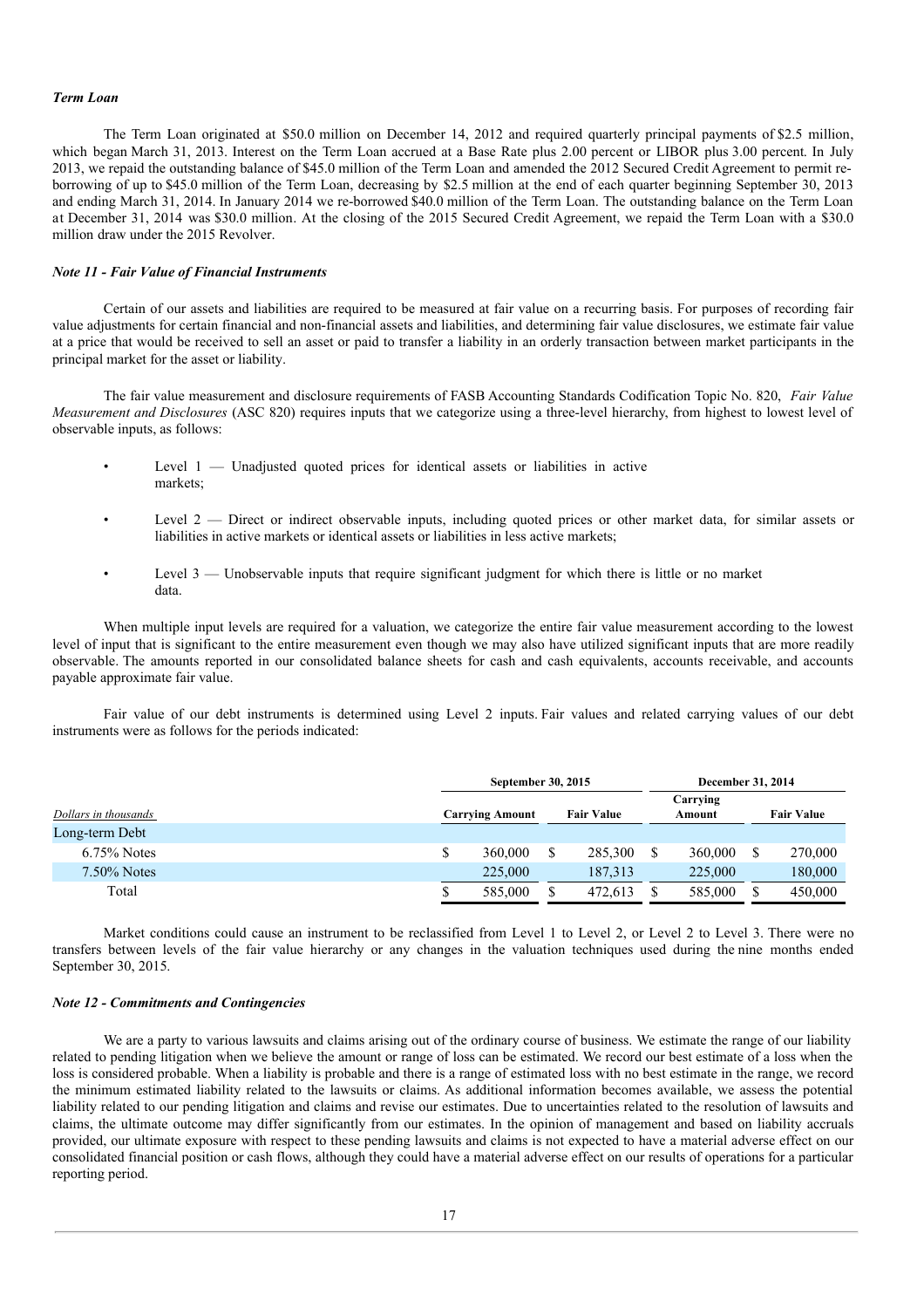#### **Customs Agent and Foreign Corrupt Practices Act (FCPA) Settlement**

On April 16, 2013, the Company and the Department of Justice (DOJ) entered into a deferred prosecution agreement (DPA), under which the DOJ deferred for three years prosecuting the Company for criminal violations of the anti-bribery provisions of the FCPA relating to the Company's retention and use of an individual agent in Nigeria with respect to certain customs-related issues, in return for: (i) the Company's acceptance of responsibility for, and agreement not to contest or contradict the truthfulness of, the statement of facts and allegations that have been filed in a United States District Court concurrently with the DPA; (ii) the Company's payment of an approximately \$11.76 million fine; (iii) the Company's reaffirming its commitment to compliance with the FCPA and other applicable anticorruption laws in connection with the Company's operations, and continuing cooperation with domestic and foreign authorities in connection with the matters that are the subject of the DPA; (iv) the Company's commitment to continue to address any identified areas for improvement in the Company's internal controls, policies and procedures relating to compliance with the FCPA and other applicable anticorruption laws if, and to the extent, not already addressed; and (v) the Company's agreement to report to the DOJ in writing annually during the term of the DPA regarding remediation of the matters that are the subject of the DPA, implementation of any enhanced internal controls, and any evidence of improper payments the Company may have discovered during the term of the agreement. If the Company remains in compliance with the terms of the DPA throughout its effective period, the charge against the Company will be dismissed with prejudice. The Company also settled a related civil complaint filed by the Securities and Exchange Commission (SEC) in a United States District Court. The Company has provided the DOJ annual written reports in connection with the DPA.

#### *Note 13 - Recent Accounting Pronouncements*

In September 2015, the Financial Accounting Standards Board (FASB) issued Accounting Standards Update (ASU) No. 2015-16, Business Combinations (Topic 805): Simplifying the Accounting for Measurement-Period Adjustments. This new standard specifies that the acquirer should recognize adjustments to provisional amounts that are identified during the measurement period in the reporting period in which the adjustment amounts are determined, eliminating the current requirement to retrospectively account for these adjustments. Additionally, the full effect on earnings of changes in depreciation, amortization, or other income effects, if any, as a result of the change to the provisional amounts should be recognized in the same period as the adjustments to the provisional amounts. The standard is effective for all entities for fiscal years, and interim periods within those fiscal years, beginning after December 15, 2015. We plan to adopt this new standard and do not currently anticipate a material impact on our financial position, results of operations and cash flows.

In July 2015, the FASB issued ASU No. 2015-11, Inventory (Topic 330): Simplifying the Measurement of Inventory, which requires companies to measure inventory at the lower of cost or net realizable value rather than at the lower of cost or market. Net realizable value is the estimated selling price in the ordinary course of business, less reasonably predictable costs of completion, disposal and transportation. The standard is effective for all entities for fiscal years, and interim periods within those fiscal years, beginning after December 15, 2016. We plan to adopt this new standard and do not currently anticipate a material impact on our financial position, results of operations and cash flows.

In June 2015, the FASB issued ASU No. 2015-10, Technical Corrections and Improvements, which contains amendments that will affect a wide variety of topics in the Codification. The amendments in this Update will apply to all reporting entities within the scope of the affected accounting guidance. Transition guidance varies based on the amendments in the Update. The amendments in the Update that require transition guidance are effective for all entities for fiscal years, and interim periods within those fiscal years, beginning after December 15, 2015. Early adoption is permitted, including adoption in an interim period. All other amendments will be effective upon the issuance of this Update. We plan to adopt the standard and are in the process of assessing the impact of the adoption of ASU 2015-10 on our financial position, results of operations and cash flows.

In April 2015, the FASB issued ASU No. 2015-03, Interest - Imputation of Interest (Subtopic 835-30) - Simplifying the Presentation of Debt Issuance Costs, which requires debt issuance costs related to a recognized debt liability to be presented in the balance sheet as a direct deduction from the debt liability rather than as an asset. Final guidance on this standard, issued as ASU 2015-15 in August 2015, includes an SEC staff announcement that the SEC staff will not object to an entity presenting the cost of securing a revolving line of credit as an asset, regardless of whether a balance is outstanding. Early adoption is permitted. Upon adoption, an entity must apply the new guidance retrospectively to all prior periods presented in the financial statements. We plan to adopt the standard on a retrospective basis effective January 1, 2016 and expect that it will result in the netting of our deferred financing costs against long-term debt balances on the consolidated balance sheets for the periods presented. There will be no impact to the manner in which deferred financing costs are amortized in our consolidated financial statements.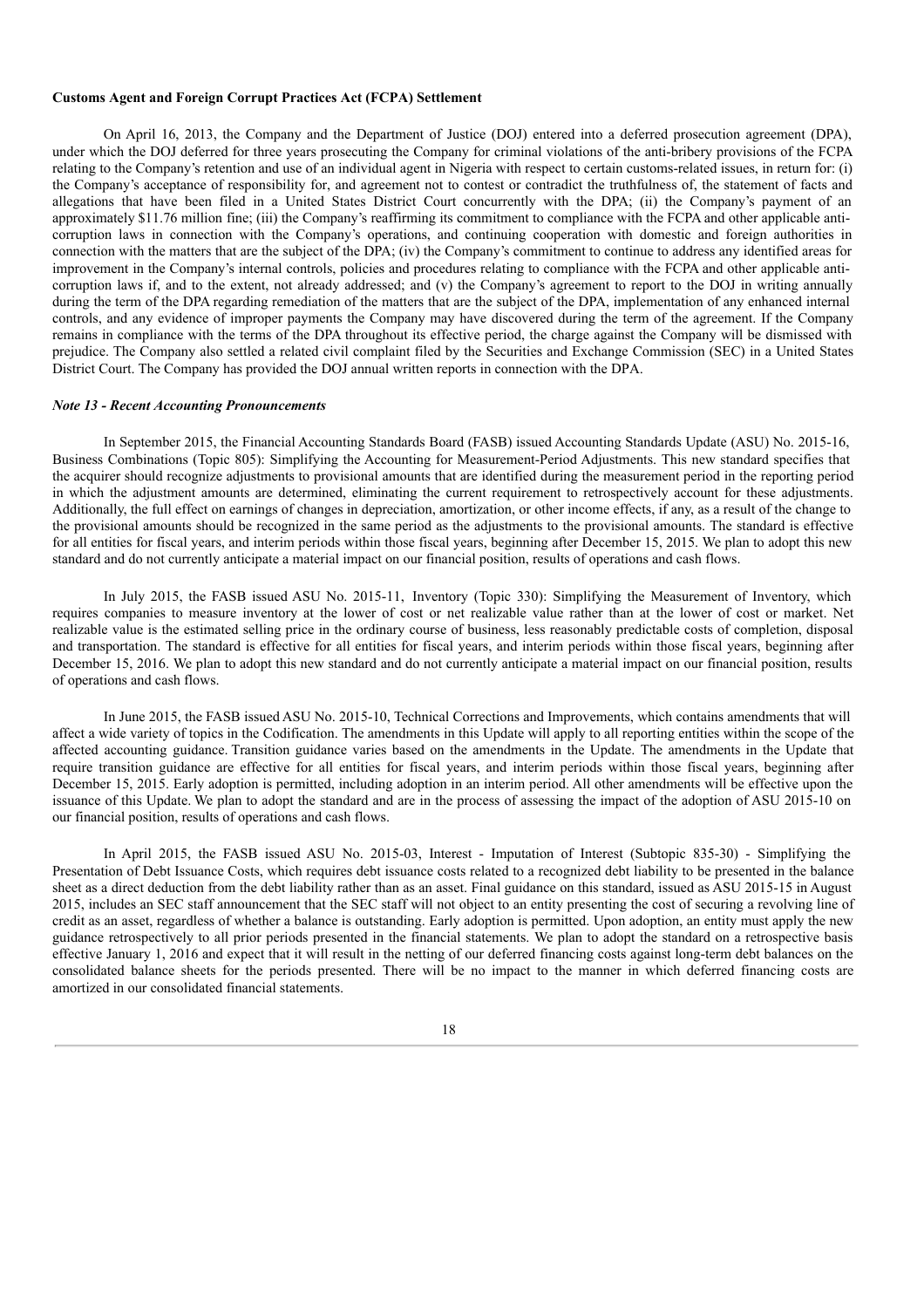On May 28, 2014, the FASB issued ASU 2014-09, Revenue from Contracts with Customers. This ASU supersedes the revenue recognition requirements in Accounting Standards Codification 605 - Revenue Recognition and most industry-specific guidance throughout the Codification. The standard requires that an entity recognizes revenue to depict the transfer of promised goods or services to customers in an amount that reflects the consideration to which the company expects to be entitled in exchange for those goods or services and should be applied retrospectively to each prior reporting period presented or retrospectively with the cumulative effect of initially applying the ASU recognized at the date of initial application. ASU 2014-09 was initially scheduled to be effective for the first quarter of 2017, however, on April 1, 2015, the FASB proposed to defer the effective date by one year and the proposal was accepted during the second quarter of 2015. ASU 2014-09 is now scheduled to be effective for entities beginning after December 15, 2017. We are in the process of assessing the impact of the adoption of ASU 2014-09 on our financial position, results of operations and cash flows. We have not yet selected a transition method nor have we determined the effect of the standard on our ongoing financial reporting.

## *Note 14 - Parent, Guarantor, Non-Guarantor Unaudited Consolidating Condensed Financial Statements*

Set forth on the following pages are the consolidating condensed financial statements of Parker Drilling. The 2015 Secured Credit Agreement and Senior Notes are fully and unconditionally guaranteed by substantially all of our direct and indirect domestic subsidiaries, other than immaterial subsidiaries and subsidiaries generating revenues primarily outside the United States, subject to the following customary release provisions:

- in connection with any sale or other disposition of all or substantially all of the assets of that guarantor (including by way of merger or consolidation) to a person that is not (either before or after giving effect to such transaction) a subsidiary of the Company;
- in connection with any sale of such amount of capital stock as would result in such guarantor no longer being a subsidiary to a person that is not (either before or after giving effect to such transaction) a subsidiary of the Company;
- if the Company designates any restricted subsidiary that is a guarantor as an unrestricted subsidiary;
- if the guarantee by a guarantor of all other indebtedness of the Company or any other guarantor is released, terminated or discharged, except by, or as a result of, payment under such guarantee; or
- upon legal defeasance or covenant defeasance (satisfaction and discharge of the indenture).

There are currently no restrictions on the ability of the restricted subsidiaries to transfer funds to Parker Drilling in the form of cash dividends, loans or advances. Parker Drilling is a holding company with no operations, other than through its subsidiaries. Separate financial statements for each guarantor company are not provided as the Company complies with the exception to Rule 3-10(a)(1) of Regulation S-X, set forth in sub-paragraph (f) of such rule. All guarantor subsidiaries are owned 100 percent by the parent company.

We are providing unaudited consolidating condensed financial information of the parent, Parker Drilling, the guarantor subsidiaries, and the non-guarantor subsidiaries as of September 30, 2015 and December 31, 2014 and for the three and nine months ended September 30, 2015 and 2014, respectively. The consolidating condensed financial statements present investments in both consolidated and unconsolidated subsidiaries using the equity method of accounting.

Upon the closing of our 2015 Secured Credit Agreement, one of our subsidiaries was released as a guarantor subsidiary and is now classified as a non-guarantor subsidiary. In accordance with the guidance Topic No. 810, *Consolidation* (ASC 810), we have retrospectively updated the unaudited consolidating condensed financial information as of December 31, 2014 and for the three and nine months ended September 30, 2014.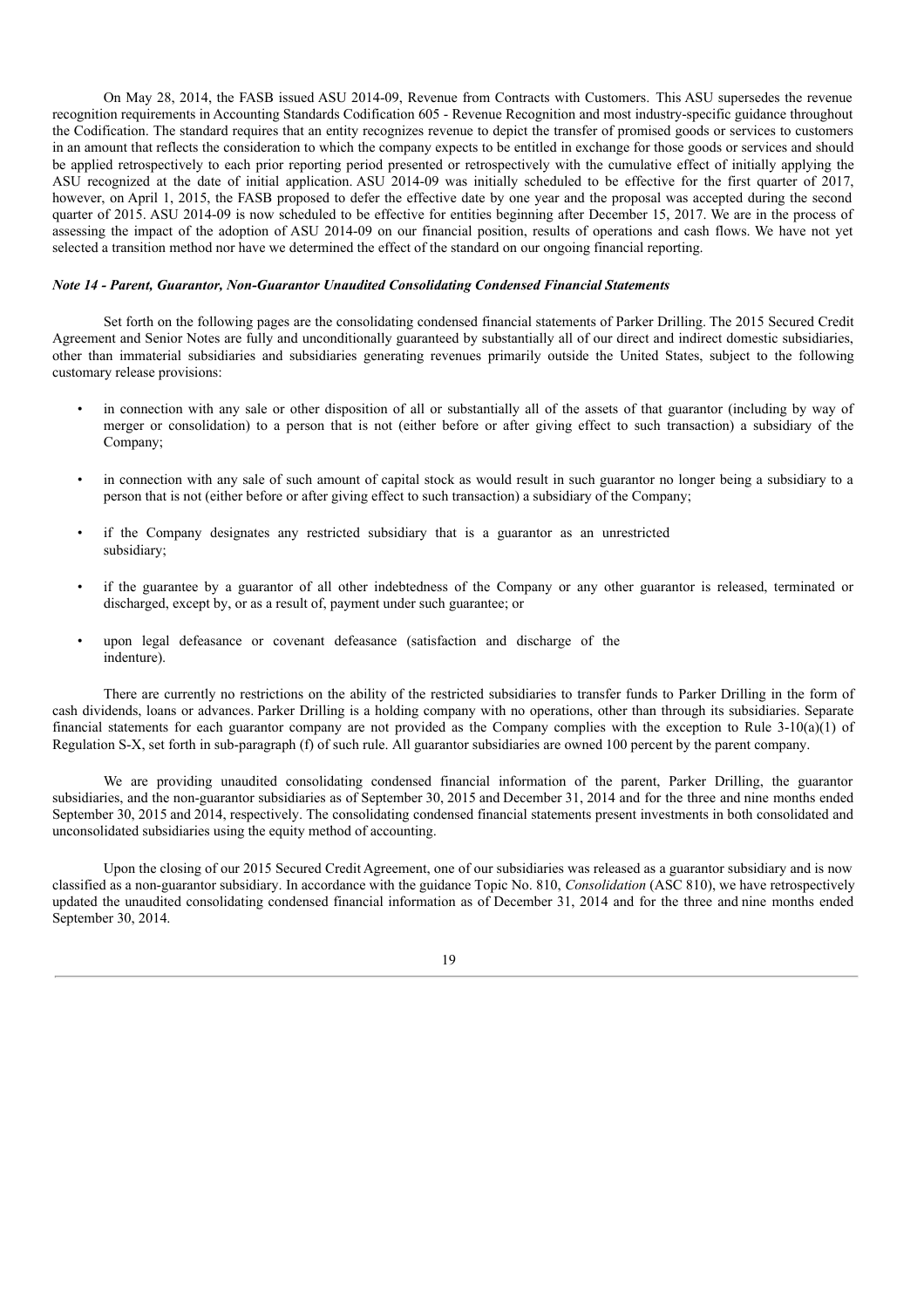# **PARKER DRILLING COMPANY AND SUBSIDIARIES CONSOLIDATING CONDENSED BALANCE SHEET (Dollars in Thousands) (Unaudited)**

|                                             | September 30, 2015 |               |    |           |              |               |                     |             |    |              |  |  |
|---------------------------------------------|--------------------|---------------|----|-----------|--------------|---------------|---------------------|-------------|----|--------------|--|--|
|                                             |                    | Parent        |    | Guarantor |              | Non-Guarantor | <b>Eliminations</b> |             |    | Consolidated |  |  |
|                                             |                    | <b>ASSETS</b> |    |           |              |               |                     |             |    |              |  |  |
| Current assets:                             |                    |               |    |           |              |               |                     |             |    |              |  |  |
| Cash and cash equivalents                   | \$                 | 46,528        | \$ | 8,000     | $\mathbb{S}$ | 50,123        | -S                  |             | \$ | 104,651      |  |  |
| Accounts and notes receivable, net          |                    |               |    | 66,413    |              | 158,583       |                     |             |    | 224,996      |  |  |
| Rig materials and supplies                  |                    |               |    | (4,279)   |              | 42,795        |                     |             |    | 38,516       |  |  |
| Deferred costs                              |                    |               |    |           |              | 2,961         |                     |             |    | 2,961        |  |  |
| Deferred income taxes                       |                    |               |    | 4,172     |              | 1,276         |                     |             |    | 5,448        |  |  |
| Other tax assets                            |                    |               |    | 463       |              | 7,369         |                     |             |    | 7,832        |  |  |
| Other current assets                        |                    |               |    | 6,717     |              | 10,484        |                     |             |    | 17,201       |  |  |
| Total current assets                        |                    | 46,528        |    | 81,486    |              | 273,591       |                     |             |    | 401,605      |  |  |
| Property, plant and equipment, net          |                    | (19)          |    | 560,618   |              | 281,324       |                     |             |    | 841,923      |  |  |
| Goodwill                                    |                    |               |    | 6,708     |              |               |                     |             |    | 6,708        |  |  |
| Intangible assets, net                      |                    |               |    | 12,317    |              | 2,424         |                     |             |    | 14,741       |  |  |
| Investment in subsidiaries and intercompany |                    |               |    |           |              |               |                     |             |    |              |  |  |
| advances                                    |                    | 3,074,849     |    | 2,700,571 |              | 3,147,601     |                     | (8,923,021) |    |              |  |  |
| Other noncurrent assets                     |                    | (276, 366)    |    | 374,987   |              | 246,033       |                     | (167, 448)  |    | 177,206      |  |  |
| Total assets                                |                    | 2,844,992     |    | 3,736,687 |              | 3,950,973     |                     | (9,090,469) |    | 1,442,183    |  |  |

# **LIABILITIES AND STOCKHOLDERS' EQUITY**

| Current liabilities:                          |           |     |           |    |           |    |             |    |           |
|-----------------------------------------------|-----------|-----|-----------|----|-----------|----|-------------|----|-----------|
| Current portion of long-term debt             | \$        | \$. |           | \$ |           | \$ |             | -S |           |
| Accounts payable and accrued liabilities      | 67,123    |     | 77,565    |    | 303,001   |    | (304, 113)  |    | 143,576   |
| Accrued income taxes                          | 1,013     |     | 9,434     |    | (3,853)   |    |             |    | 6,594     |
| Total current liabilities                     | 68,136    |     | 86,999    |    | 299,148   |    | (304, 113)  |    | 150,170   |
| Long-term debt                                | 585,000   |     |           |    |           |    |             |    | 585,000   |
| Other long-term liabilities                   | 2,867     |     | 8,004     |    | 9,270     |    |             |    | 20,141    |
| Long-term deferred tax liability              |           |     | 75,545    |    | (348)     |    |             |    | 75,197    |
| Intercompany payables                         | 1,581,364 |     | 1,395,937 |    | 1,711,311 |    | (4,688,612) |    |           |
| <b>Total liabilities</b>                      | 2,237,367 |     | 1,566,485 |    | 2,019,381 |    | (4,992,725) |    | 830,508   |
| Total equity                                  | 607,625   |     | 2,170,202 |    | 1,931,592 |    | (4,097,744) |    | 611,675   |
| Total liabilities and stockholders'<br>equity | 2,844,992 |     | 3,736,687 | S  | 3,950,973 | S  | (9,090,469) | S  | 1,442,183 |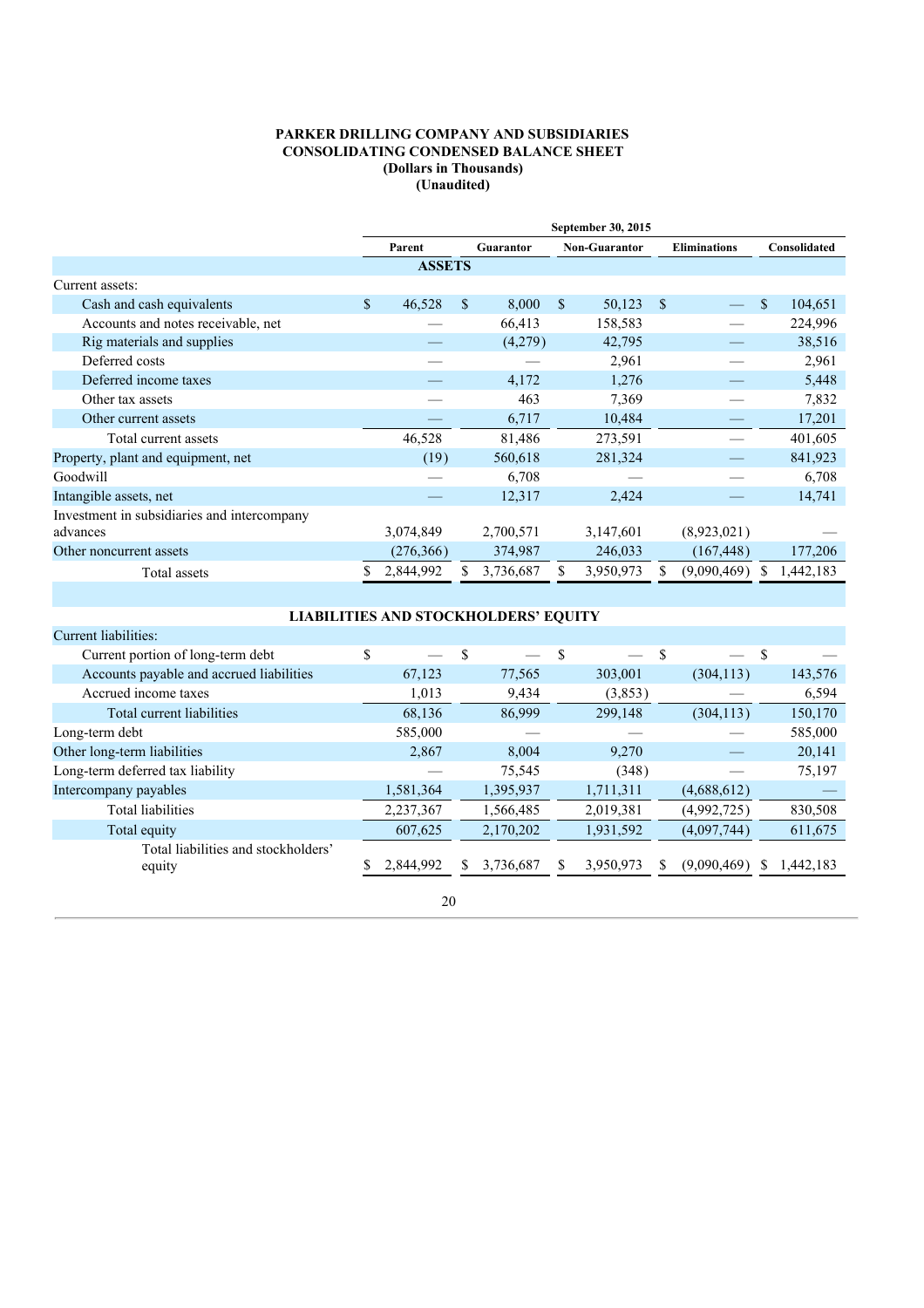# **PARKER DRILLING COMPANY AND SUBSIDIARIES CONSOLIDATING CONDENSED BALANCE SHEET (Dollars in Thousands) (Unaudited)**

|                                                      | December 31, 2014 |               |               |           |              |               |                     |               |                    |              |
|------------------------------------------------------|-------------------|---------------|---------------|-----------|--------------|---------------|---------------------|---------------|--------------------|--------------|
|                                                      |                   | Parent        |               | Guarantor |              | Non-Guarantor | <b>Eliminations</b> |               |                    | Consolidated |
|                                                      |                   | <b>ASSETS</b> |               |           |              |               |                     |               |                    |              |
| Current assets:                                      |                   |               |               |           |              |               |                     |               |                    |              |
| Cash and cash equivalents                            | $\mathcal{S}$     | 36,728        | $\mathbb{S}$  | 13,546    | $\mathbb{S}$ | 58,182        | <sup>\$</sup>       |               | $\mathbf{\hat{s}}$ | 108,456      |
| Accounts and notes receivable, net                   |                   | (33)          |               | 96,100    |              | 174,885       |                     |               |                    | 270,952      |
| Rig materials and supplies                           |                   |               |               | (1, 473)  |              | 49,416        |                     |               |                    | 47,943       |
| Deferred costs                                       |                   |               |               |           |              | 5,673         |                     |               |                    | 5,673        |
| Deferred income taxes                                |                   |               |               | 6,131     |              | 1,345         |                     |               |                    | 7,476        |
| Other tax assets                                     |                   | 19,885        |               | (18,273)  |              | 9,111         |                     |               |                    | 10,723       |
| Other current assets                                 |                   |               |               | 7,998     |              | 10,558        |                     |               |                    | 18,556       |
| Total current assets                                 |                   | 56,580        |               | 104,029   |              | 309,170       |                     |               |                    | 469,779      |
| Property, plant and equipment, net                   |                   | (19)          |               | 589,055   |              | 306,904       |                     |               |                    | 895,940      |
| Intangible assets, net                               |                   |               |               |           |              | 4,286         |                     |               |                    | 4,286        |
| Investment in subsidiaries and intercompany advances |                   | 3,060,867     |               | 2,441,523 |              | 2,464,506     |                     | (7,966,896)   |                    |              |
| Other noncurrent assets                              |                   | (440,918)     |               | 490,597   |              | 268,537       |                     | (167, 562)    |                    | 150,654      |
| Total assets                                         | $\mathcal{S}$     | 2,676,510     | $\mathcal{S}$ | 3,625,204 |              | \$3,353,403   | $\mathbb{S}$        | (8, 134, 458) | <b>S</b>           | 1,520,659    |
| <b>LIABILITIES AND STOCKHOLDERS' EQUITY</b>          |                   |               |               |           |              |               |                     |               |                    |              |
| <b>Current liabilities:</b>                          |                   |               |               |           |              |               |                     |               |                    |              |
| Current portion of long-term debt                    | \$                | 10,000        | \$            |           | \$           |               | <sup>\$</sup>       |               | $\mathbb{S}$       | 10,000       |
| Accounts payable and accrued liabilities             |                   | 77,603        |               | 71,645    |              | 309,344       |                     | (304, 113)    |                    | 154,479      |
| Accrued income taxes                                 |                   | (4,061)       |               | 10,109    |              | 8,138         |                     |               |                    | 14,186       |
| Total current liabilities                            |                   | 83,542        |               | 81,754    |              | 317,482       |                     | (304, 113)    |                    | 178,665      |
| Long-term debt                                       |                   | 605,000       |               |           |              |               |                     |               |                    | 605,000      |
| Other long-term liabilities                          |                   | 2,867         |               | 7,135     |              | 8,663         |                     |               |                    | 18,665       |
| Long-term deferred tax liability                     |                   |               |               | 56,105    |              | (3,990)       |                     |               |                    | 52,115       |
| Intercompany payables                                |                   | 1,322,172     |               | 1,311,404 |              | 1,204,769     |                     | (3,838,345)   |                    |              |
| <b>Total liabilities</b>                             |                   | 2,013,581     |               | 1,456,398 |              | 1,526,924     |                     | (4,142,458)   |                    | 854,445      |
| Total equity                                         |                   | 662,929       |               | 2,168,806 |              | 1,826,479     |                     | (3,992,000)   |                    | 666,214      |
| Total liabilities and stockholders'<br>equity        | \$                | 2,676,510     |               | 3,625,204 |              | \$3,353,403   |                     | (8, 134, 458) | S                  | 1,520,659    |
|                                                      |                   |               |               |           |              |               |                     |               |                    |              |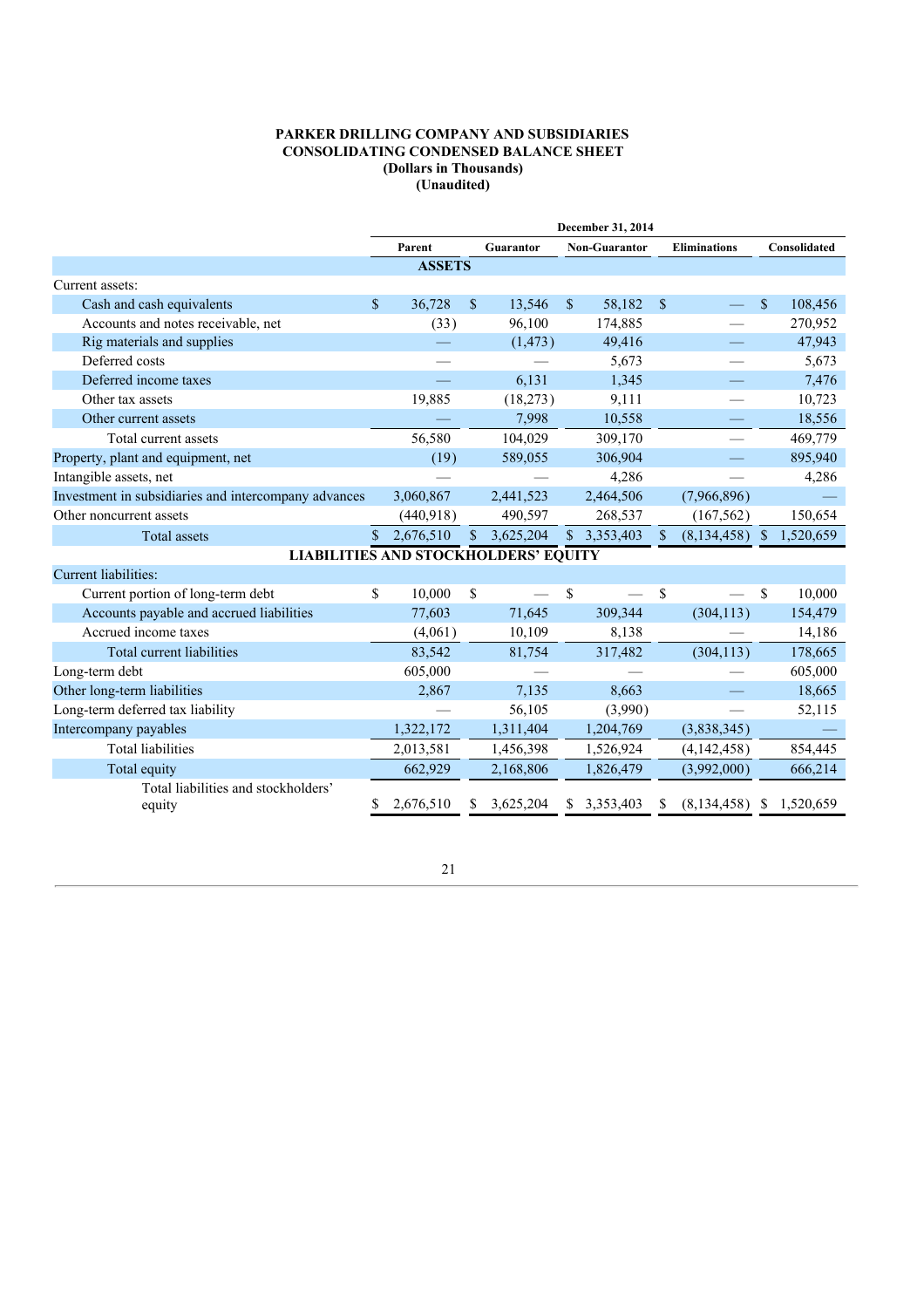|                                                             | Three months ended September 30, 2015 |           |               |           |    |           |              |                     |              |                     |  |  |  |
|-------------------------------------------------------------|---------------------------------------|-----------|---------------|-----------|----|-----------|--------------|---------------------|--------------|---------------------|--|--|--|
|                                                             |                                       |           |               |           |    | Non-      |              |                     |              |                     |  |  |  |
|                                                             |                                       | Parent    |               | Guarantor |    | Guarantor |              | <b>Eliminations</b> |              | <b>Consolidated</b> |  |  |  |
| Total revenues                                              | S                                     |           |               | 59,252    | S. | 138,564   | S.           | (24,398)            | <sup>S</sup> | 173,418             |  |  |  |
| Operating expenses                                          |                                       |           |               | 32,457    |    | 120,904   |              | (24, 398)           |              | 128,963             |  |  |  |
| Depreciation and amortization                               |                                       |           |               | 24,002    |    | 15,582    |              |                     |              | 39,584              |  |  |  |
| Total operating gross margin                                |                                       |           |               | 2,793     |    | 2,078     |              |                     |              | 4,871               |  |  |  |
| General and administration expense (1)                      |                                       | (148)     |               | (8, 857)  |    | 110       |              |                     |              | (8,895)             |  |  |  |
| Provision for reduction in carrying value of certain assets |                                       |           |               | (920)     |    | 14        |              |                     |              | (906)               |  |  |  |
| Gain (Loss) on disposition of assets, net                   |                                       |           |               | 407       |    | (24)      |              |                     |              | 383                 |  |  |  |
| Total operating income (loss)                               |                                       | (148)     |               | (6, 577)  |    | 2,178     |              |                     |              | (4, 547)            |  |  |  |
| Other income and (expense):                                 |                                       |           |               |           |    |           |              |                     |              |                     |  |  |  |
| Interest expense                                            |                                       | (11,020)  |               | (268)     |    | (2,618)   |              | 2,613               |              | (11,293)            |  |  |  |
| Interest income                                             |                                       | 173       |               | (18)      |    | 2,465     |              | (2,613)             |              |                     |  |  |  |
| Other                                                       |                                       |           |               | (102)     |    | (617)     |              |                     |              | (719)               |  |  |  |
| Equity in net earnings of subsidiaries                      |                                       | (29, 913) |               |           |    |           |              | 29,913              |              |                     |  |  |  |
| Total other income (expense)                                |                                       | (40,760)  |               | (388)     |    | (770)     |              | 29,913              |              | (12,005)            |  |  |  |
| Income (loss) before income taxes                           |                                       | (40,908)  |               | (6,965)   |    | 1,408     |              | 29,913              |              | (16, 552)           |  |  |  |
| Total income tax expense (benefit)                          |                                       | 7,712     |               | (2, 846)  |    | 27,064    |              |                     |              | 31,930              |  |  |  |
| Net income (loss)                                           |                                       | (48, 620) |               | (4,119)   |    | (25,656)  |              | 29,913              |              | (48, 482)           |  |  |  |
| Less: Net income attributable to noncontrolling interest    |                                       |           |               |           |    | 138       |              |                     |              | 138                 |  |  |  |
| Net income (loss) attributable to controlling interest      | \$                                    | (48,620)  | <sup>\$</sup> | (4, 119)  | \$ | (25, 794) | <sup>S</sup> | 29,913              | \$           | (48, 620)           |  |  |  |

(1) General and administration expenses for field operations are included in operating expenses.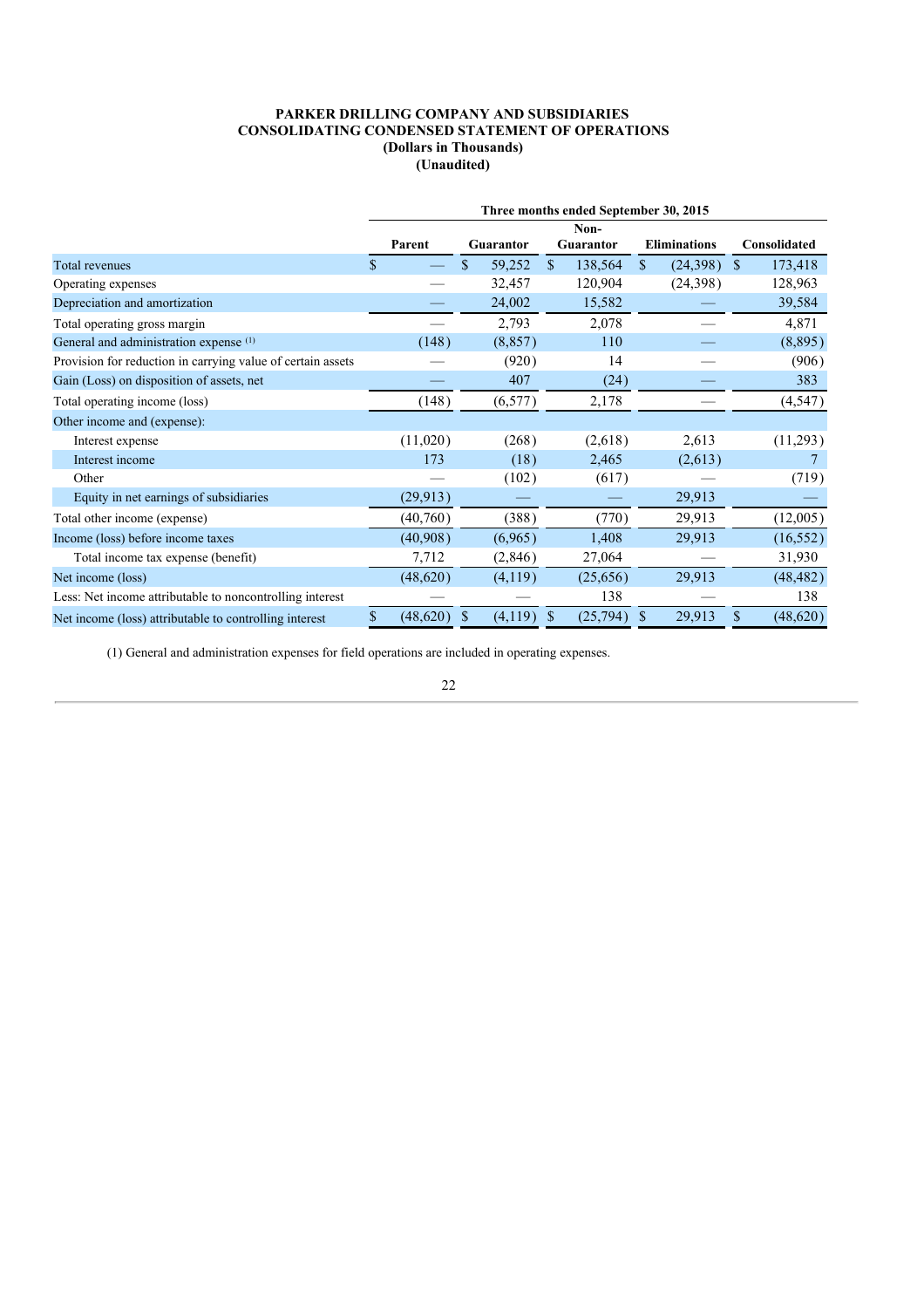|                                                          | Three Months Ended September 30, 2014 |           |    |                  |    |                   |               |                     |               |              |  |
|----------------------------------------------------------|---------------------------------------|-----------|----|------------------|----|-------------------|---------------|---------------------|---------------|--------------|--|
|                                                          |                                       | Parent    |    | <b>Guarantor</b> |    | Non-<br>Guarantor |               | <b>Eliminations</b> |               | Consolidated |  |
|                                                          |                                       |           |    |                  |    |                   |               |                     |               |              |  |
| Total revenues                                           | \$                                    |           | \$ | 129,935          | \$ | 156,495           | <sup>\$</sup> | (44, 418)           | <sup>\$</sup> | 242,012      |  |
| Operating expenses                                       |                                       |           |    | 65,369           |    | 139,846           |               | (44, 418)           |               | 160,797      |  |
| Depreciation and amortization                            |                                       |           |    | 22,168           |    | 13,981            |               |                     |               | 36,149       |  |
| Total operating gross margin                             |                                       |           |    | 42,398           |    | 2,668             |               |                     |               | 45,066       |  |
| General and administration expense (1)                   |                                       | 110       |    | (8,988)          |    | (492)             |               |                     |               | (9,370)      |  |
| Gain (loss) on disposition of assets, net                |                                       |           |    | 91               |    | (548)             |               |                     |               | (457)        |  |
| Total operating income (loss)                            |                                       | 110       |    | 33,501           |    | 1,628             |               |                     |               | 35,239       |  |
| Other income and (expense):                              |                                       |           |    |                  |    |                   |               |                     |               |              |  |
| Interest expense                                         |                                       | (11, 529) |    | (35)             |    | (1,943)           |               | 2,659               |               | (10, 848)    |  |
| Interest income                                          |                                       | 98        |    | 176              |    | 2,421             |               | (2,659)             |               | 36           |  |
| Other                                                    |                                       |           |    | 675              |    | (1,211)           |               |                     |               | (536)        |  |
| Equity in net earnings of subsidiaries                   |                                       | 19,442    |    |                  |    |                   |               | (19, 442)           |               |              |  |
| Total other income (expense)                             |                                       | 8,011     |    | 816              |    | (733)             |               | (19, 442)           |               | (11, 348)    |  |
| Income (loss) before income taxes                        |                                       | 8,121     |    | 34,317           |    | 895               |               | (19, 442)           |               | 23,891       |  |
| Income tax expense (benefit)                             |                                       | (4, 445)  |    | 14,337           |    | 1,122             |               |                     |               | 11,014       |  |
| Net income (loss)                                        |                                       | 12,566    |    | 19,980           |    | (227)             |               | (19, 442)           |               | 12,877       |  |
| Less: Net income attributable to noncontrolling interest |                                       |           |    |                  |    | 311               |               |                     |               | 311          |  |
| Net income (loss) attributable to controlling interest   | \$                                    | 12,566    | \$ | 19,980           | \$ | (538)             | \$            | (19, 442)           | \$            | 12,566       |  |

(1) General and administration expenses for field operations are included in operating expenses.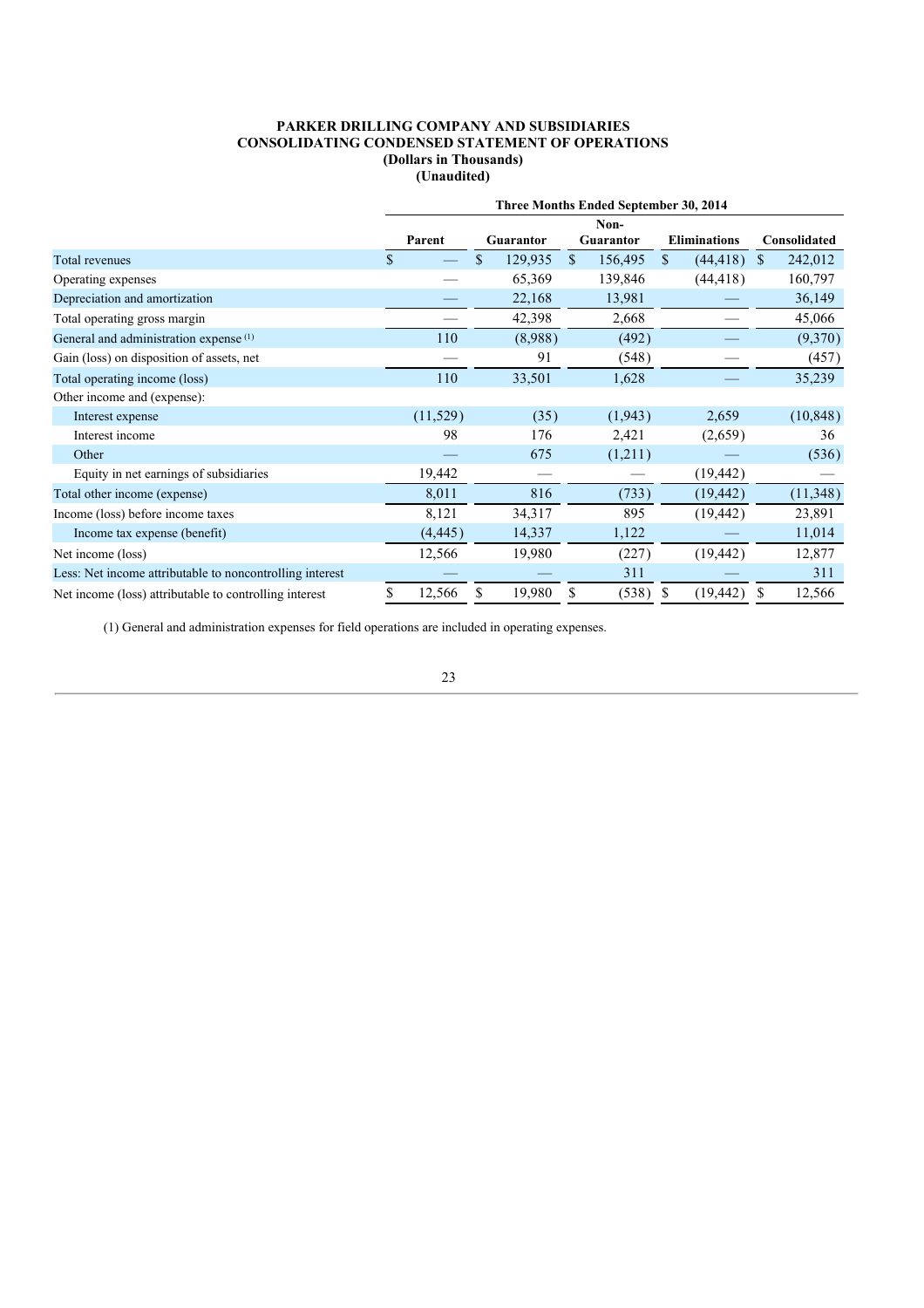|                                                             |    |           |    |                  |     | Nine Months Ended September 30, 2015 |               |                     |              |              |
|-------------------------------------------------------------|----|-----------|----|------------------|-----|--------------------------------------|---------------|---------------------|--------------|--------------|
|                                                             |    | Parent    |    | <b>Guarantor</b> |     | Non-Guarantor                        |               | <b>Eliminations</b> |              | Consolidated |
| Total revenues                                              | S  |           | \$ | 201,924          | \$. | 452,197                              | \$            | (90,686)            | <sup>S</sup> | 563,435      |
| Operating expenses                                          |    |           |    | 112,229          |     | 390,259                              |               | (90, 686)           |              | 411,802      |
| Depreciation and amortization                               |    |           |    | 71,270           |     | 47,204                               |               |                     |              | 118,474      |
| Total operating gross margin                                |    |           |    | 18,425           |     | 14,734                               |               |                     |              | 33,159       |
| General and administration expense (1)                      |    | (1,152)   |    | (31,896)         |     | 3,805                                |               |                     |              | (29, 243)    |
| Provision for reduction in carrying value of certain assets |    |           |    | (920)            |     | (2,302)                              |               |                     |              | (3,222)      |
| Gain on disposition of assets, net                          |    |           |    | 452              |     | 2,234                                |               |                     |              | 2,686        |
| Total operating income (loss)                               |    | (1,152)   |    | (13,939)         |     | 18,471                               |               |                     |              | 3,380        |
| Other income and (expense):                                 |    |           |    |                  |     |                                      |               |                     |              |              |
| Interest expense                                            |    | (33, 145) |    | (608)            |     | (5,956)                              |               | 5,942               |              | (33,767)     |
| Interest income                                             |    | 756       |    | (12)             |     | 5,407                                |               | (5,942)             |              | 209          |
| Other                                                       |    |           |    | (81)             |     | (3, 547)                             |               |                     |              | (3,628)      |
| Equity in net earnings of subsidiaries                      |    | (29,316)  |    |                  |     |                                      |               | 29,316              |              |              |
| Total other income (expense)                                |    | (61,705)  |    | (701)            |     | (4,096)                              |               | 29,316              |              | (37, 186)    |
| Income (benefit) before income taxes                        |    | (62, 857) |    | (14, 640)        |     | 14,375                               |               | 29,316              |              | (33,806)     |
| Total income tax expense (benefit)                          |    | (3, 430)  |    | (5,656)          |     | 33,918                               |               |                     |              | 24,832       |
| Net income (loss)                                           |    | (59, 427) |    | (8,984)          |     | (19, 543)                            |               | 29,316              |              | (58, 638)    |
| Less: Net income attributable to noncontrolling interest    |    |           |    |                  |     | 789                                  |               |                     |              | 789          |
| Net income (loss) attributable to controlling interest      | \$ | (59, 427) | S  | (8,984)          | S   | (20, 332)                            | <sup>\$</sup> | 29,316              |              | (59, 427)    |

(1) General and administration expenses for field operations are included in operating expenses.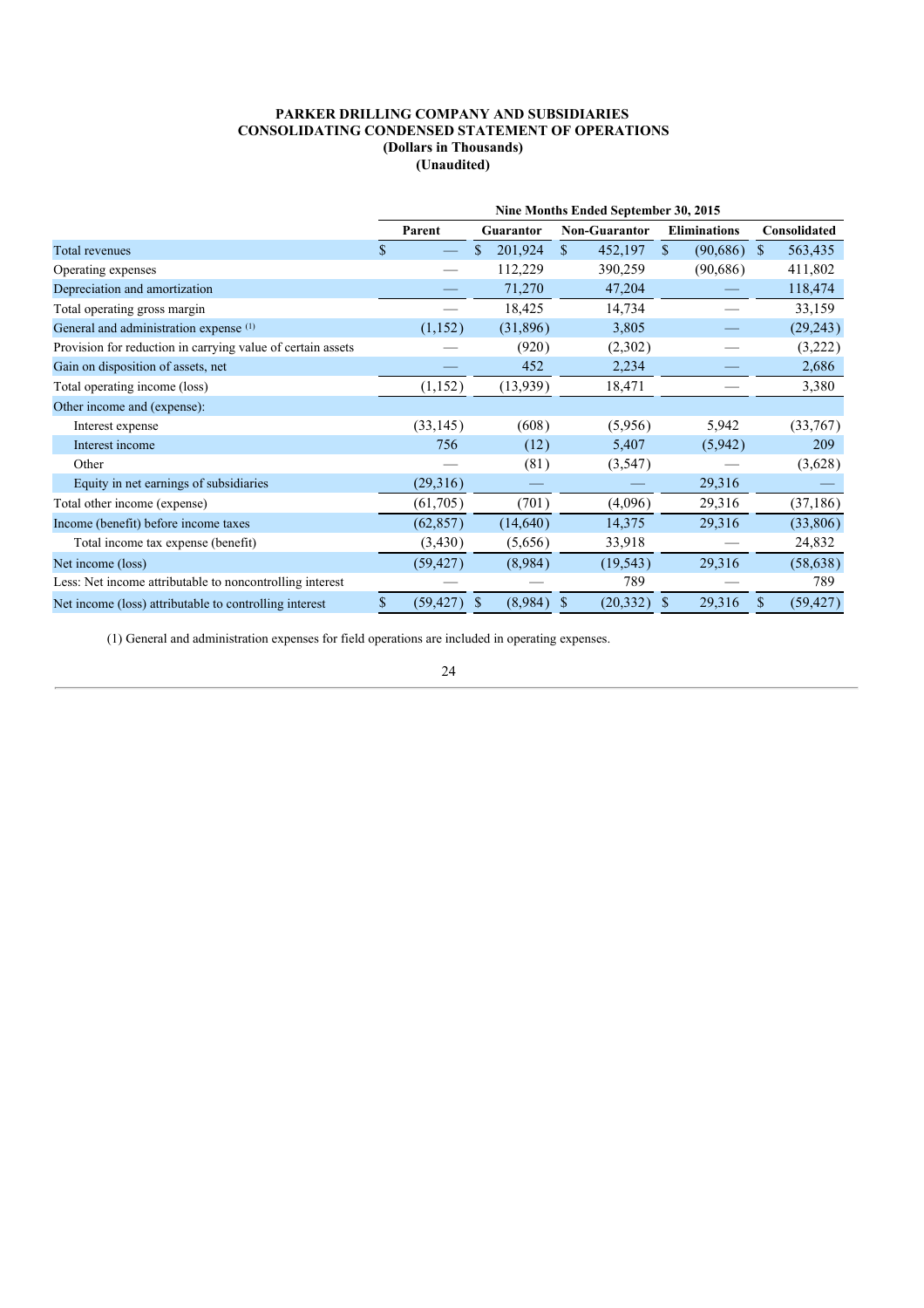|                                                          |              |           |              |              | Nine Months Ended September 30, 2014 |               |                     |               |              |
|----------------------------------------------------------|--------------|-----------|--------------|--------------|--------------------------------------|---------------|---------------------|---------------|--------------|
|                                                          |              | Parent    | Guarantor    |              | <b>Non-Guarantor</b>                 |               | <b>Eliminations</b> |               | Consolidated |
| Total revenues                                           | $\mathbb{S}$ |           | 396,536      | $\mathbb{S}$ | 461,460                              | \$            | (132, 525)          | <sup>\$</sup> | 725,471      |
| Operating expenses                                       |              |           | 222,846      |              | 411,070                              |               | (132, 525)          |               | 501,391      |
| Depreciation and amortization                            |              |           | 63,343       |              | 43,323                               |               |                     |               | 106,666      |
| Total operating gross margin                             |              |           | 110,347      |              | 7,067                                |               |                     |               | 117,414      |
| General and administration expense (1)                   |              | (195)     | (23,806)     |              | (1,340)                              |               |                     |               | (25, 341)    |
| Gain (loss) on disposition of assets, net                |              | (79)      | 522          |              | (10)                                 |               |                     |               | 433          |
| Total operating income (loss)                            |              | (274)     | 87,063       |              | 5,717                                |               |                     |               | 92,506       |
| Other income and (expense):                              |              |           |              |              |                                      |               |                     |               |              |
| Interest expense                                         |              | (35, 542) | (120)        |              | (6,356)                              |               | 8,532               |               | (33, 486)    |
| Interest income                                          |              | 632       | 553          |              | 7,503                                |               | (8, 532)            |               | 156          |
| Extinguishment of debt                                   |              | (30, 152) |              |              |                                      |               |                     |               | (30, 152)    |
| Other                                                    |              |           | 860          |              | 531                                  |               |                     |               | 1,391        |
| Equity in net earnings of subsidiaries                   |              | 50,591    |              |              |                                      |               | (50, 591)           |               |              |
| Total other income (expense)                             |              | (14, 471) | 1,293        |              | 1,678                                |               | (50, 591)           |               | (62,091)     |
| Income (loss) before income taxes                        |              | (14, 745) | 88,356       |              | 7,395                                |               | (50, 591)           |               | 30,415       |
| Total income tax expense (benefit)                       |              | (30, 443) | 34,187       |              | 10,349                               |               |                     |               | 14,093       |
| Net income (loss)                                        |              | 15,698    | 54,169       |              | (2,954)                              |               | (50, 591)           |               | 16,322       |
| Less: Net income attributable to noncontrolling interest |              |           |              |              | 624                                  |               |                     |               | 624          |
| Net income (loss) attributable to controlling interest   | \$           | 15,698    | \$<br>54,169 | \$           | (3,578)                              | <sup>\$</sup> | (50, 591)           | \$            | 15,698       |

(1) General and administration expenses for field operations are included in operating expenses.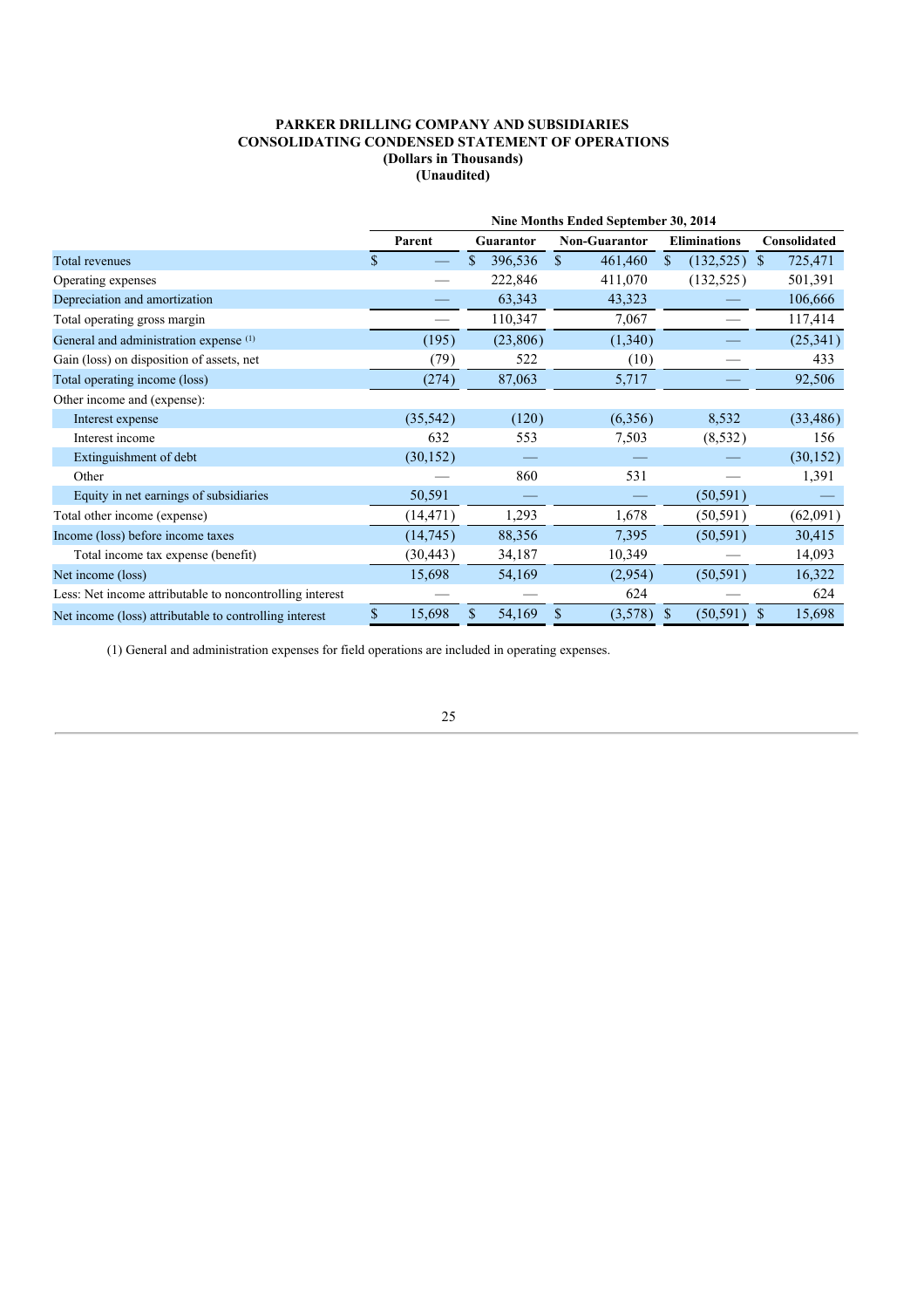|                                                                        |                     |                  | Three Months Ended September 30, 2015 |               |                     |                |
|------------------------------------------------------------------------|---------------------|------------------|---------------------------------------|---------------|---------------------|----------------|
|                                                                        | Parent              | <b>Guarantor</b> | <b>Non-Guarantor</b>                  |               | <b>Eliminations</b> | Consolidated   |
| Comprehensive income:                                                  |                     |                  |                                       |               |                     |                |
| Net income (loss)                                                      | $(48,620)$ \$<br>S. | $(4,119)$ \$     |                                       | $(25,656)$ \$ | 29,913              | (48, 482)      |
| Other comprehensive income (loss), net of tax:                         |                     |                  |                                       |               |                     |                |
| Currency translation difference on related borrowings                  |                     |                  | (1,285)                               |               |                     | (1,285)        |
| Currency translation difference on foreign currency net<br>investments |                     |                  |                                       | 588           |                     | 588            |
| Total other comprehensive income (loss), net of tax:                   |                     |                  |                                       | (697)         |                     | (697)          |
| Comprehensive income (loss)                                            | (48,620)            | (4,119)          | (26,353)                              |               | 29,913              | (49,179)       |
| Comprehensive (loss) attributable to noncontrolling<br>interest        |                     |                  |                                       | (82)          |                     | (82)           |
| Comprehensive income (loss) attributable to controlling<br>interest    | (48.620)<br>S       | (4,119)          | (26, 435)                             |               | 29.913              | (49,261)<br>-S |

## **PARKER DRILLING COMPANY AND SUBSIDIARIES CONSOLIDATING CONDENSED STATEMENT OF COMPREHENSIVE INCOME (LOSS) (Dollars in Thousands) (Unaudited)**

|                                                                     | Three Months Ended September 30, 2014 |        |   |                  |   |                      |   |                     |  |              |
|---------------------------------------------------------------------|---------------------------------------|--------|---|------------------|---|----------------------|---|---------------------|--|--------------|
|                                                                     |                                       | Parent |   | <b>Guarantor</b> |   | <b>Non-Guarantor</b> |   | <b>Eliminations</b> |  | Consolidated |
| Comprehensive income:                                               |                                       |        |   |                  |   |                      |   |                     |  |              |
| Net income (loss)                                                   | S                                     | 12,566 | S | 19,980           | S | (227)                | S | $(19, 442)$ \$      |  | 12,877       |
| Other comprehensive income (loss), net of tax:                      |                                       |        |   |                  |   |                      |   |                     |  |              |
| Currency translation difference on related borrowings               |                                       |        |   |                  |   | (1,780)              |   |                     |  | (1,780)      |
| Currency translation difference on foreign currency net             |                                       |        |   |                  |   |                      |   |                     |  |              |
| investments                                                         |                                       |        |   |                  |   | 615                  |   |                     |  | 615          |
| Total other comprehensive income (loss), net of tax:                |                                       |        |   |                  |   | (1,165)              |   |                     |  | (1,165)      |
| Comprehensive income (loss)                                         |                                       | 12,566 |   | 19,980           |   | (1, 392)             |   | (19, 442)           |  | 11,712       |
| Comprehensive (loss) attributable to noncontrolling<br>interest     |                                       |        |   |                  |   | (289)                |   |                     |  | (289)        |
| Comprehensive income (loss) attributable to controlling<br>interest |                                       | 12.566 |   | 19.980           |   | $(1,681)$ \$         |   | $(19, 442)$ \$      |  | 11,423       |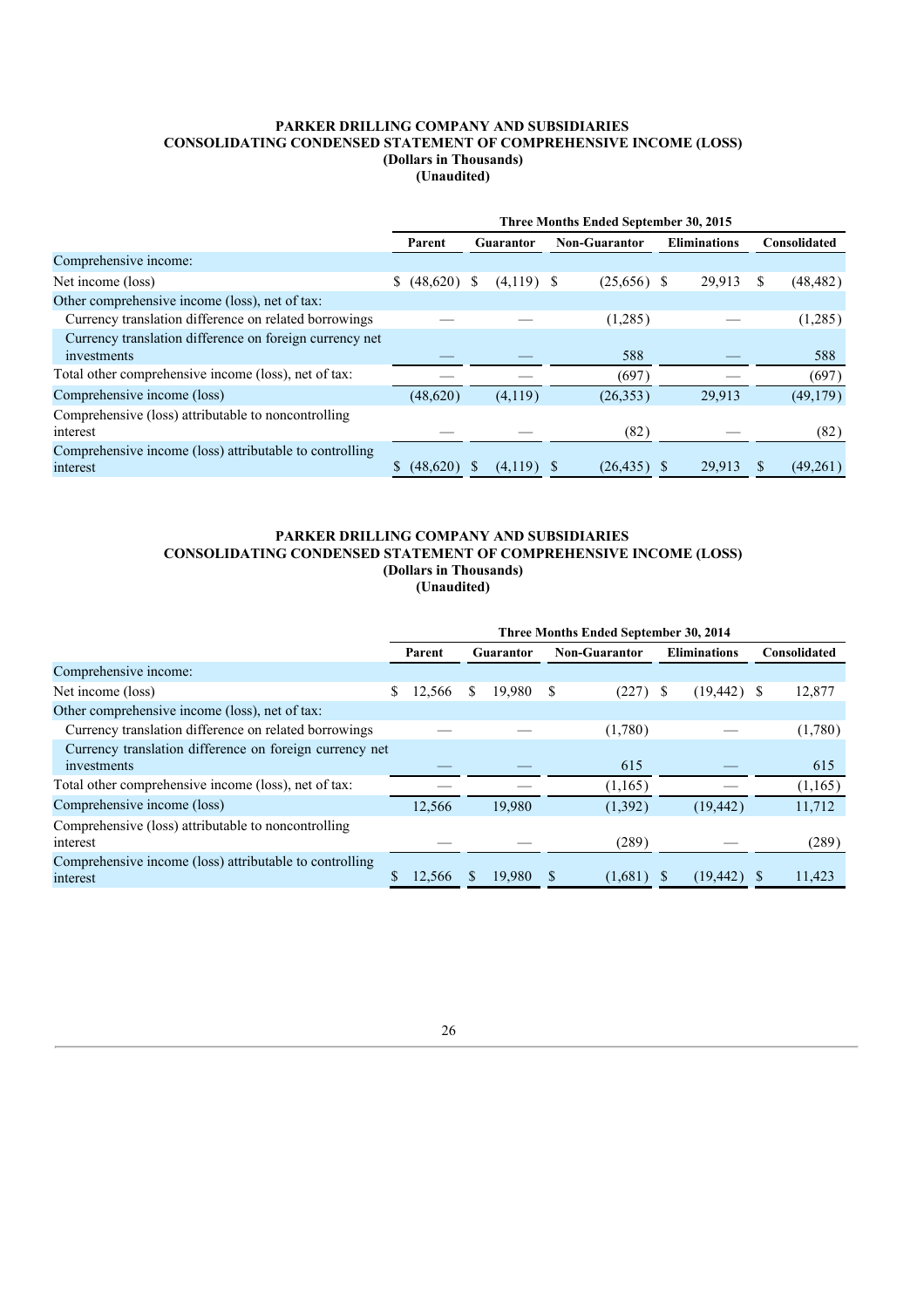|                                                                     | Nine Months Ended September 30, 2015 |              |                      |                     |              |  |  |  |
|---------------------------------------------------------------------|--------------------------------------|--------------|----------------------|---------------------|--------------|--|--|--|
|                                                                     | Parent                               | Guarantor    | <b>Non-Guarantor</b> | <b>Eliminations</b> | Consolidated |  |  |  |
| Comprehensive income:                                               |                                      |              |                      |                     |              |  |  |  |
| Net income (loss)                                                   | \$(59, 427)                          | $(8,984)$ \$ | $(19,543)$ \$        | 29,316              | (58, 638)    |  |  |  |
| Other comprehensive income (loss), net of tax:                      |                                      |              |                      |                     |              |  |  |  |
| Currency translation difference on related borrowings               |                                      |              | (2,308)              |                     | (2,308)      |  |  |  |
| Currency translation difference on foreign currency net             |                                      |              |                      |                     |              |  |  |  |
| investments                                                         |                                      |              | 1,462                |                     | 1,462        |  |  |  |
| Total other comprehensive income (loss), net of tax:                |                                      |              | (846)                |                     | (846)        |  |  |  |
| Comprehensive income (loss)                                         | (59, 427)                            | (8,984)      | (20, 389)            | 29,316              | (59, 484)    |  |  |  |
| Comprehensive (loss) attributable to noncontrolling<br>interest     |                                      |              | (571)                |                     | (571)        |  |  |  |
| Comprehensive income (loss) attributable to controlling<br>interest | (59, 427)                            | (8.984)      | (20.960)             | 29.316              | (60, 055)    |  |  |  |

# **PARKER DRILLING COMPANY AND SUBSIDIARIES CONSOLIDATING CONDENSED STATEMENT OF COMPREHENSIVE INCOME (LOSS) (Dollars in Thousands) (Unaudited)**

|                                                                     | Nine Months Ended September 30, 2014 |        |           |           |                      |              |                     |                |              |         |
|---------------------------------------------------------------------|--------------------------------------|--------|-----------|-----------|----------------------|--------------|---------------------|----------------|--------------|---------|
|                                                                     |                                      | Parent | Guarantor |           | <b>Non-Guarantor</b> |              | <b>Eliminations</b> |                | Consolidated |         |
| Comprehensive income:                                               |                                      |        |           |           |                      |              |                     |                |              |         |
| Net income (loss)                                                   | S.                                   | 15,698 | S         | 54,169    | S                    | $(2,954)$ \$ |                     | $(50,591)$ \$  |              | 16,322  |
| Other comprehensive income (loss), net of tax:                      |                                      |        |           |           |                      |              |                     |                |              |         |
| Currency translation difference on related borrowings               |                                      |        |           |           |                      | (2,248)      |                     |                |              | (2,248) |
| Currency translation difference on foreign currency net             |                                      |        |           |           |                      |              |                     |                |              |         |
| investments                                                         |                                      |        |           |           |                      | 1,126        |                     |                |              | 1,126   |
| Total other comprehensive income (loss), net of tax:                |                                      |        |           |           |                      | (1,122)      |                     |                |              | (1,122) |
| Comprehensive income (loss)                                         |                                      | 15,698 |           | 54,169    |                      | (4,076)      |                     | (50, 591)      |              | 15,200  |
| Comprehensive (loss) attributable to noncontrolling                 |                                      |        |           |           |                      |              |                     |                |              |         |
| interest                                                            |                                      |        |           |           |                      | (523)        |                     |                |              | (523)   |
| Comprehensive income (loss) attributable to controlling<br>interest | $\mathbf{\$}$                        | 15,698 | S.        | 54,169 \$ |                      | $(4,599)$ \$ |                     | $(50, 591)$ \$ |              | 14,677  |
|                                                                     |                                      |        |           |           |                      |              |                     |                |              |         |

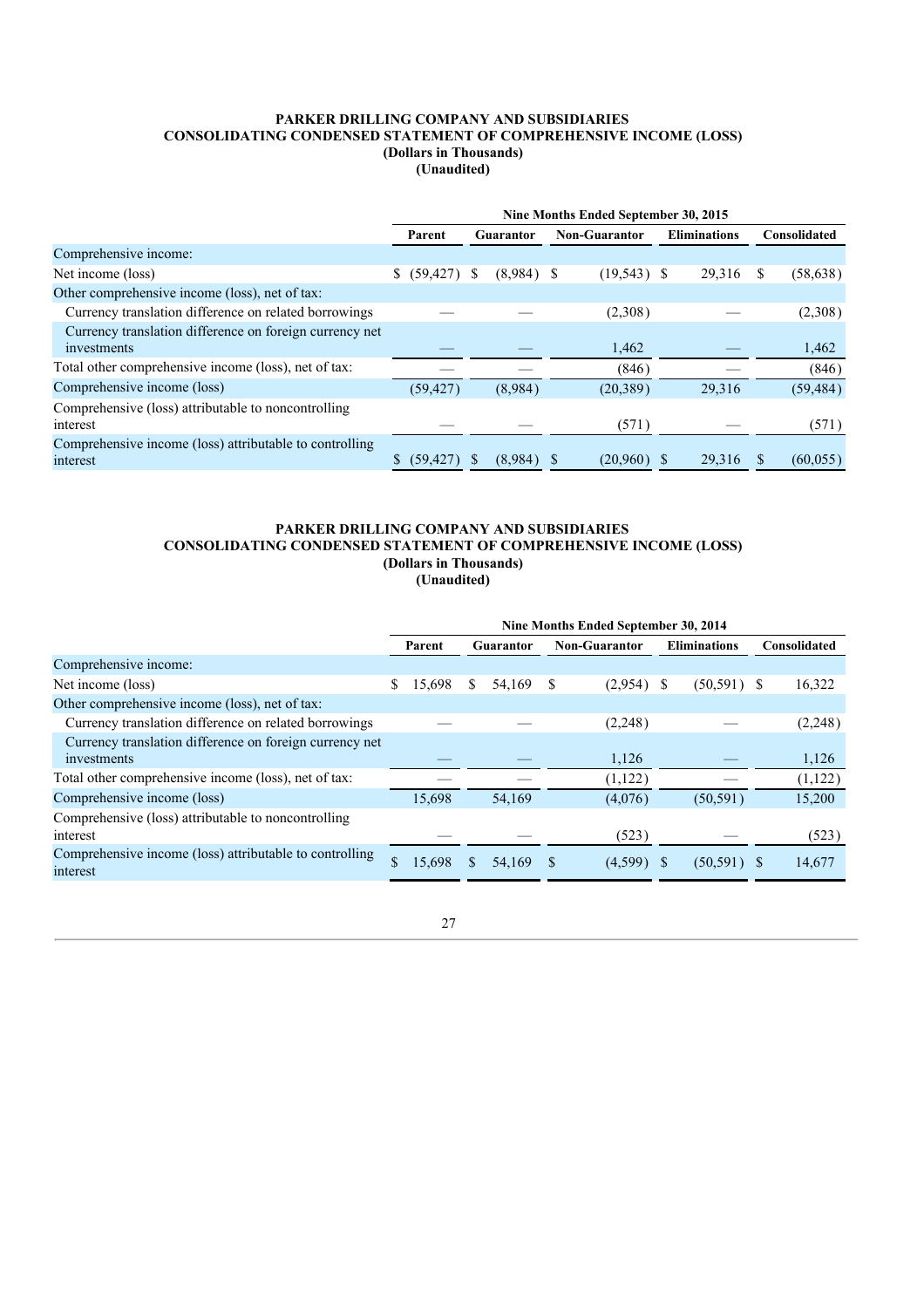|                                                             | Nine Months Ended September 30, 2015 |            |    |            |    |                      |    |                          |    |              |
|-------------------------------------------------------------|--------------------------------------|------------|----|------------|----|----------------------|----|--------------------------|----|--------------|
|                                                             |                                      | Parent     |    | Guarantor  |    | <b>Non-Guarantor</b> |    | <b>Eliminations</b>      |    | Consolidated |
| Cash flows from operating activities:                       |                                      |            |    |            |    |                      |    |                          |    |              |
| Net income (loss)                                           | \$                                   | (59, 427)  | \$ | (8,984)    | \$ | $(19,543)$ \$        |    | 29,316                   | \$ | (58, 638)    |
| Adjustments to reconcile net income (loss):                 |                                      |            |    |            |    |                      |    |                          |    |              |
| Depreciation and amortization                               |                                      |            |    | 71,270     |    | 47,204               |    |                          |    | 118,474      |
| Accretion of contingent consideration                       |                                      |            |    |            |    | 547                  |    |                          |    | 547          |
| Provision for reduction in carrying value of certain assets |                                      |            |    | 920        |    | 2,302                |    |                          |    | 3,222        |
| Gain on disposition of assets                               |                                      |            |    | (452)      |    | (2,234)              |    |                          |    | (2,686)      |
| Deferred income tax expense                                 |                                      | (24, 184)  |    | 10,032     |    | 24,411               |    |                          |    | 10,259       |
| Expenses not requiring cash                                 |                                      | 6,498      |    | 2,677      |    | (1,146)              |    | $\equiv$                 |    | 8,029        |
| Equity in net earnings of subsidiaries                      |                                      | 29,316     |    |            |    |                      |    | (29,316)                 |    |              |
| Change in assets and liabilities:                           |                                      |            |    |            |    |                      |    |                          |    |              |
| Accounts and notes receivable                               |                                      | (33)       |    | 36,694     |    | 14,593               |    |                          |    | 51,254       |
| Other assets                                                |                                      | (121, 465) |    | 110,017    |    | 12,934               |    |                          |    | 1,486        |
| Accounts payable and accrued liabilities                    |                                      | (10, 480)  |    | (168)      |    | (5,142)              |    |                          |    | (15,790)     |
| Accrued income taxes                                        |                                      | 6,481      |    | (2,081)    |    | (11,705)             |    |                          |    | (7, 305)     |
| Net cash provided by (used in) operating activities         |                                      | (173, 294) |    | 219,925    |    | 62,221               |    |                          |    | 108,852      |
|                                                             |                                      |            |    |            |    |                      |    |                          |    |              |
| Cash flows from investing activities:                       |                                      |            |    |            |    |                      |    |                          |    |              |
| Capital expenditures                                        |                                      |            |    | (50, 396)  |    | (22,073)             |    |                          |    | (72, 469)    |
| Proceeds from the sale of assets                            |                                      |            |    | 489        |    | 242                  |    |                          |    | 731          |
| Proceeds from insurance settlements                         |                                      |            |    |            |    | 2,500                |    |                          |    | 2,500        |
| Acquisition, net of cash acquired                           |                                      |            |    | (10, 431)  |    |                      |    |                          |    | (10, 431)    |
| Net cash (used in) investing activities                     |                                      |            |    | (60, 338)  |    | (19, 331)            |    |                          |    | (79,669)     |
|                                                             |                                      |            |    |            |    |                      |    |                          |    |              |
| Cash flows from financing activities:                       |                                      |            |    |            |    |                      |    |                          |    |              |
| Repayments of long-term debt                                |                                      | (30,000)   |    |            |    |                      |    |                          |    | (30,000)     |
| Payment of debt issuance costs                              |                                      | (1,996)    |    |            |    |                      |    |                          |    | (1,996)      |
| Excess tax benefit from stock-based compensation            |                                      | (992)      |    |            |    |                      |    |                          |    | (992)        |
| Intercompany advances, net                                  |                                      | 216,082    |    | (165, 133) |    | (50, 949)            |    |                          |    |              |
| Net cash provided by (used in) financing activities         |                                      | 183,094    |    | (165, 133) |    | (50, 949)            |    |                          |    | (32,988)     |
|                                                             |                                      |            |    |            |    |                      |    |                          |    |              |
| Net change in cash and cash equivalents                     |                                      | 9,800      |    | (5, 546)   |    | (8,059)              |    |                          |    | (3,805)      |
| Cash and cash equivalents at beginning of year              |                                      | 36,728     |    | 13,546     |    | 58,182               |    |                          |    | 108,456      |
| Cash and cash equivalents at end of year                    | \$                                   | 46,528     | \$ | 8,000      | \$ | 50,123               | \$ | $\overline{\phantom{0}}$ | \$ | 104,651      |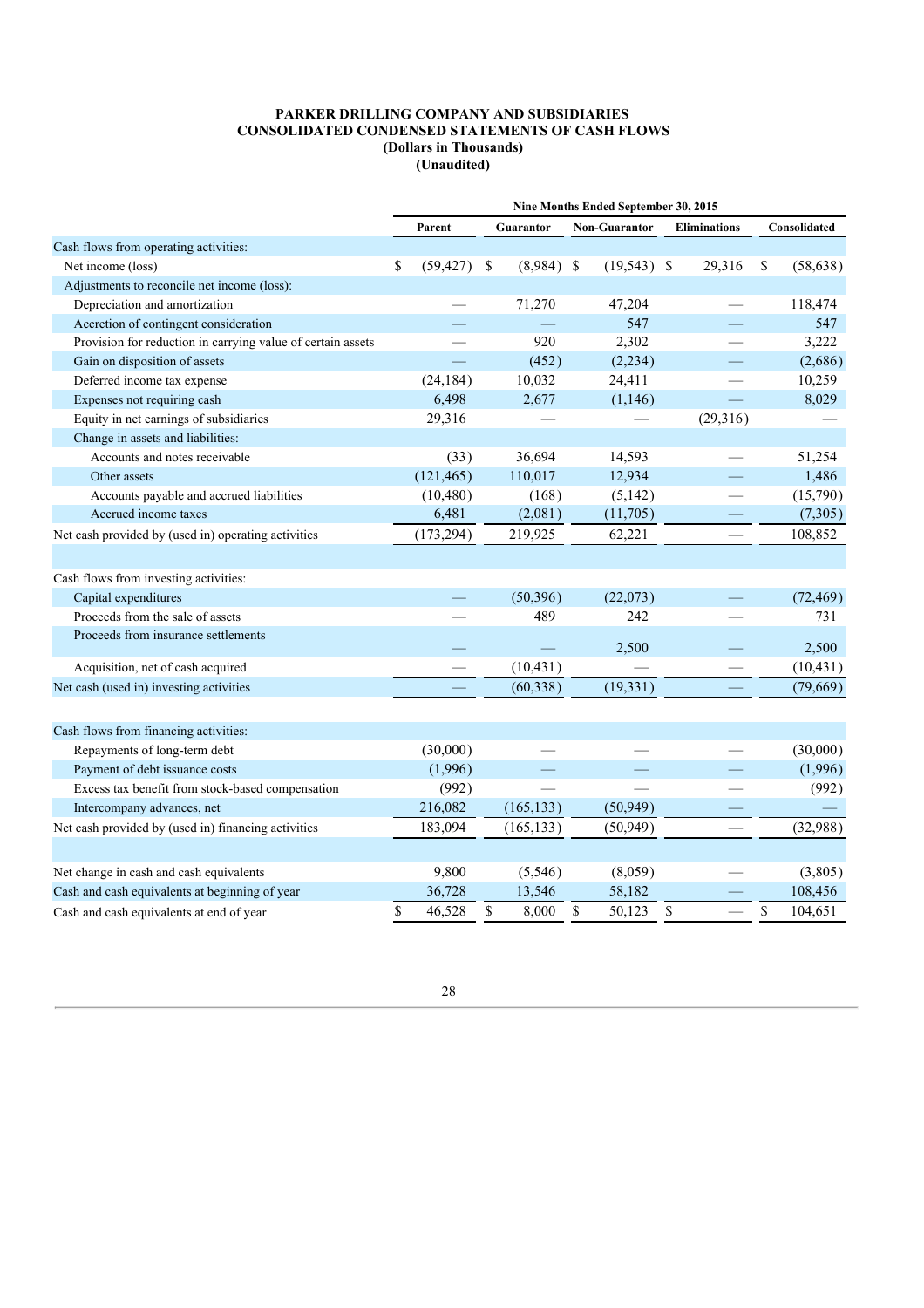| Nine Months Ended September 30, 2014                                                                                |              |
|---------------------------------------------------------------------------------------------------------------------|--------------|
| Parent<br>Guarantor<br>Non-Guarantor<br><b>Eliminations</b>                                                         | Consolidated |
| Cash flows from operating activities:                                                                               |              |
| \$<br>15,698<br>\$<br>54,169<br>\$<br>$(2,954)$ \$<br>$(50,591)$ \$<br>Net income (loss)                            | 16,322       |
| Adjustments to reconcile net income (loss)                                                                          |              |
| Depreciation and amortization<br>63,343<br>43,323                                                                   | 106,666      |
| Loss on extinguishment of debt<br>30.152                                                                            | 30,152       |
| (522)<br>10<br>Gain on disposition of assets<br>79                                                                  | (433)        |
| 12,525<br>3,322<br>Deferred income tax expense<br>(15,774)                                                          | 73           |
| Expenses not requiring cash<br>9,940<br>(1, 538)<br>1,739                                                           | 10,141       |
| Equity in net earnings of subsidiaries<br>50,591<br>(50, 591)                                                       |              |
| Change in assets and liabilities:                                                                                   |              |
| (1,715)<br>Accounts and notes receivable<br>(3, 473)                                                                | (5,188)      |
| 43,412<br>(58, 441)<br>22,583<br>Other assets                                                                       | 7,554        |
| (9,395)<br>7,069<br>Accounts payable and accrued liabilities<br>(8,213)                                             | (10, 539)    |
| Accrued income taxes<br>(13, 232)<br>11,764<br>(8,929)                                                              | (10, 397)    |
| 11,471<br>70,190<br>62,690<br>Net cash provided by (used in) operating activities                                   | 144,351      |
|                                                                                                                     |              |
| Cash flows from investing activities:                                                                               |              |
| Capital expenditures<br>(107, 137)<br>(43, 972)                                                                     | (151, 109)   |
| Proceeds from the sale of assets<br>1,088<br>1,206                                                                  | 2,294        |
| (106, 049)<br>Net cash (used in) investing activities<br>(42,766)                                                   | (148, 815)   |
|                                                                                                                     |              |
| Cash flows from financing activities:                                                                               |              |
| Proceeds from debt issuance<br>400,000                                                                              | 400,000      |
| Repayments of long-term debt<br>(432,500)                                                                           | (432,500)    |
| Payment of debt issuance costs                                                                                      |              |
| (7,630)                                                                                                             | (7,630)      |
| (26, 214)<br>Payment of debt extinguishment costs                                                                   | (26, 214)    |
| 430<br>Excess tax benefit from stock-based compensation                                                             | 430          |
| Intercompany advances, net<br>(10,677)<br>40,064<br>(29, 387)                                                       |              |
| Net cash provided by (used in) financing activities<br>(76, 591)<br>40,064<br>(29, 387)                             | (65, 914)    |
|                                                                                                                     |              |
| (65, 120)<br>4,205<br>(9, 463)<br>Net change in cash and cash equivalents                                           | (70, 378)    |
| 88,697<br>8,310<br>Cash and cash equivalents at beginning of year<br>51,682                                         | 148,689      |
| \$<br>$\mathsf{\$}$<br>\$<br>$\mathbb{S}$<br>23,577<br>12,515<br>42,219<br>Cash and cash equivalents at end of year | \$<br>78,311 |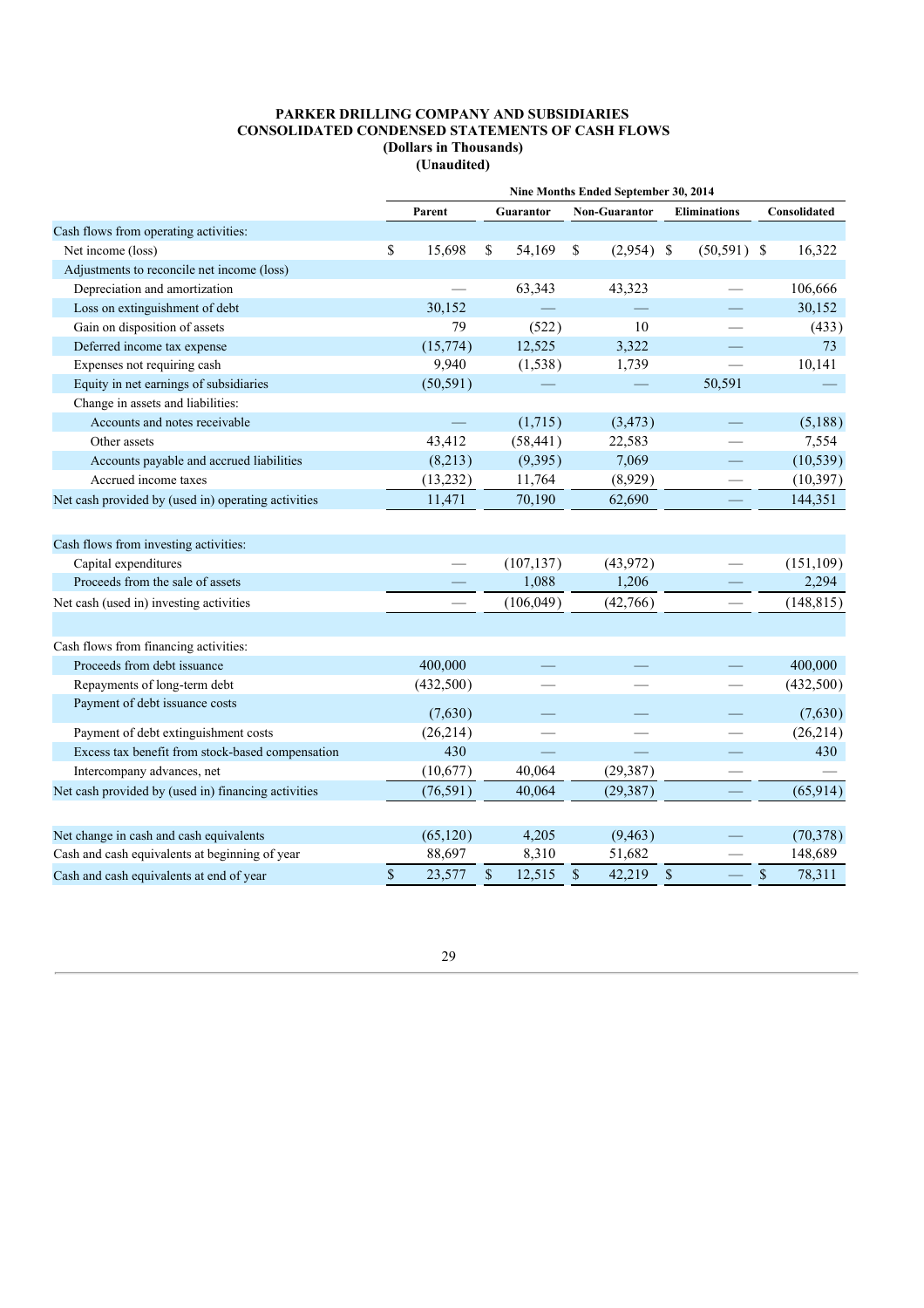## **Item 2. Management's Discussion and Analysis of Financial Condition and Results of Operations**

Management's discussion and analysis (MD&A) should be read in conjunction with Item 1. Financial Statements.

# **DISCLOSURE NOTE REGARDING FORWARD-LOOKING STATEMENTS**

This Form 10-Q contains statements that are "forward-looking statements" within the meaning of Section 27A of the Securities Act of 1933, as amended (the Securities Act), and Section 21E of the Securities Exchange Act of 1934, as amended (the Exchange Act). All statements contained in this Form 10-Q, other than statements of historical facts, are forward-looking statements for purposes of these provisions, including any statements regarding:

- stability or volatility of prices and demand for oil and natural gas;
- levels of oil and natural gas exploration and production activities;
- demand for drilling and drilling-related services and demand for rental tools and related services;
- our future operating results and profitability;
- our future rig utilization, dayrates and rental tools activity;
- entering into new, or extending existing, drilling services or rental tools services contracts and our expectations concerning when operations will commence under such contracts;
- continuation of existing contracts for drilling services and rental tools services for their stated duration and rate;
- entry into new markets or potential exit from existing markets;
- growth through acquisitions of companies or assets;
- organic growth of our operations;
- construction or upgrades of rigs and expectations regarding when these rigs will commence operations;
- capital expenditures for acquisition of rental tools, rigs, construction of new rigs or major upgrades to existing rigs;
- entering into joint venture agreements;
- our future liquidity;
- the sale or potential sale of assets or references to assets held for sale;
- the availability and sources of funds to refinance our debt and expectations of when debt will be reduced;
- the outcome of pending or future legal proceedings, investigations, tax assessments and other claims;
- the availability of insurance coverage for pending or future claims;
- the enforceability of contractual indemnification in relation to pending or future claims; and
- compliance with covenants under our debt agreements.

In some cases, you can identify these statements by forward-looking words such as "anticipate," "believe," "could," "estimate," "expect," "intend," "outlook," "may," "should," "will" and "would" or similar words. Forward-looking statements are based on certain assumptions and analyses we make in light of our experience and perception of historical trends, current conditions, expected future developments and other factors we believe are relevant. Although we believe that our assumptions are reasonable based on information currently available, those assumptions are subject to significant risks and uncertainties, many of which are outside of our control. The following factors, as well as any other cautionary language included in this Form 10-Q, provide examples of risks, uncertainties and events that may cause our actual results to differ materially from the expectations we describe in our forward-looking statements:

- fluctuations in the market prices of oil and natural gas, including the inability or unwillingness of our customers to fund drilling programs in low price cycles;
- worldwide economic and business conditions that adversely affect market conditions and/or the cost of doing business, including potential currency devaluations or collapses;
- our inability to access the credit markets and U.S. credit market volatility;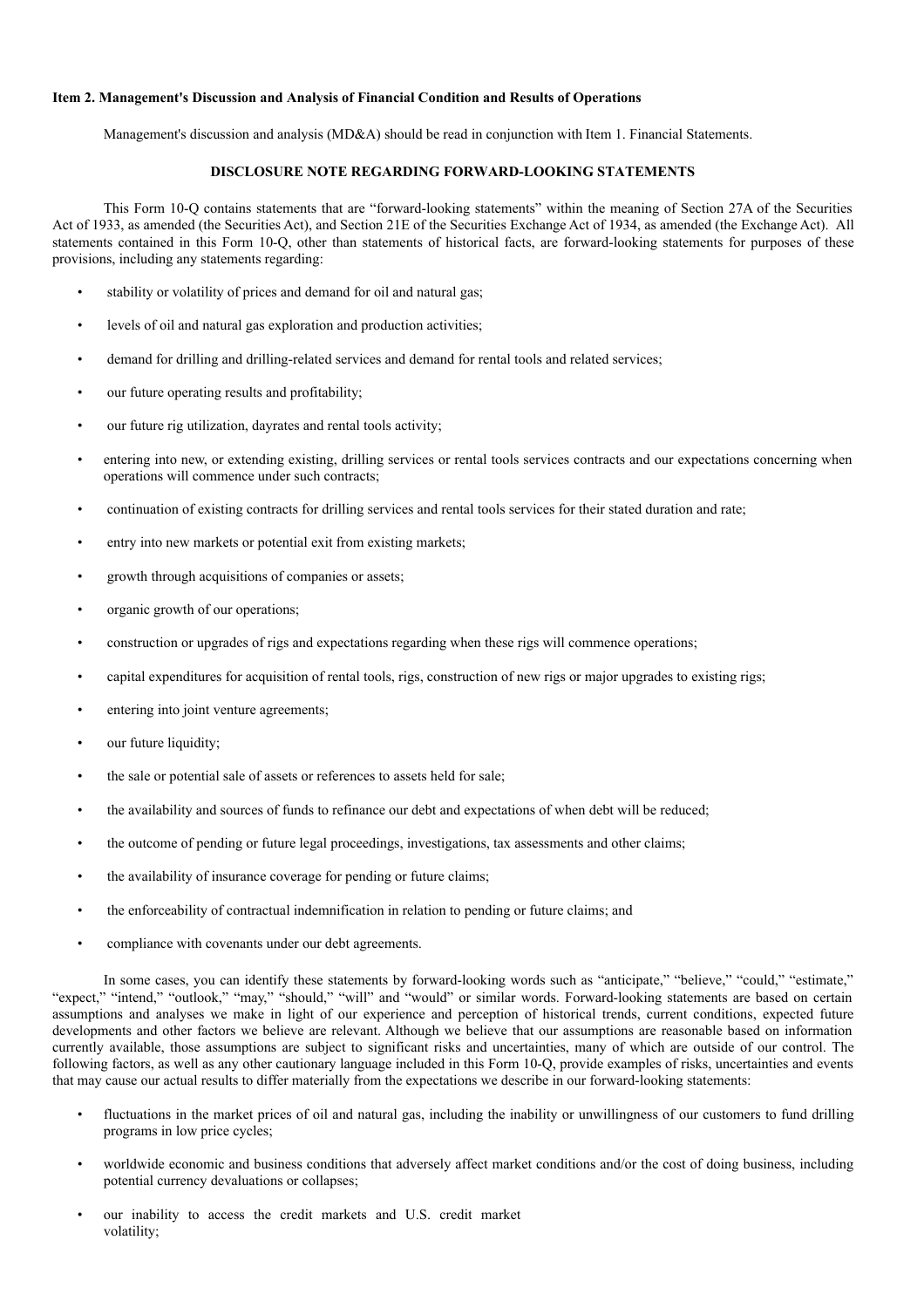• the U.S. economy and the demand for oil and natural gas;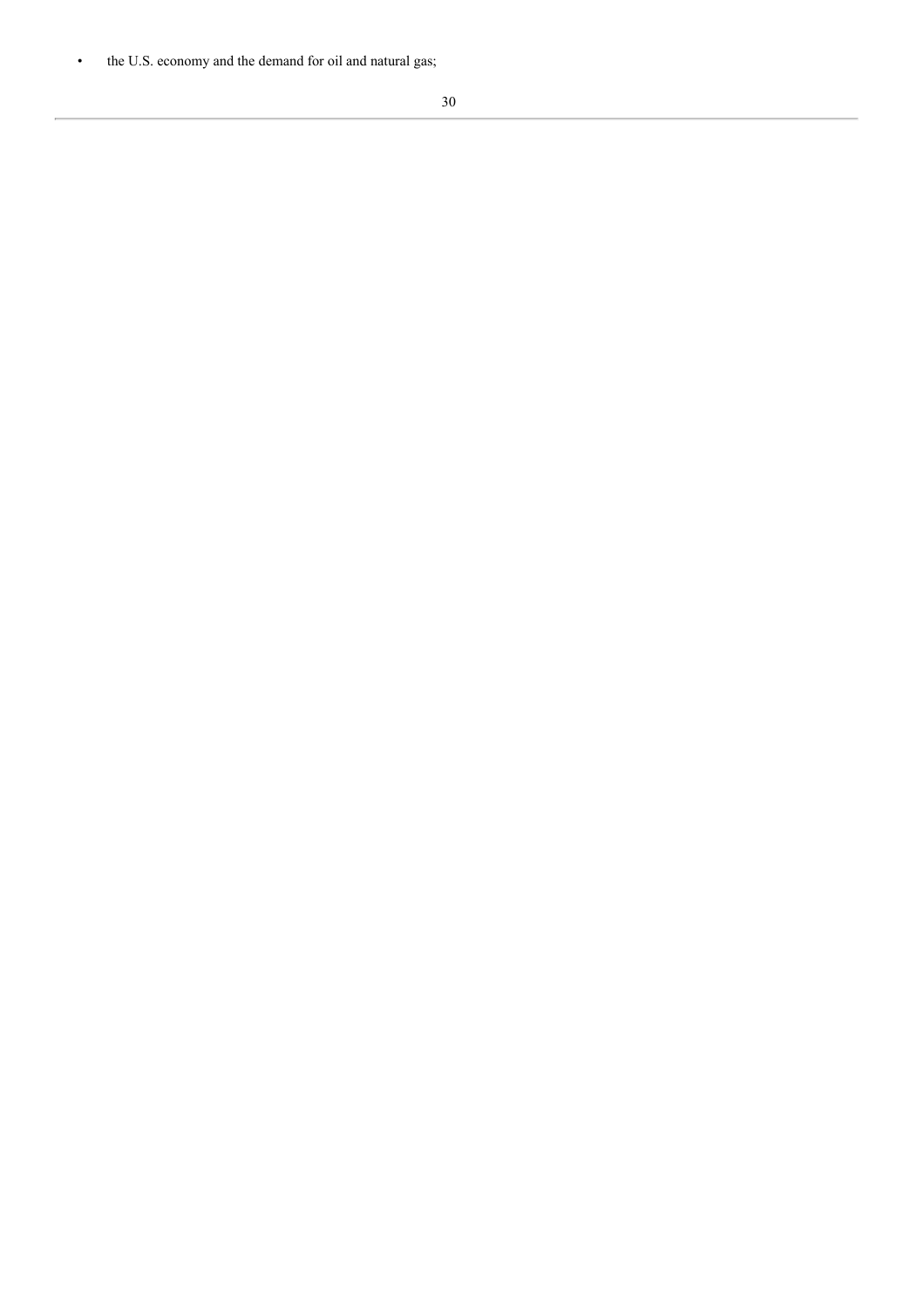- low U.S. oil and natural gas prices that could adversely affect our U.S. drilling services, barge rig and U.S. rental tools services businesses;
- worldwide demand for oil;
- imposition of trade restrictions, including additional economic sanctions and export/re-export controls affecting our business operations in Russia;
- unanticipated operating hazards and uninsured risks;
- political instability, terrorism or war;
- governmental regulations, including changes in accounting rules or tax laws that adversely affect the cost of doing business or our ability to remit funds to the U.S.;
- changes in the tax laws that would allow double taxation on foreign sourced income;
- the outcome of investigations into possible violations of laws;
- adverse environmental events:
- adverse weather conditions;
- global health concerns;
- changes in the concentration of customer and supplier relationships;
- the ability of our customers and suppliers to obtain financing for their operations;
- unexpected cost increases for new construction and upgrade and refurbishment projects;
- delays in obtaining components for capital projects and in ongoing operational maintenance and equipment certifications;
- shortages of skilled labor;
- unanticipated cancellation of contracts by customers or operators;
- breakdown of equipment;
- other operational challenges including our ability to effectively reactivate stacked rigs and delays in start-up or commissioning of rigs;
- the inability to obtain, or delays in obtaining, licenses and permits necessary to operate, move or transport our rigs, rig components, rental tools and related equipment;
- the inability to access or restrictions on access to our rigs, field locations and other facilities;
- changes in competition;
- any failure to realize expected benefits from acquisitions;
- the effect of litigation and contingencies; and
- other similar factors, some of which are discussed in documents referred to or incorporated by reference into this Form 10-Q and our other reports and filings with the SEC.

Each forward-looking statement speaks only as of the date of this Form 10-Q, and we undertake no obligation to publicly update or revise any forward-looking statements, whether as a result of new information, future events or otherwise. You should be aware that the occurrence of the events described in these risk factors and elsewhere in this Form 10-Q could have a material adverse effect on our business, results of operations, financial condition and cash flows.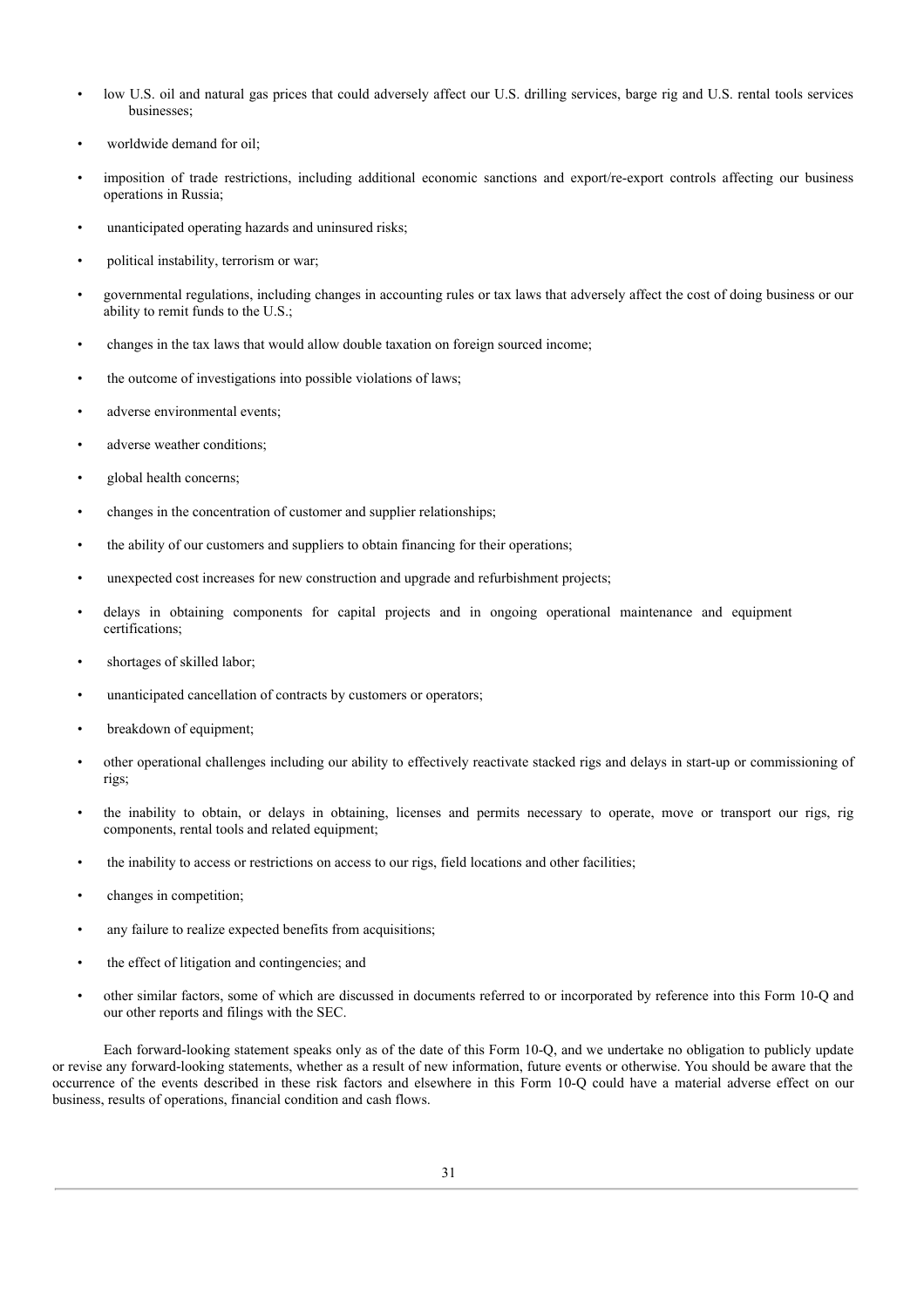## **Executive Overview and Outlook**

Oil prices have declined significantly since late 2014, resulting in curtailed spending and operations on the part of oil and gas producers, particularly our customers in the U.S. As a result, our customers across most geographic regions have reduced their capital spending, terminated certain drilling contracts, requested pricing concessions and taken other measures aimed at reducing the capital and operating expenses within their supply chain. This has adversely impacted our rental tools activity and pricing, as well as utilization and pricing of our drilling rigs. While our U.S.-based businesses have been significantly impacted, we have also experienced lower pricing and utilization of tools, services and rigs in certain international markets.

Although the severity and duration of the current industry downturn is contingent upon many factors beyond our control, we have taken several steps in an effort to generate free cash flow during this period, including lowering our cost base through headcount reductions and lower idle rig costs, maintaining our working capital diligence, reducing capital expenditures and striving to sustain utilization and market share.

For the three months ended September 30, 2015, our revenues were \$173.4 million and our net loss was \$48.6 million, or \$0.40 per share. Of this amount, \$36.6 million, or \$0.30 per diluted share, is income tax expense we recognized as a result of recording a valuation allowance primarily on U.S. foreign tax credits and certain foreign net operating losses.

Third quarter 2015 revenues in our U.S. (Lower 48) Drilling segment decreased 11.8 percent sequentially to \$6.0 million, as compared with \$6.8 million in the second quarter of 2015. Gross margin was a \$1.9 million loss as compared with 2015 second quarter gross margin loss of \$2.0 million. The decline in revenues was primarily the result of lower O&M activity in California, while gross margin improved as a result of slightly higher utilization and lower costs in the Gulf of Mexico (GOM) barge drilling operation.

Third quarter 2015 revenues in our International & Alaska Drilling segment decreased 3.7 percent sequentially to \$110.7 million, as compared with \$115.0 million in the 2015 second quarter. Gross margin was \$29.1 million, a 28.8 percent increase from 2015 second quarter gross margin of \$22.6 million. Gross margin as a percentage of revenues was 26.3 percent as compared with 19.7 percent in the 2015 second quarter. The decrease in revenues is attributable to a \$7.1 million decrease in reimbursable expenses and lower Eastern Hemisphere rig utilization, partially offset by an increase in Latin America utilization and increased revenues from our project service activities. The increase in gross margin as a percentage of revenues is due to lower revenues from reimbursable expenses, higher utilization in Latin America, lower operating expenses in certain locations and higher margins earned on project services activities.

Third quarter 2015 revenues in our Rental Tools Services segment decreased 11.4 percent to \$56.8 million, as compared with \$64.1 million in the 2015 second quarter. Gross margin was \$17.2 million and gross margin as a percentage of revenues was 30.3 percent. Compared with the 2015 second quarter, gross margin decreased 20.7 percent from \$21.7 million, while gross margin as a percentage of revenues decreased from 33.9 percent. Reduced revenues and gross margin were primarily due to the continued decline in U.S. land drilling activity, as well as lower pricing and business mix in certain international rental tools markets.

We believe overall energy market conditions will remain at low levels for the remainder of the year, and possibly, throughout 2016, due to the ongoing imbalance in oil supply and demand. We believe these conditions will continue to cause our customers to curtail spending and activity levels. We have taken steps to align resources with the ongoing market downturn, and will continue to adjust and adapt to the business environment and market conditions, while remaining opportunistic and positioning the Company for longer-term growth.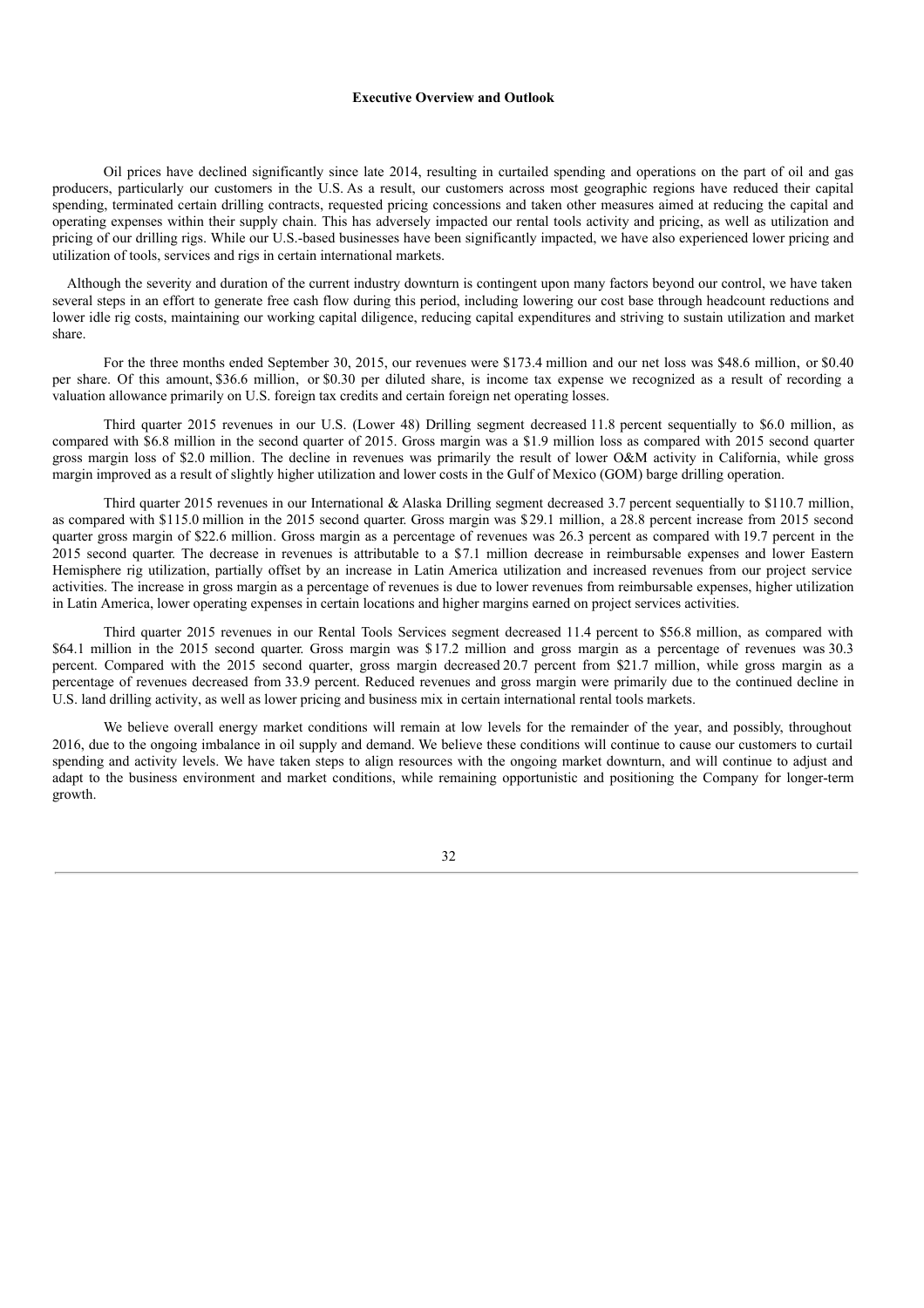# **Results of Operations**

Our business is comprised of two business lines: (1) Drilling Services and (2) Rental Tools Services. We report our Rental Tools Services business as one reportable segment (Rental Tools) and report our Drilling Services business as two reportable segments: (1) U.S. (Lower 48) Drilling and (2) International & Alaska Drilling. We eliminate inter-segment revenue and expenses.

We analyze financial results for each of our reportable segments. The reportable segments presented are consistent with our reportable segments discussed in Note 7 of our consolidated condensed consolidated financial statements.

We monitor our reporting segments based on several criteria, including operating gross margin and operating gross margin excluding depreciation and amortization. Operating gross margin excluding depreciation and amortization is computed as revenues less direct operating expenses, and excludes depreciation and amortization expense, where applicable. Operating gross margin percentages are computed as operating gross margin as a percent of revenues. The operating gross margin excluding depreciation and amortization amounts and percentages should not be used as a substitute for those amounts reported under U.S. GAAP, but should be viewed in addition to the Company's reported results prepared in accordance with GAAP. Management believes this information may provide users of this financial information additional meaningful comparisons between current results and results of prior periods.

### **Three Months Ended September 30, 2015 Compared with Three Months Ended September 30, 2014**

Revenues of \$173.4 million for the three months ended September 30, 2015 decreased \$68.6 million, or 28.3 percent, compared with \$242.0 million for the three months ended September 30, 2014. Operating gross margin decreased \$40.2 million, or 89.1 percent, to \$4.9 million, for the three months ended September 30, 2015 compared with \$45.1 million for the three months ended September 30, 2014.

The following is an analysis of our operating results for the comparable periods by reportable segment:

|                                                                      | Three Months Ended September 30, |           |          |    |           |      |  |
|----------------------------------------------------------------------|----------------------------------|-----------|----------|----|-----------|------|--|
| Dollars in Thousands                                                 |                                  | 2015      |          |    | 2014      |      |  |
| Revenues:                                                            |                                  |           |          |    |           |      |  |
| Drilling Services:                                                   |                                  |           |          |    |           |      |  |
| U.S. (Lower 48) Drilling                                             | $\mathbb{S}$                     | 5,961     | $3\%$ \$ |    | 44,409    | 18%  |  |
| International & Alaska Drilling                                      |                                  | 110,661   | 64 %     |    | 109,892   | 45%  |  |
| <b>Total Drilling Services</b>                                       |                                  | 116,622   | $67 \%$  |    | 154,301   | 63%  |  |
| <b>Rental Tools</b>                                                  |                                  | 56,796    | 33 $%$   |    | 87,711    | 37%  |  |
| Total revenues                                                       |                                  | 173,418   | $100\%$  |    | 242,012   | 100% |  |
| Operating gross margin excluding depreciation and amortization:      |                                  |           |          |    |           |      |  |
| Drilling Services:                                                   |                                  |           |          |    |           |      |  |
| U.S. (Lower 48) Drilling                                             |                                  | (1,859)   | $(31)\%$ |    | 21,722    | 49%  |  |
| International & Alaska Drilling                                      |                                  | 29,075    | $26\%$   |    | 23,769    | 22%  |  |
| <b>Total Drilling Services</b>                                       |                                  | 27,216    | 23 %     |    | 45,491    | 29%  |  |
| <b>Rental Tools</b>                                                  |                                  | 17,239    | $30\%$   |    | 35,724    | 41%  |  |
| Total operating gross margin excluding depreciation and amortization |                                  | 44,455    | 26 %     |    | 81,215    | 34%  |  |
| Depreciation and amortization                                        |                                  | (39, 584) |          |    | (36, 149) |      |  |
| Total operating gross margin                                         |                                  | 4,871     |          |    | 45,066    |      |  |
| General and administrative expense                                   |                                  | (8,895)   |          |    | (9,370)   |      |  |
| Provision for reduction in carrying value of certain assets          |                                  | (906)     |          |    |           |      |  |
| Gain (loss) on disposition of assets, net                            |                                  | 383       |          |    | (457)     |      |  |
| Total operating income (loss)                                        | \$                               | (4, 547)  |          | \$ | 35,239    |      |  |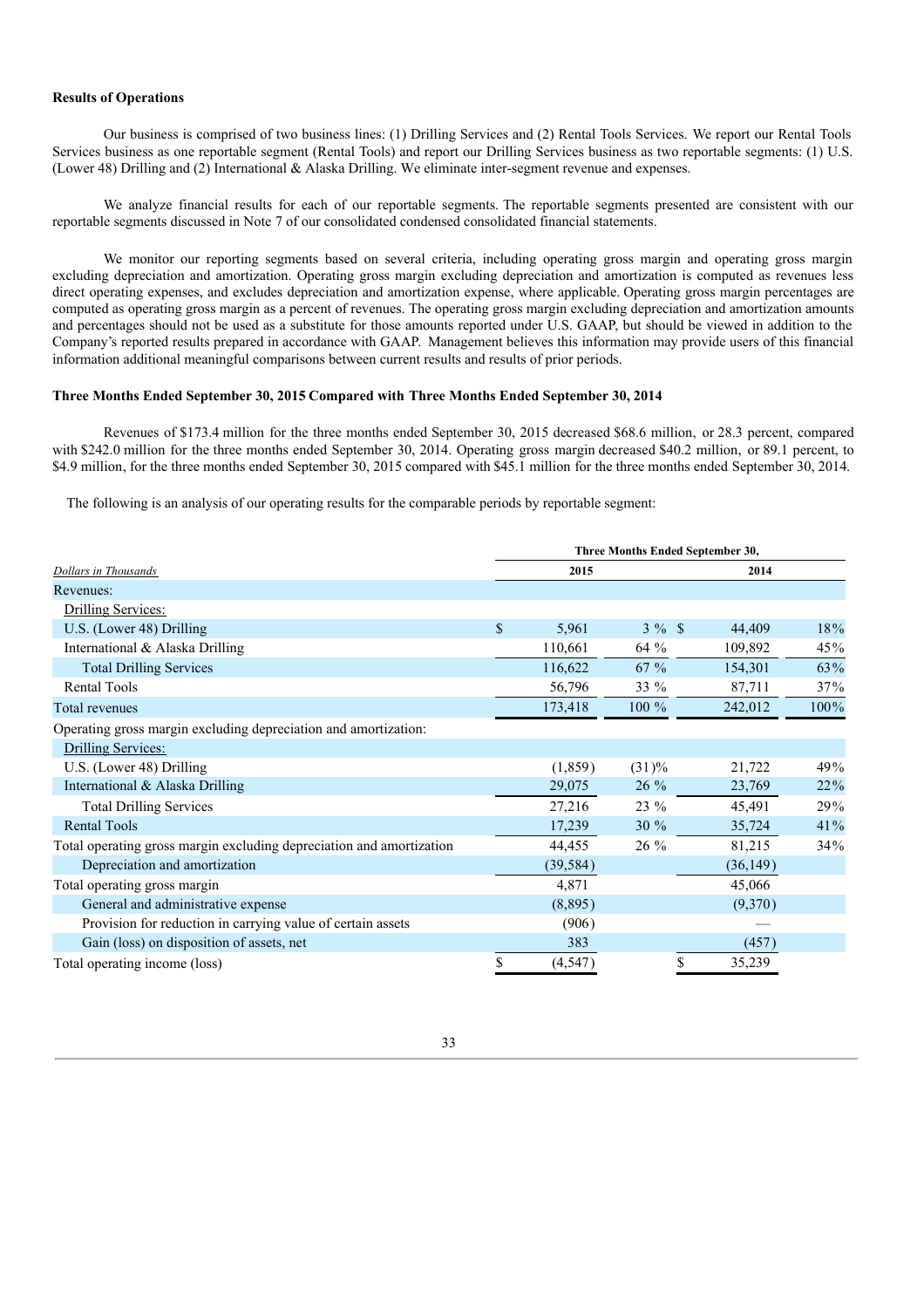Operating gross margin amounts are reconciled to our most comparable U.S. GAAP measure as follows:

| Dollars in Thousands                                              | $U.S.$ (Lower 48)<br><b>Drilling</b> |              | International &<br>Alaska Drilling |    | Rental<br><b>Tools</b> |    | Total  |
|-------------------------------------------------------------------|--------------------------------------|--------------|------------------------------------|----|------------------------|----|--------|
| Three Months Ended September 30, 2015                             |                                      |              |                                    |    |                        |    |        |
| Operating gross margin <sup>(1)</sup>                             | \$                                   | $(7,397)$ \$ | 13,212                             |    | $(944)$ \$             |    | 4,871  |
| Depreciation and amortization                                     |                                      | 5,538        | 15,863                             |    | 18,183                 |    | 39,584 |
| Operating gross margin excluding depreciation and<br>amortization | \$                                   | $(1,859)$ \$ | 29,075                             |    | 17,239                 | S  | 44,455 |
| Three Months Ended September 30, 2014                             |                                      |              |                                    |    |                        |    |        |
| Operating gross margin <sup>(1)</sup>                             | \$                                   | 16.283       | \$<br>9.131                        | -S | 19.652                 | \$ | 45,066 |
| Depreciation and amortization                                     |                                      | 5,439        | 14,638                             |    | 16,072                 |    | 36,149 |
| Operating gross margin excluding depreciation and<br>amortization |                                      | 21,722       | 23,769                             |    | 35,724                 |    | 81,215 |

(1) Operating gross margin is calculated as revenues less direct operating expenses, including depreciation and amortization expense.

The following table presents our average utilization rates and rigs available for service for the three months ended September 30, 2015 and 2014, respectively:.

|                                                               | Three Months Ended September 30, |         |
|---------------------------------------------------------------|----------------------------------|---------|
|                                                               | 2015                             | 2014    |
| U.S. (Lower 48) Drilling                                      |                                  |         |
| Rigs available for service $(1)$                              | 13.0                             | 12.7    |
| Utilization rate of rigs available for service $(2)$          | 16%                              | 75%     |
| <b>International &amp; Alaska Drilling</b>                    |                                  |         |
| Eastern Hemisphere                                            |                                  |         |
| Rigs available for service (1)                                | 13.0                             | 13.0    |
| Utilization rate of rigs available for service (2)            | 59%                              | $77\%$  |
| Latin America Region                                          |                                  |         |
| Rigs available for service $(1)$                              | 9.0                              | 9.0     |
| Utilization rate of rigs available for service <sup>(2)</sup> | 44%                              | 55%     |
| Alaska                                                        |                                  |         |
| Rigs available for service $(1)$                              | 2.0                              | 2.0     |
| Utilization rate of rigs available for service $(2)$          | $100\%$                          | $100\%$ |
| Total International & Alaska Drilling                         |                                  |         |
| Rigs available for service $(1)$                              | 24.0                             | 24.0    |
| Utilization rate of rigs available for service <sup>(2)</sup> | $57\%$                           | 71%     |

(1) The number of rigs available for service is determined by calculating the number of days each rig was in our fleet and was under contract or available for contract. For example, a rig under contract or available for contract for six months of a year is 0.5 rigs available for service during such year. Our method of computation of rigs available for service may not be comparable to other similarly titled measures of other companies.

(2) Rig utilization rates are based on a weighted average basis assuming total days availability for all rigs available for service. Rigs acquired or disposed of are treated as added to or removed from the rig fleet as of the date of acquisition or disposal. Rigs that are in operation or fully or partially staffed and on a revenue-producing standby status are considered to be utilized. Rigs under contract that generate revenues during moves between locations or during mobilization or demobilization are also considered to be utilized. Our method of computation of rig utilization may not be comparable to other similarly titled measures of other companies.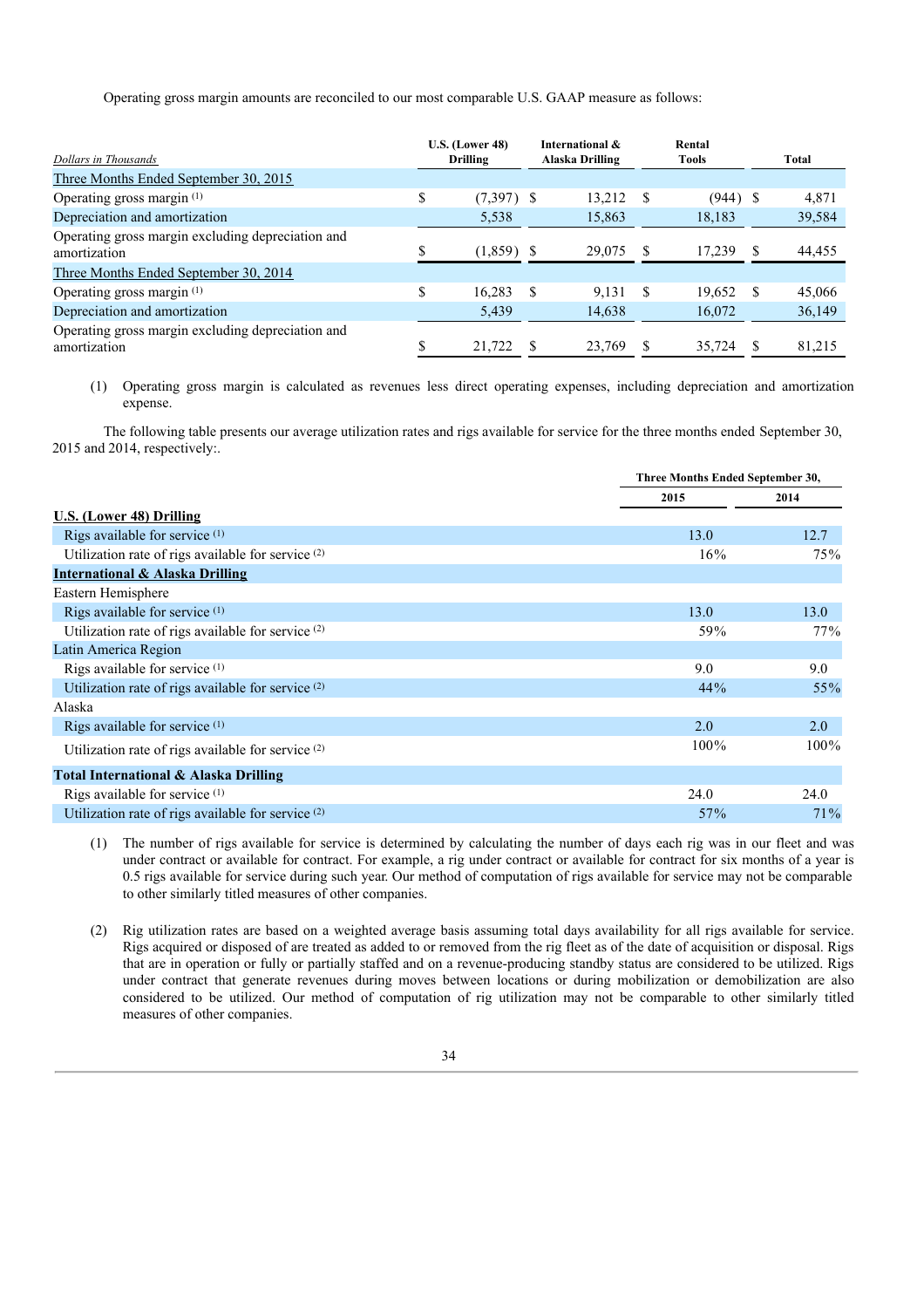#### **Drilling Services Business Line**

#### *U.S. (Lower 48) Drilling*

U.S. (Lower 48) Drilling segment revenues decreased \$38.4 million, or 86.5 percent, to \$6.0 million for the third quarter of 2015 compared with \$44.4 million for the third quarter of 2014. The decrease in revenues was primarily due to lower utilization and a decline in average dayrates for the barge drilling business resulting from substantial reductions in drilling activity by operators in the inland waters of the GOM in response to lower oil prices.

U.S. (Lower 48) Drilling segment's operating gross margin excluding depreciation and amortizationdecreased \$23.6 million to a loss of \$1.9 million for the third quarter of 2015 compared with income of \$21.7 million for the third quarter of 2014. The decrease was primarily due to the decline in utilization and average dayrates discussed above.

#### *International & Alaska Drilling*

International & Alaska Drilling segment revenues increased \$0.8 million, or 0.7 percent, to \$110.7 million for the third quarter of 2015 compared with \$109.9 million for the third quarter of 2014. The increase in segment revenues was driven by higher reimbursable expenses for our Sakhalin Island O&M operations, contributions from a two-rig O&M contract in Abu Dhabi that commenced during the 2015 first quarter, and increased revenues from our project services activities. The increase in revenues was partially offset by a reduced dayrate for our Sakhalin Island drilling operation as the company-owned rig has been on a reduced standby rate since November 2014, and reduced utilization in our Eastern Hemisphere region. Revenues from our Latin America region were relatively flat for the 2015 third quarter compared to the 2014 third quarter. Approximately \$20.7 million and \$17.7 million of total segment revenues were attributable to reimbursable costs for the three month periods ended September 30, 2015 and 2014, respectively, which increased revenues, but had minimal impact on operating margins.

International & Alaska Drilling segment operating gross margin excluding depreciation and amortizationincreased \$5.3 million, or 22.3 percent, to \$29.1 million for the third quarter of 2015 compared with \$23.8 million for the third quarter of 2014. The increase in operating gross margin excluding depreciation and amortization was primarily due to higher margins earned on our project services activities described above and the benefit of lower operating costs in our Latin America region. The increase was partially offset by lower utilization in our Eastern Hemisphere region.

#### **Rental Tools Services Business Line**

Rental Tools segment revenues decreased \$30.9 million, or 35.2 percent, to \$56.8 million for the third quarter of 2015 compared with \$87.7 million for the third quarter of 2014. The decrease was primarily due to reduced customer activity resulting from lower oil prices. Additionally, we experienced lower pricing and activity in certain international rental tools markets.

Rental Tools segment operating gross margin excluding depreciation and amortization decreased \$18.5 million, or 51.8 percent, to \$17.2 million in the third quarter of 2015 compared with \$35.7 million for the third quarter of 2014. The decrease in operating gross margin excluding depreciation and amortization is primarily due to the decline in our U.S. operations discussed above.

#### **Other Financial Data**

### *General and administrative expense*

General and administration expense decreased \$0.5 million to \$8.9 million for the third quarter of 2015 compared with \$9.4 million for the third quarter of 2014. General and administrative expense in the third quarter of 2014 benefited from a \$1.25 million reimbursement received from an escrow account related to the ITS Acquisition. General and administrative expense in the third quarter of 2015 benefited from cost savings initiatives.

#### *Provision for reduction in carrying value of certain assets*

During the third quarter of 2015, we recorded a \$0.9 million provision for reduction in carrying value related to certain assets in our International & Alaska Drilling segment. Management concluded that due to changing market conditions the carrying value of the assets is no longer recoverable.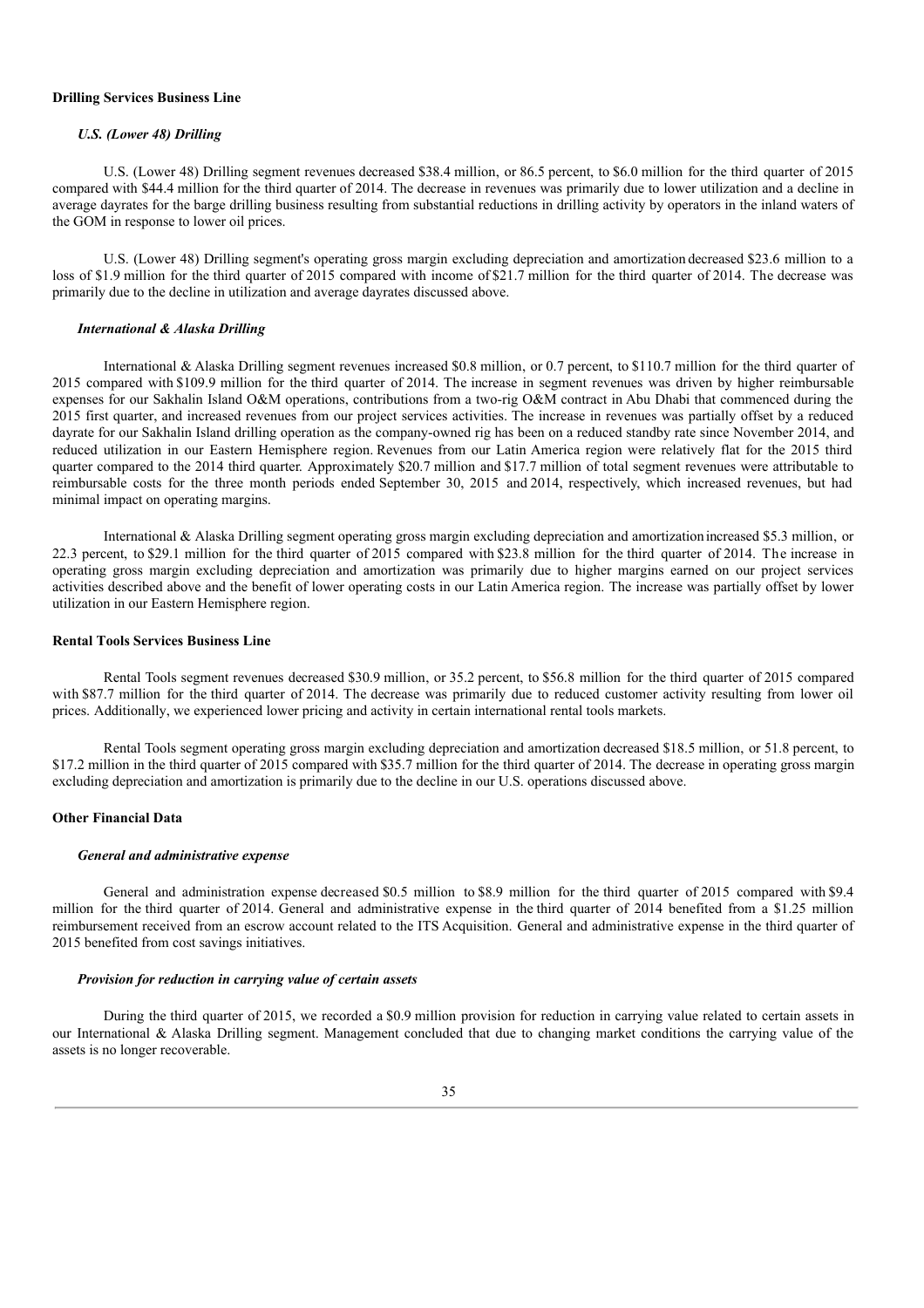#### *Gain/loss on disposition of assets*

Net gains recognized on asset dispositions were\$0.4 million during the third quarter of 2015 compared with net losses of \$0.5 million during the third quarter of 2014. We periodically sell equipment deemed to be excess, obsolete, or not currently required for operations.

#### *Interest income and expense*

Interest expense increased \$0.5 million to \$11.3 million for the third quarter of 2015 compared with \$10.8 million for the third quarter of 2014. During the 2015 first quarter, we increased the revolving credit capacity under our 2015 Secured Credit Agreement from \$80 million to \$200 million which resulted in higher fees on the unused portion of the 2015 Revolver. Interest income during each of the 2015 and 2014 third quarters was nominal.

#### *Other income and expense*

We incurred \$0.7 million of other expense for the third quarter of 2015 compared with \$0.5 million of other expense for the third quarter of 2014. Other expense for the third quarter of 2015 was primarily driven by losses related to foreign currency fluctuations. Other expense for the third quarter of 2014 was primarily driven by a settlement of claims against a vendor, offset by losses related to foreign currency fluctuations.

#### *Income tax expense (benefit)*

During the third quarter of 2015 we had income tax expense of \$31.9 million compared to expense of \$11.0 million for the third quarter of 2014. Despite the pre-tax loss for the 2015 third quarter, we recognized income tax expense as a result of recording a valuation allowance of \$36.6 million primarily on U.S. foreign tax credits and certain foreign net operating losses. We established the valuation allowance based on the weight of available evidence, both positive and negative, including results of recent and current operations and our estimates of future taxable income or loss by jurisdiction in which we operate. In order to determine the amount of deferred tax assets or liabilities, as well as the valuation allowances, we must make estimates and assumptions regarding future taxable income, where rigs will be deployed and other business considerations. Changes in these estimates and assumptions, including changes in tax laws and other changes impacting our ability to recognize the underlying deferred tax assets, could require us to adjust the valuation allowances.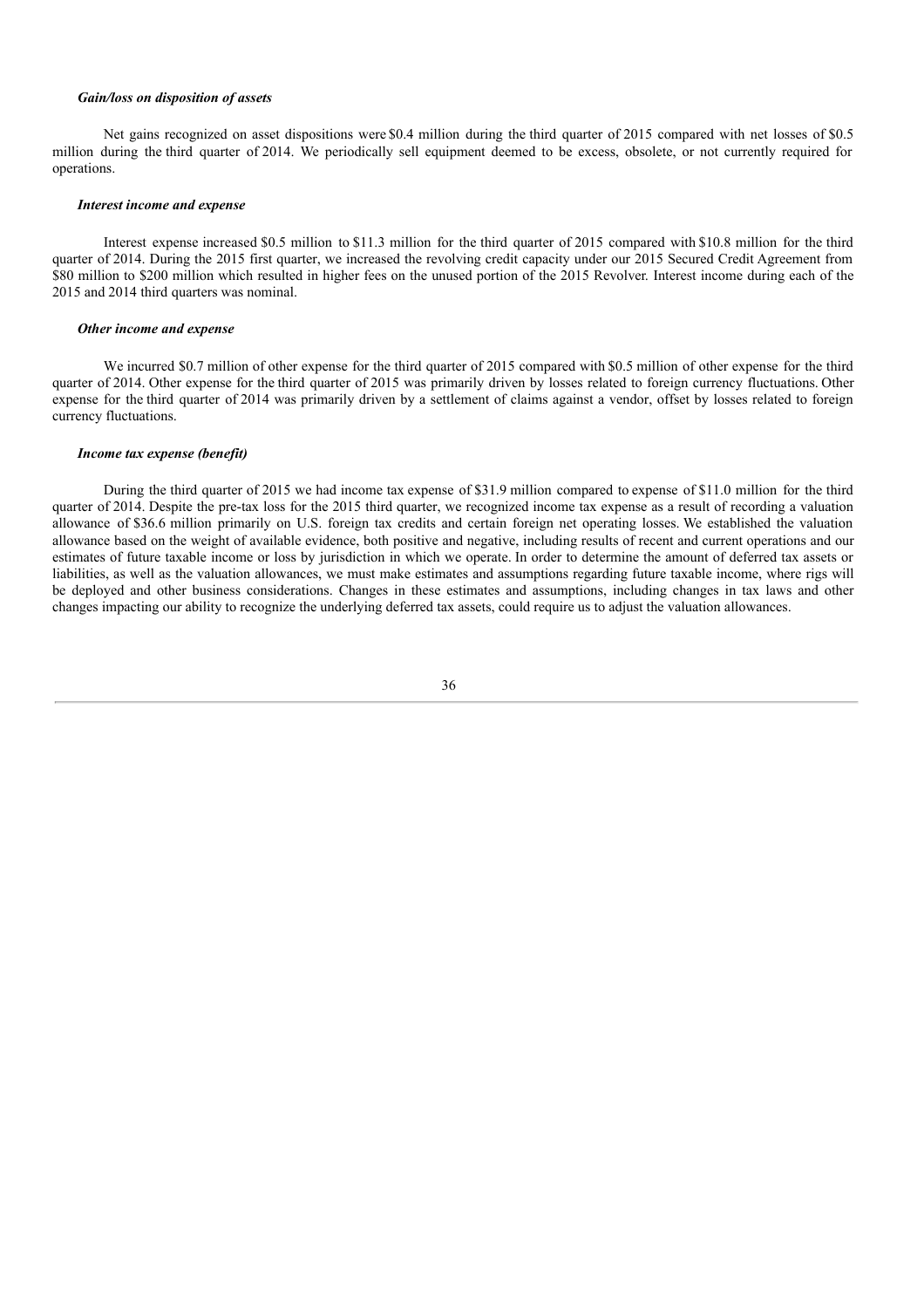# **Nine Months Ended September 30, 2015 Compared with Nine Months Ended September 30, 2014**

Revenues of \$563.4 million for the nine months ended September 30, 2015 decreased \$162.1 million, or 22.3 percent, compared with \$725.5 million for the nine months ended September 30, 2014. Operating gross margin decreased \$84.2 million, or 71.7 percent, to \$33.2 million, for the nine months ended September 30, 2015 compared with \$117.4 million for the nine months ended September 30, 2014.

The following is an analysis of our operating results for the comparable periods by reportable segment:

|                                                                      | Nine Months Ended September 30, |            |           |            |      |  |  |
|----------------------------------------------------------------------|---------------------------------|------------|-----------|------------|------|--|--|
| <b>Dollars in Thousands</b>                                          |                                 | 2015       |           | 2014       |      |  |  |
| Revenues:                                                            |                                 |            |           |            |      |  |  |
| Drilling Services:                                                   |                                 |            |           |            |      |  |  |
| U.S. (Lower 48) Drilling                                             | $\mathbb{S}$                    | 26,906     | $5 \%$ \$ | 126,281    | 17%  |  |  |
| International & Alaska Drilling                                      |                                 | 339,551    | 60 %      | 343,803    | 48%  |  |  |
| <b>Total Drilling Services</b>                                       |                                 | 366,457    | 65 $%$    | 470,084    | 65%  |  |  |
| <b>Rental Tools</b>                                                  |                                 | 196,978    | $35 \%$   | 255,387    | 35%  |  |  |
| Total revenues                                                       |                                 | 563,435    | $100\%$   | 725,471    | 100% |  |  |
| Operating gross margin excluding depreciation and amortization:      |                                 |            |           |            |      |  |  |
| Drilling Services:                                                   |                                 |            |           |            |      |  |  |
| U.S. (Lower 48) Drilling                                             |                                 | (3, 724)   | (14)%     | 57,335     | 45%  |  |  |
| International & Alaska Drilling                                      |                                 | 87,107     | $26\%$    | 68,943     | 20%  |  |  |
| <b>Total Drilling Services</b>                                       |                                 | 83,383     | 23 %      | 126,278    | 27%  |  |  |
| <b>Rental Tools</b>                                                  |                                 | 68,250     | $35 \%$   | 97,802     | 38%  |  |  |
| Total operating gross margin excluding depreciation and amortization |                                 | 151,633    | $27\%$    | 224,080    | 31%  |  |  |
| Depreciation and amortization                                        |                                 | (118, 474) |           | (106, 666) |      |  |  |
| Total operating gross margin                                         |                                 | 33,159     |           | 117,414    |      |  |  |
| General and administrative expense                                   |                                 | (29, 243)  |           | (25, 341)  |      |  |  |
| Provision for reduction in carrying value of certain assets          |                                 | (3,222)    |           |            |      |  |  |
| Gain (loss) on disposition of assets, net                            |                                 | 2,686      |           | 433        |      |  |  |
| Total operating income                                               | \$                              | 3,380      | \$        | 92,506     |      |  |  |

Operating gross margin amounts are reconciled to our most comparable U.S. GAAP measure as follows:

|                                                                   | <b>U.S. (Lower 48)</b> |   | International & |    | Rental       |     |         |
|-------------------------------------------------------------------|------------------------|---|-----------------|----|--------------|-----|---------|
| Dollars in Thousands                                              | <b>Drilling</b>        |   | Alaska Drilling |    | <b>Tools</b> |     | Total   |
| Nine Months Ended September 30, 2015                              |                        |   |                 |    |              |     |         |
| Operating gross margin <sup>(1)</sup>                             | \$<br>$(20,673)$ \$    |   | 37.428          | -S | 16.404       | \$. | 33,159  |
| Depreciation and amortization                                     | 16,949                 |   | 49,679          |    | 51.846       |     | 118,474 |
| Operating gross margin excluding depreciation and<br>amortization | $(3,724)$ \$           |   | 87,107          |    | 68.250       |     | 151,633 |
| Nine Months Ended September 30, 2014                              |                        |   |                 |    |              |     |         |
| Operating gross margin <sup>(1)</sup>                             | \$<br>42,829           | S | 23,824          | S  | 50,761       | -S  | 117,414 |
| Depreciation and amortization                                     | 14,506                 |   | 45,119          |    | 47,041       |     | 106,666 |
| Operating gross margin excluding depreciation and<br>amortization | 57,335                 |   | 68.943          |    | 97,802       |     | 224,080 |

(1) Operating gross margin is calculated as revenues less direct operating expenses, including depreciation and amortization expense.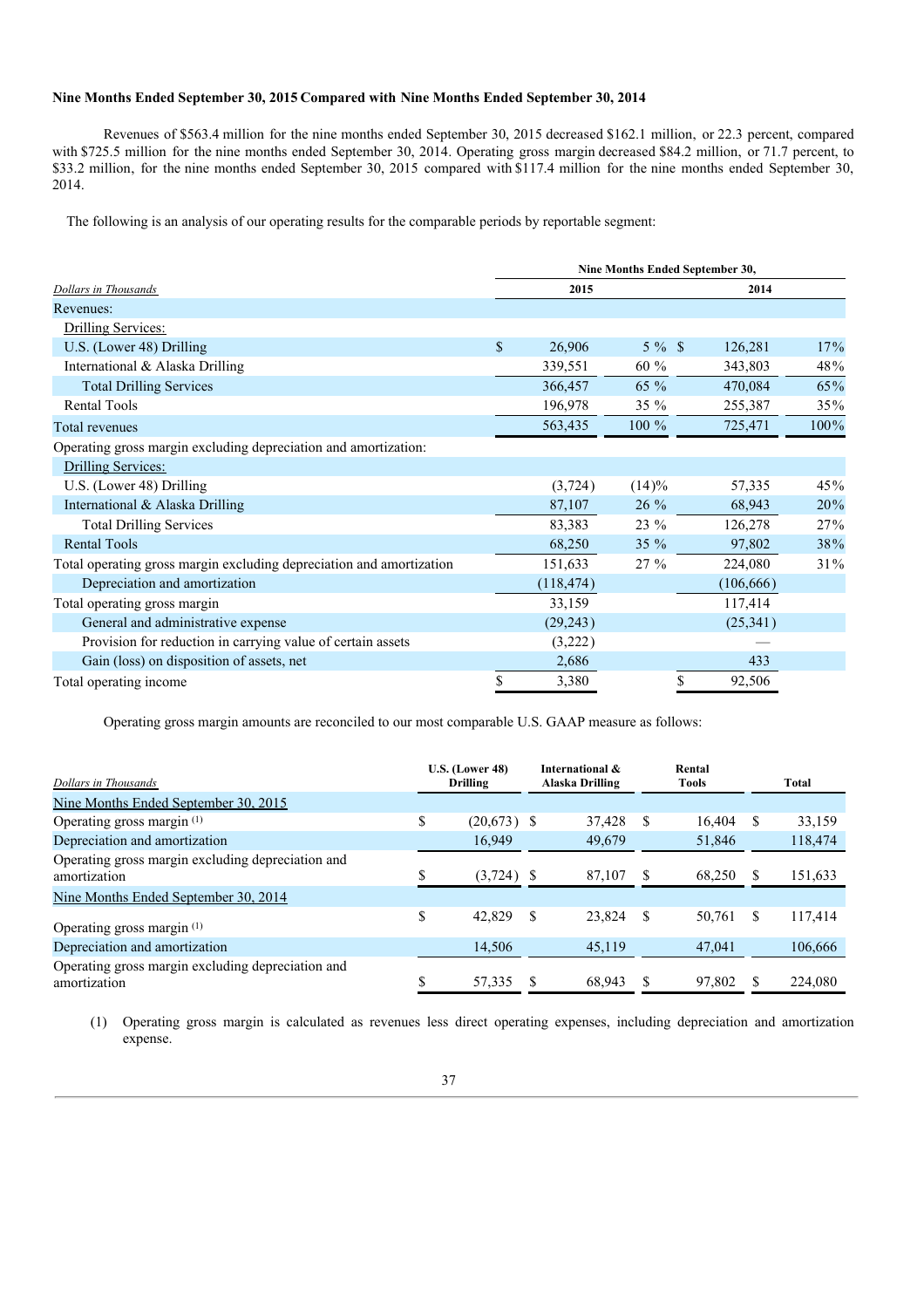The following table presents our average utilization rates and rigs available for service for the nine months ended September 30, 2015 and 2014, respectively:

|                                                    | Nine Months Ended September 30, |         |
|----------------------------------------------------|---------------------------------|---------|
|                                                    | 2015                            | 2014    |
| U.S. (Lower 48) Drilling                           |                                 |         |
| Rigs available for service $(1)$                   | 13.0                            | 11.7    |
| Utilization rate of rigs available for service (2) | 17%                             | 80%     |
| <b>International &amp; Alaska Drilling</b>         |                                 |         |
| Eastern Hemisphere                                 |                                 |         |
| Rigs available for service $(1)$                   | 13.0                            | 13.0    |
| Utilization rate of rigs available for service (2) | 70%                             | $77\%$  |
| Latin America Region                               |                                 |         |
| Rigs available for service $(1)$                   | 9.0                             | 9.0     |
| Utilization rate of rigs available for service (2) | 44%                             | 65%     |
| Alaska                                             |                                 |         |
| Rigs available for service $(1)$                   | 2.0                             | 2.0     |
| Utilization rate of rigs available for service (2) | $100\%$                         | $100\%$ |
| Total International & Alaska Drilling              |                                 |         |
| Rigs available for service $(1)$                   | 24.0                            | 24.0    |
| Utilization rate of rigs available for service (2) | $63\%$                          | 74%     |

(1) The number of rigs available for service is determined by calculating the number of days each rig was in our fleet and was under contract or available for contract. For example, a rig under contract or available for contract for six months of a year is 0.5 rigs available for service during such year. Our method of computation of rigs available for service may not be comparable to other similarly titled measures of other companies.

(2) Rig utilization rates are based on a weighted average basis assuming total days availability for all rigs available for service. Rigs acquired or disposed of are treated as added to or removed from the rig fleet as of the date of acquisition or disposal. Rigs that are in operation or fully or partially staffed and on a revenue-producing standby status are considered to be utilized. Rigs under contract that generate revenues during moves between locations or during mobilization or demobilization are also considered to be utilized. Our method of computation of rig utilization may not be comparable to other similarly titled measures of other companies.

#### **Drilling Services Business Line**

#### *U.S. (Lower 48) Drilling*

U.S. (Lower 48) Drilling segment revenues decreased \$99.4 million, or 78.7 percent, to \$26.9 million for the nine months ended September 30, 2015 compared with \$126.3 million for the nine months ended September 30, 2014. The decrease in revenues was primarily due to lower utilization and a decline in average dayrates for the barge drilling business due to substantial reductions in drilling activity by operators in the inland waters of the GOM resulting from lower oil prices.

U.S. (Lower 48) Drilling segment operating gross margin excluding depreciation and amortizationdecreased \$61.0 million, or 106.5 percent, to a loss of \$3.7 million for the nine months ended September 30, 2015 compared with income of\$57.3 million for the nine months ended September 30, 2014. The decrease was primarily due to the decline in utilization and average dayrates discussed above.

## *International & Alaska Drilling*

International & Alaska Drilling segment revenues decreased \$4.2 million, or 1.2 percent, to \$339.6 million for the nine months ended September 30, 2015 compared with \$343.8 million for the nine months ended September 30, 2014. The decrease in segment revenues was driven by reduced utilization in our Latin America and Eastern Hemisphere regions primarily due to low oil prices, the completion of an O&M project in Papua New Guinea in May 2014, and a reduced dayrate for our Sakhalin Island drilling operation as the company-owned rig has been on a reduced standby rate since November 2014. In addition, we experienced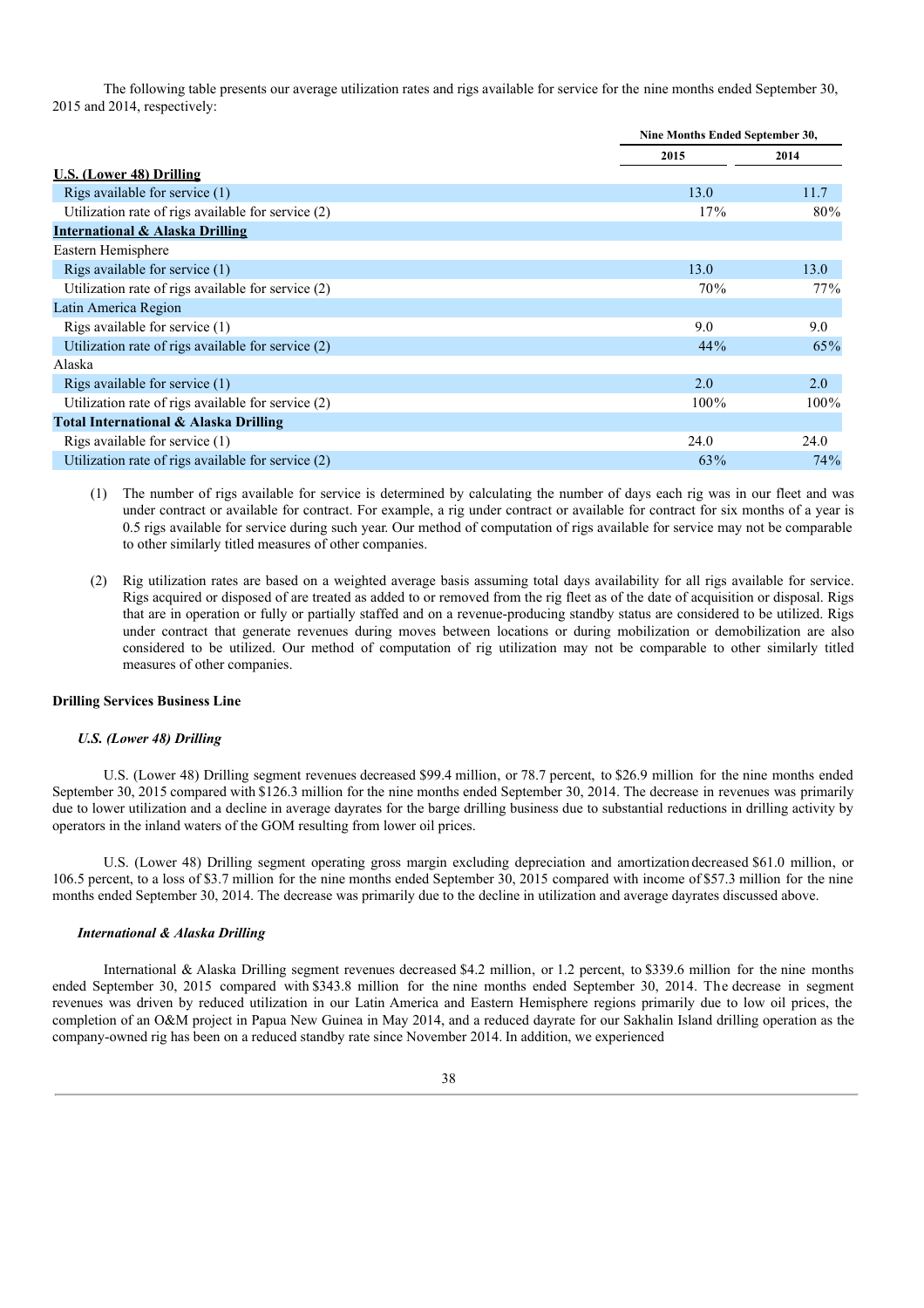declines in revenue associated with our project services activities. The decrease in revenues was partially offset by higher reimbursable expenses and increased average dayrates driven by additional personnel for our Sakhalin Island O&M operations, as well as a two-rig O&M contract in Abu Dhabi that commenced during the 2015 first quarter. Approximately \$67.2 million and \$51.1 million of total segment revenues were attributable to reimbursable costs for the nine months ended September 30, 2015 and 2014, respectively, which increased revenues, but had minimal impact on operating margins.

International & Alaska Drilling operating gross margin excluding depreciation and amortization increased \$18.2 million, or 26.4 percent, to \$87.1 million for the nine months ended September 30, 2015 compared with \$68.9 million for the nine months ended September 30, 2014. The increase in operating gross margin excluding depreciation and amortization was primarily due to the benefit of higher margins earned on our project services activities, an increase in our O&M activity described above and the benefit of lower operating costs in certain locations.

### **Rental Tools Services Business Line**

Rental Tools segment revenues decreased \$58.4 million, or 22.9 percent, to \$197.0 million for the nine months ended September 30, 2015 compared with \$255.4 million for the nine months ended September 30, 2014. The decrease was primarily due to reduced customer activity resulting from lower oil prices.

Rental Tools segment operating gross margin excluding depreciation and amortization decreased \$29.5 million, or 30.2 percent, to \$68.3 million in the nine months ended September 30, 2015 compared with \$97.8 million for the nine months ended September 30, 2014. The decrease in operating gross margin excluding depreciation and amortization is primarily due to the decline in our U.S. operations discussed above, offset by an increase in margin for our international operations driven by the contribution of certain higher margin rental jobs and reductions in operating costs.

#### **Other Financial Data**

#### *General and administrative expense*

General and administration expense increased \$3.9 million to \$29.2 million for the nine months ended September 30, 2015 compared with \$25.3 million for the nine months ended September 30, 2014. The increase is primarily driven by increased expenses as we implemented the second phase of our new enterprise resource planning system in 2015. Additionally, the nine months ended September 30, 2014 benefited from a \$2.75 million reimbursement received from an escrow account related to the ITS acquisition.

#### *Provision for reduction in carrying value of certain assets*

During the nine months ended September 30, 2015, we recorded a \$3.2 million provision for reduction in carrying value of certain assets. During the second quarter of 2015, we recorded \$2.3 million related to certain international rental tools and drilling rigs. Management concluded that due to changing market conditions the rigs were no longer marketable and the carrying value of the rigs and equipment was no longer recoverable. During the third quarter of 2015, we recorded a \$0.9 million provision for reduction in carrying value related to certain assets in our International & Alaska Drilling segment. Management concluded that due to changing market conditions the carrying value of the assets is no longer recoverable.

#### *Gain/loss on disposition of assets*

Net gains recognized on asset dispositions were\$2.7 million during the nine months ended September 30, 2015 compared with \$0.4 million during the nine months ended September 30, 2014. During the 2015 first quarter we received an insurance settlement related to previously realized asset losses. Activity in both periods included the result of asset sales. We periodically sell equipment deemed to be excess, obsolete, or not currently required for operations.

#### *Interest income and expense*

Interest expense increased \$0.3 million to \$33.8 million for the nine months ended September 30, 2015 compared with \$33.5 million for the nine months ended September 30, 2014. The increase in interest expense is primarily due to a lower amount of capitalized interest and higher fees on the unused portion of the 2015 Revolver. Partially offsetting the increase is a decrease in debt related interest expense resulting from lower interest rates and a decreased amount of total outstanding debt. Interest income during the 2015 and 2014 third quarters, and interest income during the nine months ended September 30, 2015 and 2014, respectively, was nominal.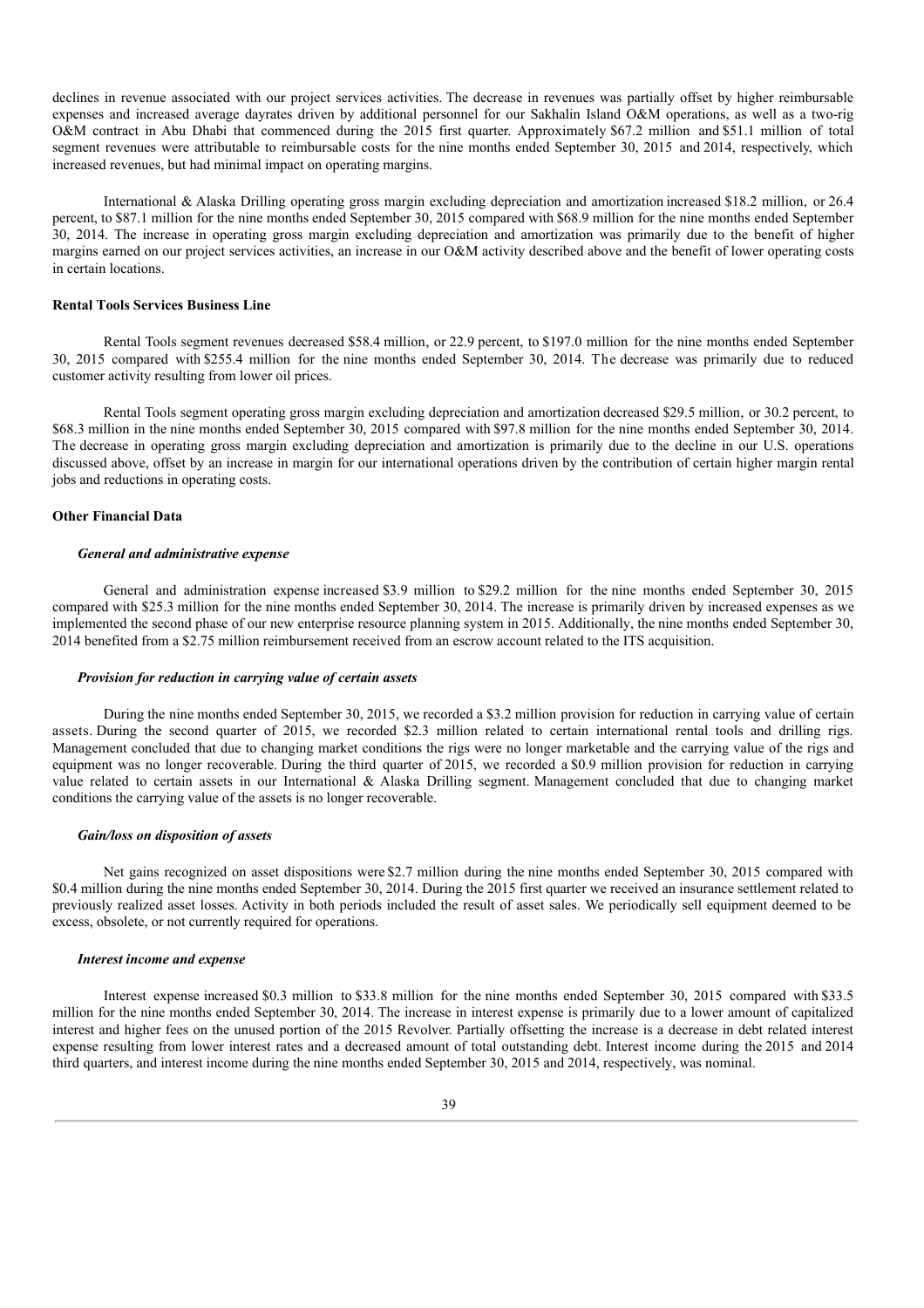# *Loss on extinguishment of debt*

There were no debt extinguishment costs incurred during the nine months ended September 30, 2015, compared with a loss on extinguishment of debt of \$30.2 million during the nine months ended September 30, 2014, resulting from the January 2014 tender and consent solicitation with respect to the 9.125% Notes.

#### *Other income and expense*

We incurred \$3.6 million of other expense for the nine months ended September 30, 2015 compared with \$1.4 million of other income for the nine months ended September 30, 2014. Other expense for the nine months ended September 30, 2015 was primarily driven by losses related to foreign currency fluctuations and a loss on divestiture of our controlling interest in a consolidated joint venture. Other income for the nine months ended September 30, 2014 was primarily related to earnings from our investment in an unconsolidated subsidiary that was acquired as part of the ITS Acquisition.

#### *Income tax expense (benefit)*

During the nine months ended September 30, 2015 we had income tax expense of \$24.8 million compared to income tax expense of \$14.1 million for the nine months ended September 30, 2014. Despite the pre-tax loss for the nine months ended September 30, 2015, we recognized income tax expense as a result of recording a valuation allowance of \$36.6 million primarily on U.S. foreign tax credits and certain foreign net operating losses. We established the valuation allowance based on the weight of available evidence, both positive and negative, including results of recent and current operations and our estimates of future taxable income or loss by jurisdiction in which we operate. In order to determine the amount of deferred tax assets or liabilities, as well as the valuation allowances, we must make estimates and assumptions regarding future taxable income, where rigs will be deployed and other business considerations. Changes in these estimates and assumptions, including changes in tax laws and other changes impacting our ability to recognize the underlying deferred tax assets, could require us to adjust the valuation allowances.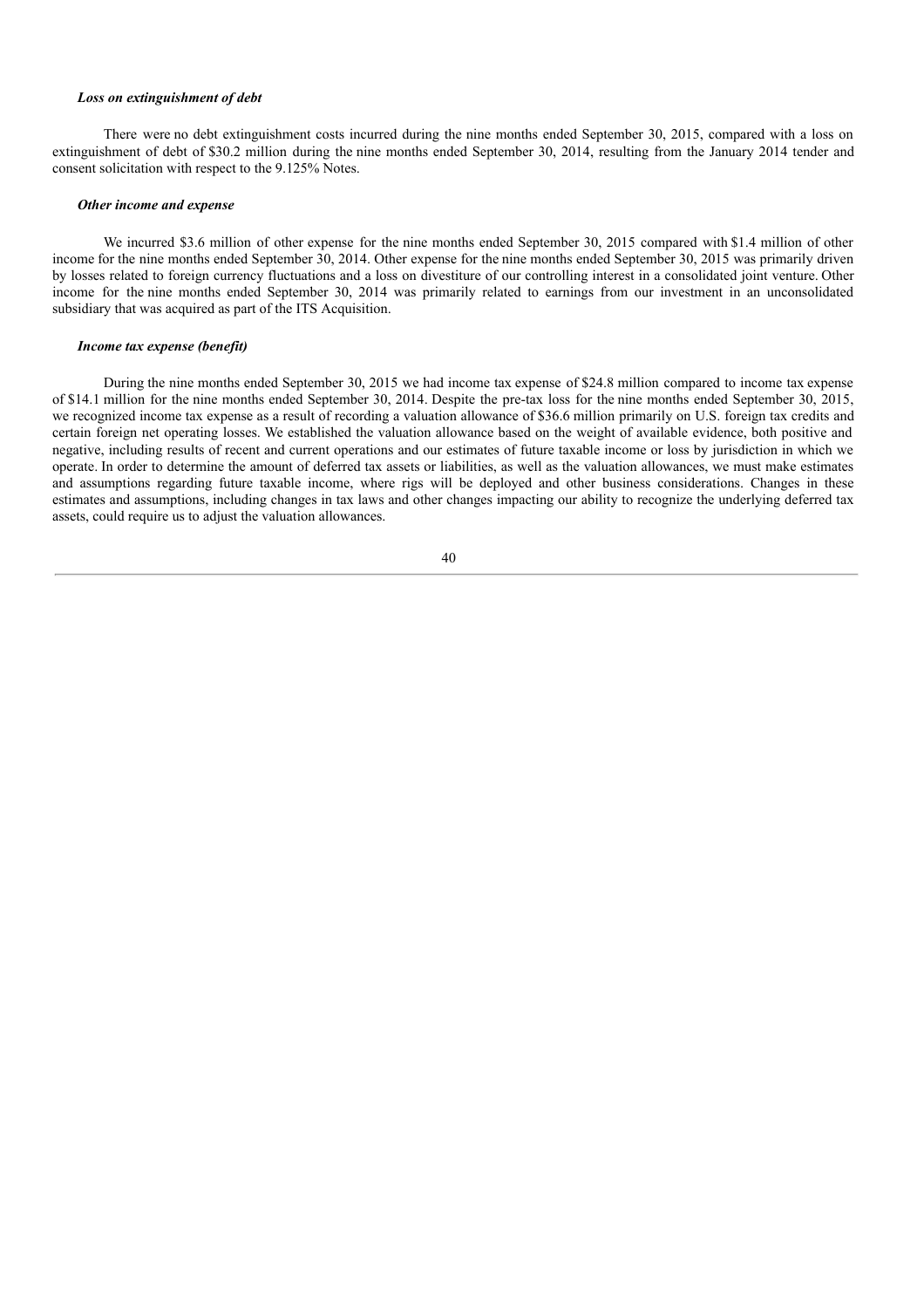# **LIQUIDITY AND CAPITAL RESOURCES**

We periodically evaluate our liquidity requirements, capital needs and availability of resources in view of expansion plans, debt service requirements, and other operational cash needs. To meet our short- and long-term liquidity requirements, including payment of operating expenses and repaying debt, we rely primarily on cash from operations. We also have access to cash through the 2015 Revolver, subject to our compliance with the covenants contained in the 2015 Secured Credit Agreement (as amended by the Second Amendment). We expect that these sources of liquidity will be sufficient to provide us the ability to fund our operations, provide the working capital necessary to support our strategy, and fund planned capital expenditures. When determined necessary we may seek to raise additional capital in the future. We do not pay dividends to our shareholders.

The following table provides a summary of our total liquidity:

|                                                  | <b>September 30, 2015</b> |
|--------------------------------------------------|---------------------------|
| Dollars in thousands                             |                           |
| Cash and cash equivalents on hand                | 104.651                   |
| Availability under $2015$ Revolver $(1)$ , $(2)$ | 186,200                   |
| Total liquidity                                  | 290,851                   |

(1) Availability under the 2015 Revolver included \$200 million undrawn portion of our 2015 Revolver less \$13.8 million of letters of credit outstanding.

(2) In order to access the 2015 Revolver, we must be in compliance with the covenants contained in the 2015 Secured Credit Agreement (as amended by the Second Amendment).

## **Cash Flows**

The following table provides a summary of our cash flow activity:

|                                         |   | Nine Months Ended September 30, 2015 |  |            |  |
|-----------------------------------------|---|--------------------------------------|--|------------|--|
| Dollars in thousands                    |   | 2015                                 |  | 2014       |  |
| <b>Operating Activities</b>             | S | 108,852                              |  | 144,351    |  |
| <b>Investing Activities</b>             |   | (79.669)                             |  | (148, 815) |  |
| <b>Financing Activities</b>             |   | (32,988)                             |  | (65.914)   |  |
| Net change in cash and cash equivalents |   | (3,805)                              |  | (70,378)   |  |

## *Operating Activities*

As of September 30, 2015, we had cash and cash equivalents of \$104.7 million, a decrease of \$3.8 million from December 31, 2014. Cash flows from operating activities for the nine months ended September 30, 2015 were an inflow of\$108.9 million, compared with an inflow of \$144.4 million for the 2014 comparable period. Changes in working capital were a source of cash of \$29.6 million for the nine months ended September 30, 2015 compared to ause of cash of \$18.6 million for the nine months ended September 30, 2014. Over the past few years we have reinvested a substantial portion of our operating cash flows to enhance our fleet of drilling rigs and our rental tools equipment inventory. It is our long term intention to utilize our operating cash flows to fund maintenance and growth of our rental tool assets and drilling rigs; however, given the decline in demand in the current oil and natural gas services market, our short-term focus is to preserve liquidity by managing our costs. Operating cash flows for the nine months ended September 30, 2014 were also impacted by payments of debt extinguishment costs, as well as increased receivables, inventory, and accounts payable related to the ITS Acquisition. Changes in cash from operating activities for both periods were also impacted by non-cash charges such as depreciation expense, deferred tax benefit, and stock compensation expense.

#### *Investing Activities*

Cash flows used in investing activities were \$79.7 million for the nine months ended September 30, 2015 compared with \$148.8 million for the 2014 comparable period. Our primary use of cash during the nine months ended September 30, 2015 and 2014 was \$72.5 million and \$151.1 million, respectively, for capital expenditures. Capital expenditures in each period were primarily for tubular and other products for our Rental Tools Services business and rig-related enhancements and maintenance. In addition, during the nine months ended September 30, 2015 we had a use of cash of\$10.4 million, net of cash acquired, for the 2M-Tek Acquisition. During the nine months ended September 30, 2014, we had a use of cash of \$12.3 million related to the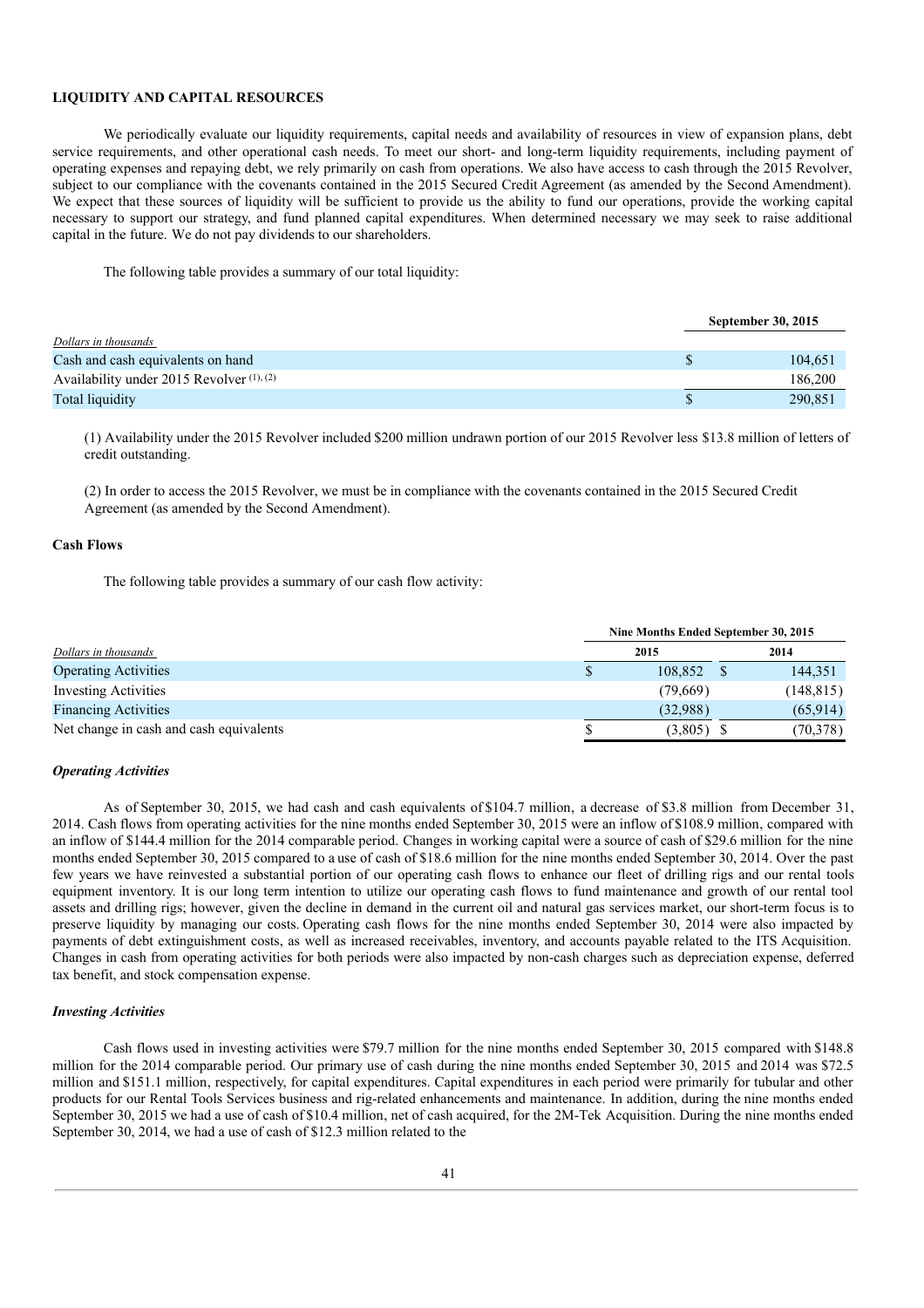acquisition of a 1500 horsepower posted barge rig for our Gulf of Mexico drilling fleet.

## *Financing Activities*

Cash flows used in financing activities were \$33.0 million for the nine months ended September 30, 2015, primarily driven by the repayment of the \$30.0 million term loan in the first quarter of 2015. Cash flows used in financing activities were \$65.9 million for the 2014 comparable period, primarily related to the repayment of \$425.0 million of our 9.125% Notes, payments of related tender and consent premiums of \$26.2 million, \$7.5 million related to the repayment of the term loan, and payment of debt issuance costs of \$7.6 million. Cash provided by financing activities for the nine months ended September 30, 2014 included proceeds of \$360.0 million from issuance of our 6.75% Notes and reborrowing of a \$40.0 million Term Loan under our 2012 Secured Credit Agreement.

#### **Long-Term Debt Summary**

Our principal amount of long-term debt, including current portion, was \$585.0 million as of September 30, 2015 which consisted of:

- \$360.0 million aggregate principal amount of 6.75% Notes;
- \$225.0 million aggregate principal amount of 7.50% Notes;

#### *6.75% Senior Notes, due July 2022*

On January 22, 2014, we issued \$360.0 million aggregate principal amount of 6.75% Senior Notes due 2022 (6.75% Notes) pursuant to an Indenture between the Company and The Bank of New York Mellon Trust Company, N.A., as trustee. Net proceeds from the 6.75% Notes offering plus a \$40.0 million Term Loan draw under the Amended and Restated Senior Secured Credit Agreement (2012 Secured Credit Agreement) and cash on hand were utilized to purchase \$416.2 million aggregate principal amount of our outstanding 9.125% Senior Notes due 2018 (9.125% Notes) pursuant to a tender and consent solicitation offer commenced on January 7, 2014. See further discussion of the tender and consent solicitation offer below entitled "*9.125% Senior Notes, due April 2018".*

The 6.75% Notes are general unsecured obligations of the Company and rank equal in right of payment with all of our existing and future senior unsecured indebtedness. The 6.75% Notes are jointly and severally guaranteed by all of our subsidiaries that guarantee indebtedness under the Second Amended and Restated Senior Secured Credit Agreement (2015 Secured Credit Agreement) and our 7.50% Senior Notes due 2020 (7.50% Notes, and collectively with the 6.75% Notes, the Senior Notes). Interest on the 6.75% Notes is payable on January 15 and July 15 of each year, beginning July 15, 2014. Debt issuance costs related to the 6.75% Notes of approximately \$7.6 million (\$6.4 million net of amortization as of September 30, 2015) are being amortized over the term of the notes using the effective interest rate method.

At any time prior to January 15, 2017, we may redeem up to35 percent of the aggregate principal amount of the 6.75% Notes at a redemption price of 106.75 percent of the principal amount, plus accrued and unpaid interest to the redemption date, with the net cash proceeds of certain equity offerings by us. On and after January 15, 2018, we may redeem all or a part of the 6.75% Notes upon appropriate notice, at a redemption price of 103.375 percent of the principal amount, and at redemption prices decreasing each year thereafter to par beginning January 15, 2020. If we experience certain changes in control, we must offer to repurchase the 6.75% Notes at 101.0 percent of the aggregate principal amount, plus accrued and unpaid interest and additional interest, if any, to the date of repurchase.

The Indenture restricts our ability and the ability of certain subsidiaries to: (i) sell assets, (ii) pay dividends or make other distributions on capital stock or redeem or repurchase capital stock or subordinated indebtedness, (iii) make investments, (iv) incur or guarantee additional indebtedness, (v) create or incur liens, (vi) enter into sale and leaseback transactions, (vii) incur dividend or other payment restrictions affecting subsidiaries, (viii) merge or consolidate with other entities, (ix) enter into transactions with affiliates, and (x) engage in certain business activities. Additionally, the Indenture contains certain restrictive covenants designating certain events as Events of Default. These covenants are subject to a number of important exceptions and qualifications.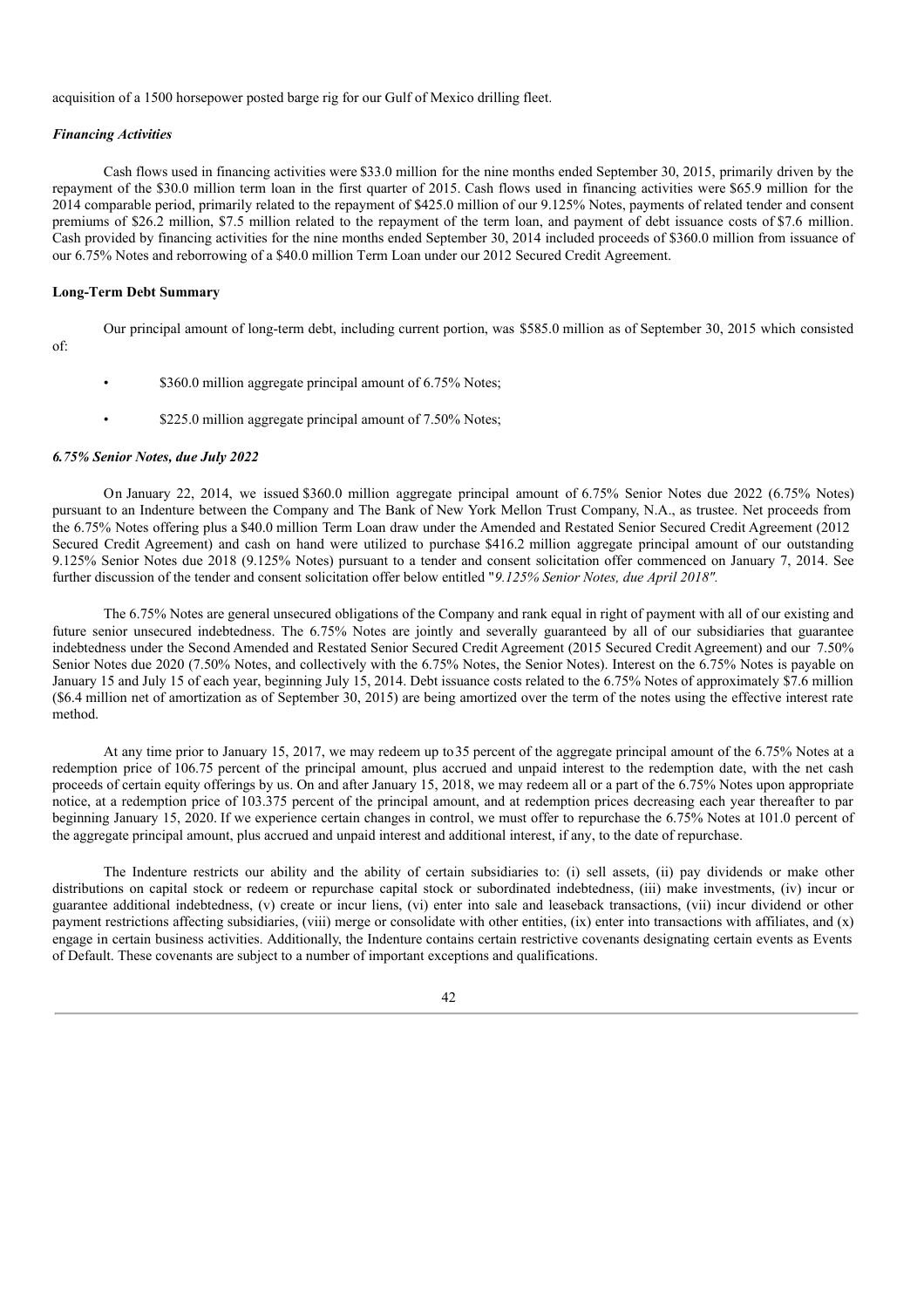#### *7.50% Senior Notes, due August 2020*

On July 30, 2013, we issued \$225.0 million aggregate principal amount of the 7.50% Notes pursuant to an Indenture between the Company and The Bank of New York Mellon Trust Company, N.A., as trustee. Net proceeds from the 7.50% Notes offering were primarily used to repay the \$125.0 million aggregate principal amount of a term loan used to initially finance the ITS Acquisition, to repay \$45.0 million of Term Loan borrowings under the 2012 Secured Credit Agreement and for general corporate purposes.

The 7.50% Notes are general unsecured obligations of the Company and rank equal in right of payment with all of our existing and future senior unsecured indebtedness. The 7.50% Notes are jointly and severally guaranteed by all of our subsidiaries that guarantee indebtedness under the 2015 Secured Credit Agreement and the 6.75% Notes. Interest on the 7.50% Notes is payable on February 1 and August 1 of each year, beginning February 1, 2014. Debt issuance costs related to the 7.50% Notes of approximately \$5.6 million (\$4.1 million, net of amortization as of September 30, 2015) are being amortized over the term of the notes using the effective interest rate method.

At any time prior to August 1, 2016, we may redeem up to 35 percent of the aggregate principal amount of the 7.50% Notes at a redemption price of 107.50 percent of the principal amount, plus accrued and unpaid interest to the redemption date, with the net cash proceeds of certain equity offerings by us. On and after August 1, 2016, we may redeem all or a part of the 7.50% Notes upon appropriate notice, at a redemption price of 103.750 percent of the principal amount, and at redemption prices decreasing each year thereafter to par beginning August 1, 2018. If we experience certain changes in control, we must offer to repurchase the 7.50% Notes at 101.0 percent of the aggregate principal amount, plus accrued and unpaid interest and additional interest, if any, to the date of repurchase.

The Indenture restricts our ability and the ability of certain subsidiaries to: (i) sell assets, (ii) pay dividends or make other distributions on capital stock or redeem or repurchase capital stock or subordinated indebtedness, (iii) make investments, (iv) incur or guarantee additional indebtedness, (v) create or incur liens, (vi) enter into sale and leaseback transactions, (vii) incur dividend or other payment restrictions affecting subsidiaries, (viii) merge or consolidate with other entities, (ix) enter into transactions with affiliates, and (x) engage in certain business activities. Additionally, the Indenture contains certain restrictive covenants designating certain events as Events of Default. These covenants are subject to a number of important exceptions and qualifications.

#### *9.125% Senior Notes, due April 2018*

On March 22, 2010, we issued \$300.0 million aggregate principal amount of the 9.125% Notes and on April 25, 2012, we issued an additional \$125.0 million aggregate principal amount of 9.125% Notes.

On January 7, 2014, we commenced a tender and consent solicitation with respect to the 9.125% Notes. The tender offer price was \$1,061.98, inclusive of a \$30.00 consent payment for each \$1,000 principal amount of 9.125% Notes, plus accrued and unpaid interest. On January 22, 2014, we paid \$453.7 million for the tendered 9.125% Notes, comprised of \$416.2 million of aggregate principal amount of the 9.125% Notes, \$25.8 million of tender and consent premiums and \$11.7 million of accrued interest. On April 1, 2014, we redeemed the remaining \$8.8 million aggregate principal amount of the outstanding 9.125% Notes for a purchase price of \$9.6 million, inclusive of a \$0.4 million call premium and\$0.4 million of interest. During the year ended December 31, 2014, we recorded a loss on extinguishment of debt of approximately \$30.2 million, which included the tender and consent premiums of \$25.8 million, the call premium of \$0.4 million and the write-off of unamortized debt issuance costs of \$7.7 million, partially offset by the write-off of the remaining unamortized debt issuance premium of \$3.8 million.

#### *2015 Secured Credit Agreement*

On January 26, 2015 we entered into the 2015 Secured Credit Agreement, which amended and restated the 2012 Secured Credit Agreement. The 2015 Secured Credit Agreement is comprised of a \$200.0 million revolving credit facility (2015 Revolver) and matures on January 26, 2020. At the closing of the 2015 Secured Credit Agreement, we repaid the outstanding \$30.0 million of Term Loan borrowings under the 2012 Secured Credit Agreement with a \$30.0 million draw on the 2015 Revolver. On June 1, 2015, we executed the first amendment to the 2015 Secured Credit Agreement in order to amend certain provisions of the 2015 Secured Credit Agreement regarding the definition of "Change of Control." On September 29, 2015, we executed the second amendment to the 2015 Secured Credit Agreement (the "Second Amendment"). Among other things, the Second Amendment: (a) gradually increases the permissible consolidated leverage ratio from a maximum of 4.00:1.00 to 5.75:1.00 through December 31, 2016, which thereafter gradually reduces to 4.00:1.00 by December 31, 2017; (b) reduces the consolidated interest coverage ratio from 2.50:1:00 to 2.25:1.00 for each quarter of 2016, and returning to 2.50:1.00 thereafter; (c) increases the Applicable Rate for certain higher levels of consolidated leverage to a maximum of 4.00 percent per annum for LIBOR rate loans and to 3.00 percent per annum for base rate loans; (d) allows multi-year letters of credit up to an aggregate amount of \$5 million; (e) limits payment prior to September 30, 2017 of certain restricted payments and certain prepayments of unsecured senior notes and other specified forms of indebtedness; and (f) removes the option of Company, subject to the consent of the lenders, to increase the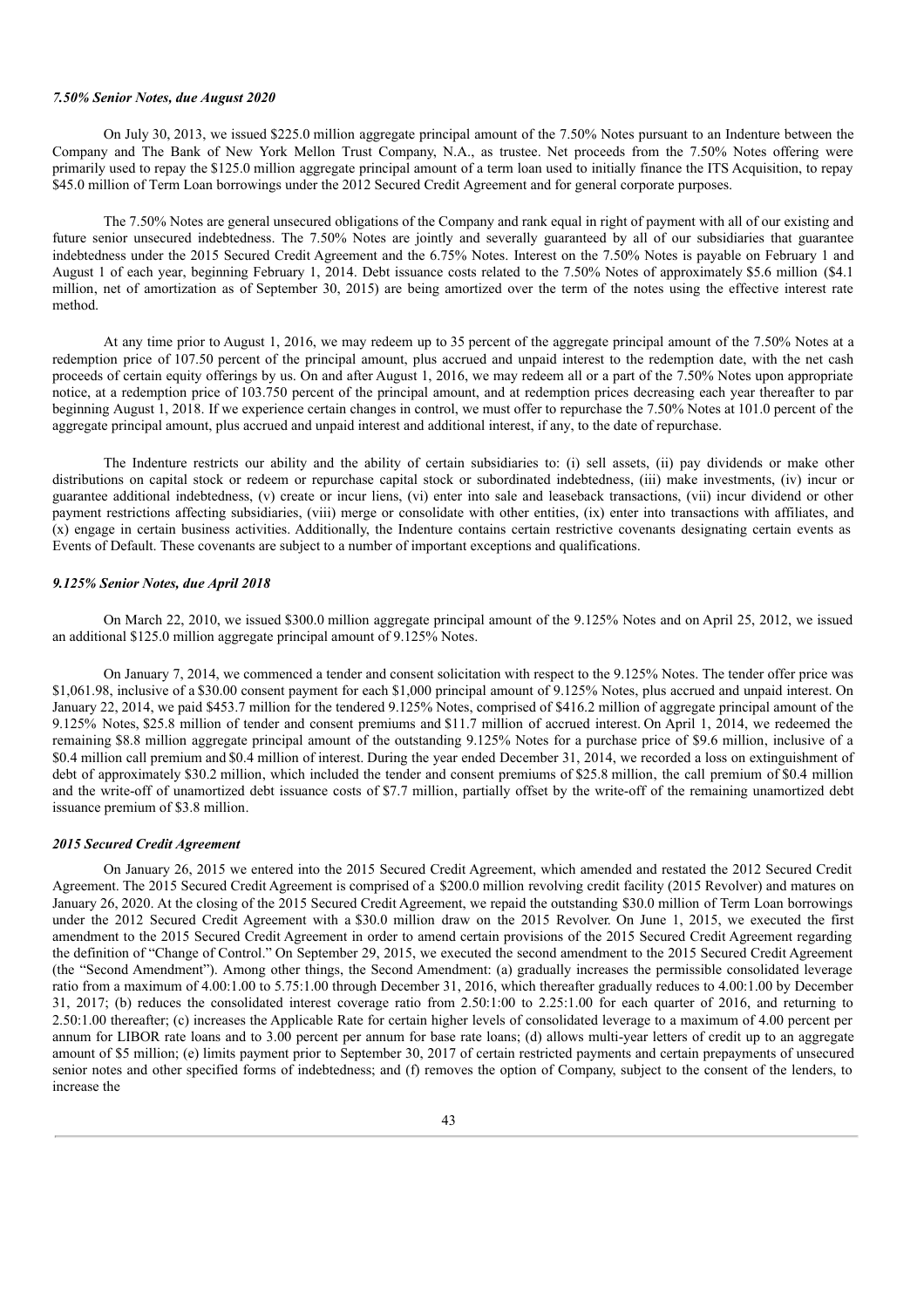Credit Agreement up to an additional \$75 million. We incurred debt issuance costs related to the 2015 Secured Credit Agreement of approximately \$2.0 million and had approximately\$0.8 million of remaining debt issuance costs for the 2012 Secured Credit agreement. The total debt issuance costs of \$2.8 million (\$2.6 million, net of amortization as of September 30, 2015) are being amortized over the term of the 2015 Secured Credit Agreement on a straight line basis.

Our obligations under the 2015 Secured Credit Agreement are guaranteed by substantially all of our direct and indirect domestic subsidiaries, other than immaterial subsidiaries and subsidiaries generating revenues primarily outside the United States, each of which has executed guaranty agreements, and are secured by first priority liens on our accounts receivable, specified rigs including barge rigs in the GOM and land rigs in Alaska, and certain U.S.-based rental equipment of the Company and its subsidiary guarantors. The 2015 Secured Credit Agreement contains customary affirmative and negative covenants, such as limitations on indebtedness, liens, restrictions on entry into certain affiliate transactions and payments (including payment of dividends) and maintenance of certain ratios and coverage tests (including a minimum asset coverage ratio of 1.25:1.00 at each quarter end). We were in compliance with all such covenants as of September 30, 2015.

Our 2015 Revolver is available for general corporate purposes and to support letters of credit. Interest on 2015 Revolver loans accrues at a Base Rate plus an Applicable Rate or LIBOR plus an Applicable Rate. As a result of the Second Amendment, the Applicable Rate ranges from 2.50 percent to 4.00 percent per annum for LIBOR rate loans and from 1.50 percent to 3.00 percent per annum for base rate loans, determined by reference to the consolidated leverage ratio (as defined in the 2015 Secured Credit Agreement). Revolving loans are available subject to a quarterly Asset Coverage Ratio calculation based on the Orderly Liquidation Value of certain specified rigs including barge rigs in the GOM and land rigs in Alaska, and certain U.S.-based rental equipment of the Company and its subsidiary guarantors and a percentage of eligible domestic accounts receivable. The \$30.0 million draw at the closing of the 2015 Secured Credit Agreement was repaid in full during the first quarter of 2015 with cash on hand. Letters of credit outstanding against the 2015 Revolver as of September 30, 2015 totaled \$13.8 million. There were no amounts drawn on the 2015 Revolver as of September 30, 2015.

#### *2012 Secured Credit Agreement*

The 2012 Secured Credit Agreement consisted of an \$80.0 million revolving credit facility (2012 Revolver) and a \$50.0 million term loan (Term Loan). Our obligations under the 2012 Secured Credit Agreement were guaranteed by substantially all of our direct and indirect domestic subsidiaries other than immaterial subsidiaries and subsidiaries generating revenues primarily outside the United States, each of which had executed guaranty agreements, and were secured by first priority liens on our accounts receivable, specified barge rigs and rental equipment. The 2012 Secured Credit Agreement contained customary affirmative and negative covenants and would have matured on December 14, 2017.

#### *2012 Revolver*

Our 2012 Revolver was available for general corporate purposes and to support letters of credit. Interest on 2012 Revolver loans accrued at a Base Rate plus an Applicable Rate or LIBOR plus an Applicable Rate. Under the 2012 Secured Credit Agreement, the Applicable Rate ranged from 2.50 percent to 3.00 percent per annum for LIBOR rate loans and from 1.50 percent to 2.00 percent per annum for base rate loans, determined by reference to the consolidated leverage ratio (as defined in the 2012 Secured Credit Agreement). Revolving loans were available subject to a borrowing base calculation based on a percentage of eligible accounts receivable, certain specified barge drilling rigs and rental equipment of the Company and its subsidiary guarantors. There were no revolving loans outstanding at December 31, 2014. Letters of credit outstanding against the 2012 Revolver as of December 31, 2014 totaled \$11.0 million.

#### *Term Loan*

The Term Loan originated at \$50.0 million on December 14, 2012 and required quarterly principal payments of \$2.5 million, which began March 31, 2013. Interest on the Term Loan accrued at a Base Rate plus 2.00 percent or LIBOR plus 3.00 percent. In July 2013, we repaid the outstanding balance of \$45.0 million of the Term Loan and amended the 2012 Secured Credit Agreement to permit reborrowing of up to \$45.0 million of the Term Loan, decreasing by \$2.5 million at the end of each quarter beginning September 30, 2013 and ending March 31, 2014. In January 2014 we re-borrowed \$40.0 million of the Term Loan. The outstanding balance on the Term Loan at December 31, 2014 was \$30.0 million. At the closing of the 2015 Secured Credit Agreement, we repaid the Term Loan with a \$30.0 million draw under the 2015 Revolver.

#### **Off-Balance Sheet Arrangements**

We do not have any unconsolidated special-purpose entities, off-balance sheet financing arrangements or guarantees of third-party financial obligations. We have no energy or commodity contracts.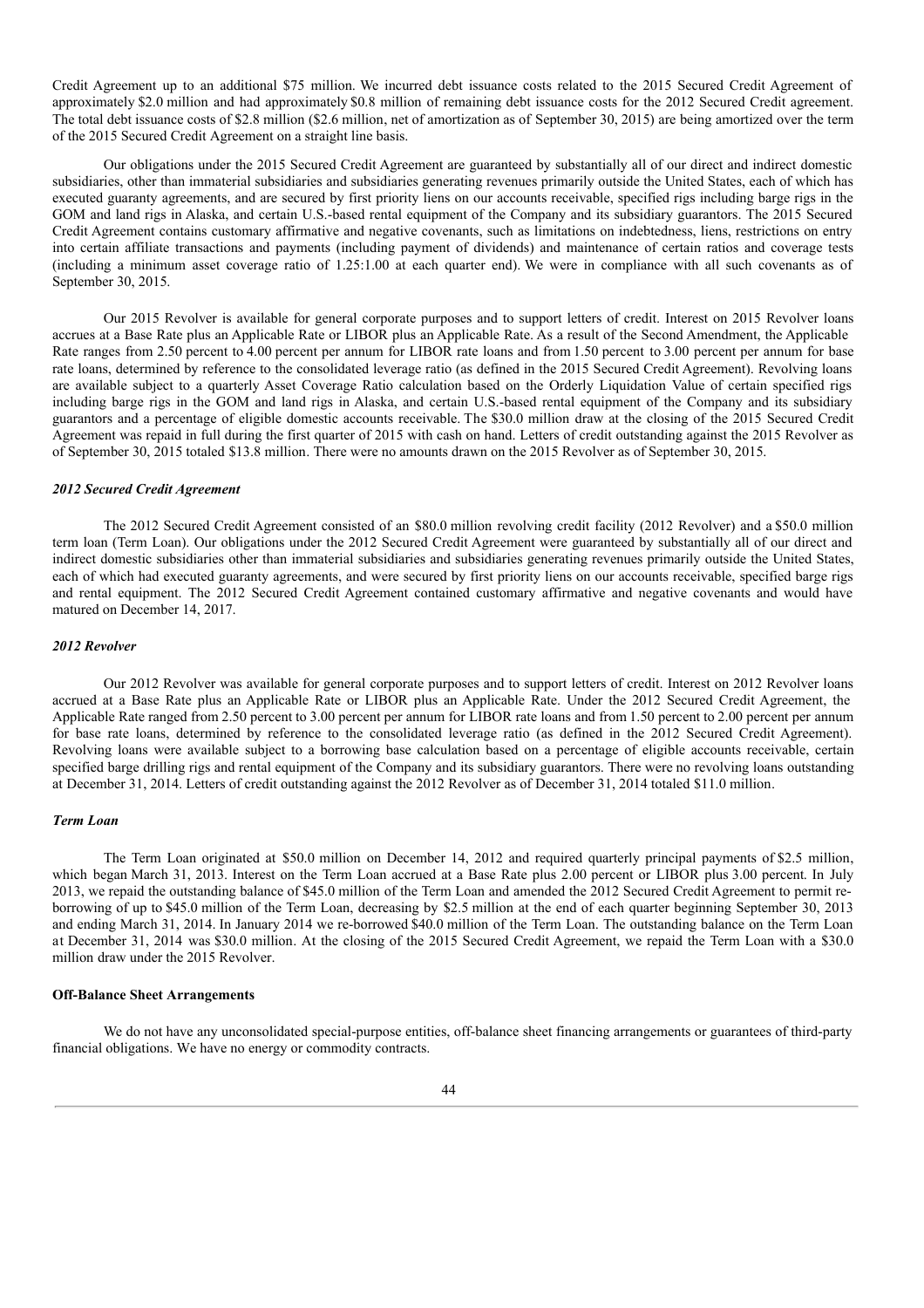#### **Item 3. Quantitative and Qualitative Disclosures about Market Risk**

There has been no material change in the market risk faced by us from that reported in our 2014 Annual Report on Form 10-K filed with the SEC on February 25, 2015. For more information on market risk, see Part II, Item 7A in our 2014 Annual Report on Form 10-K.

## **Item 4. Controls and Procedures**

#### *Evaluation of Disclosure Controls and Procedures*

In accordance with Rules 13a-15 and 15d-15 under the Exchange Act, we carried out an evaluation, under the supervision and with the participation of management, including our Chief Executive Officer and Chief Financial Officer, of the effectiveness of our disclosure controls and procedures as of the end of the period covered by this report. Based on that evaluation, our Chief Executive Officer and Chief Financial Officer concluded that our disclosure controls and procedures were effective, as of September 30, 2015 to provide reasonable assurance that information required to be disclosed in our reports filed or submitted under the Exchange Act is recorded, processed, summarized and reported within the time periods specified in the Securities and Exchange Commission's rules and forms and accumulated and communicated to our management, including our Chief Executive Officer and our Chief Financial Officer, as appropriate, to allow timely decisions regarding required disclosure.

#### *Changes in Internal Controls Over Financial Reporting*

There have been no changes in our internal controls over financial reporting during the quarter ended September 30, 2015 that have materially affected, or are reasonably likely to materially affect, our internal controls over financial reporting.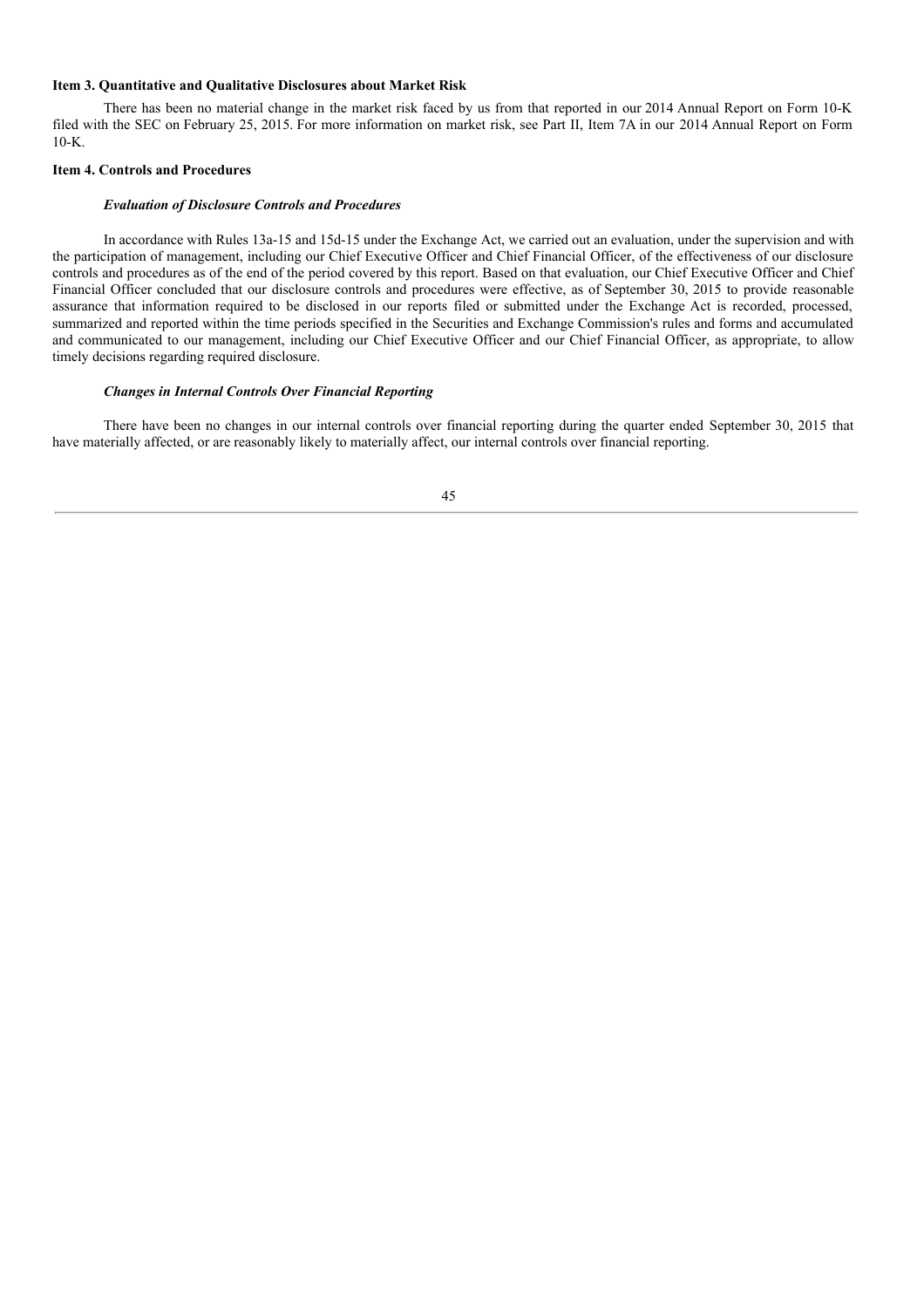# **PART II. OTHER INFORMATION**

# **Item 1. Legal Proceedings**

For information regarding legal proceedings, see Note 12, "Commitments and Contingencies," in Item 1 of Part I of this quarterly report on Form 10-Q, which information is incorporated into this item by reference.

## **Item 1A. Risk Factors**

There have been no material changes from the risk factors disclosed in *Item 1A. Risk Factors* of our Annual Report on Form 10-K for the year ended December 31, 2014.

## **Item 2. Unregistered Sales of Equity Securities and Use of Proceeds**

The Company currently has no active share repurchase programs.

# **Item 3. Defaults Upon Senior Securities**

None.

# **Item 4. Mine Safety Disclosures**

None.

# **Item 5. Other Information**

None.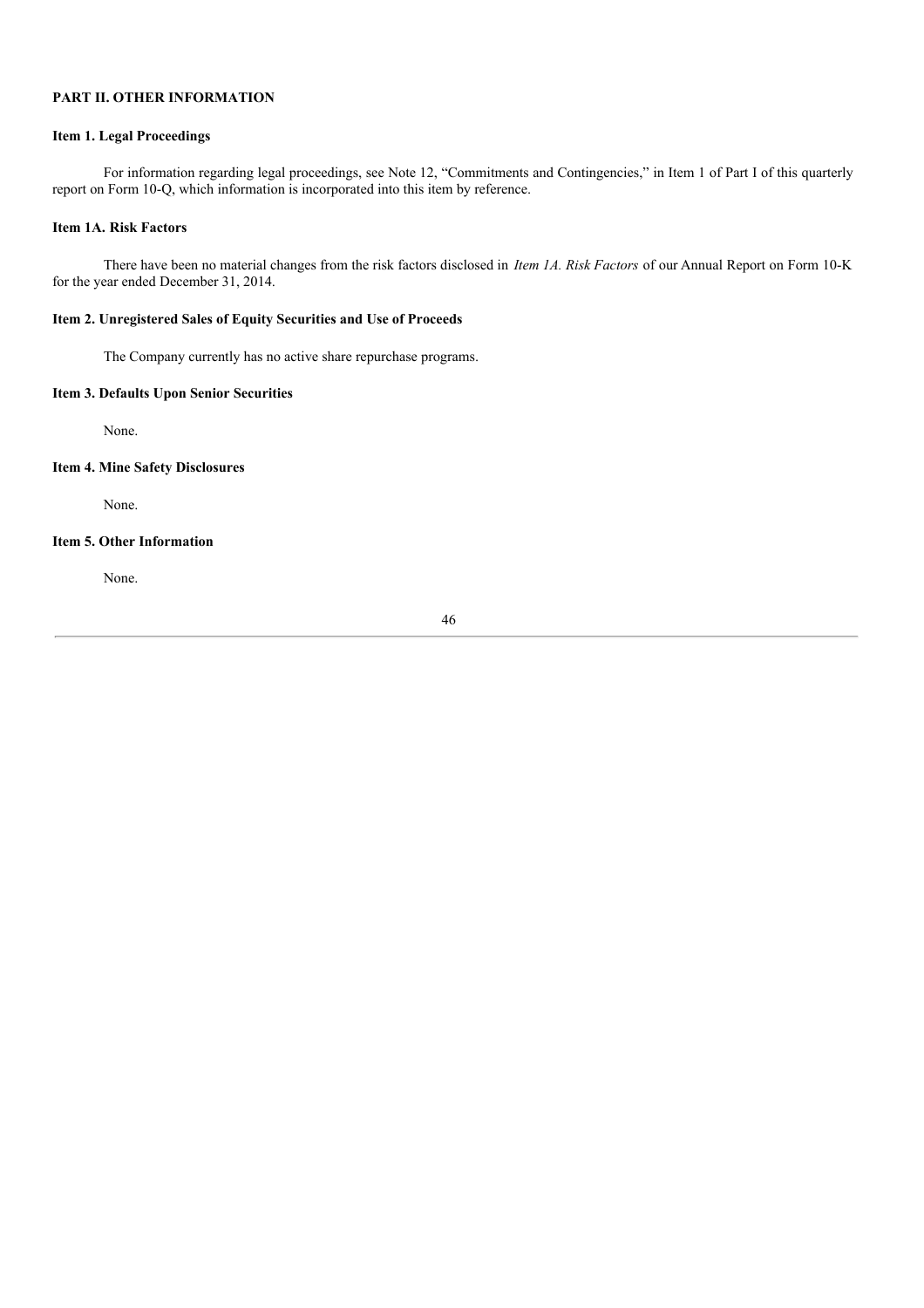# **Item 6. Exhibits**

The following exhibits are filed or furnished as a part of this report:

| <b>Exhibit</b><br><b>Number</b> | <b>Description</b>                                                                                                                                                                                                                                                                                                                                                                             |
|---------------------------------|------------------------------------------------------------------------------------------------------------------------------------------------------------------------------------------------------------------------------------------------------------------------------------------------------------------------------------------------------------------------------------------------|
| 3.1                             | Restated Certificate of Incorporation of Parker Drilling Company, as amended on May 16, 2007 (incorporated by<br>reference to Exhibit 3.1 to the Company's Quarterly Report on Form 10-Q filed on November 9, 2007).                                                                                                                                                                           |
| 3.2                             | By-laws of Parker Drilling Company, as amended and restated as of July 31, 2014 (incorporated by reference to<br>Exhibit 3.1 to the Company's Current Report on Form 8-K filed on August 1, 2014).                                                                                                                                                                                             |
| 10.1                            | Second Amendment to Second Amended and Restated Credit Agreement, dated September 29, 2015, among Parker<br>Drilling Company as Borrower, Bank of America, N.A., as Administrative Agent and L/C Issuer, Wells Fargo Bank,<br>National Association, as Syndication Agent, Barclays Bank PLC, as Documentation Agent, and the other lenders and<br>L/C issuers from time to time party thereto. |
| 12.1                            | Computation of Ratio of Earnings to Fixed Charges.                                                                                                                                                                                                                                                                                                                                             |
| 31.1                            | Gary G. Rich, Chairman, President and Chief Executive Officer, Rule 13a-14(a)/15d-14(a) Certification.                                                                                                                                                                                                                                                                                         |
| 31.2                            | Christopher T. Weber, Senior Vice President and Chief Financial Officer, Rule 13a-14(a)/15d-14(a) Certification.                                                                                                                                                                                                                                                                               |
| 32.1                            | Gary G. Rich, Chairman, President and Chief Executive Officer, Section 1350 Certification.                                                                                                                                                                                                                                                                                                     |
| 32.2                            | Christopher T. Weber, Senior Vice President and Chief Financial Officer, Section 1350 Certification.                                                                                                                                                                                                                                                                                           |
| 101.INS                         | XBRL Instance Document.                                                                                                                                                                                                                                                                                                                                                                        |
| 101.SCH                         | XBRL Taxonomy Schema Document.                                                                                                                                                                                                                                                                                                                                                                 |
| 101.CAL                         | XBRL Calculation Linkbase Document.                                                                                                                                                                                                                                                                                                                                                            |
| 101.LAB                         | XBRL Label Linkbase Document.                                                                                                                                                                                                                                                                                                                                                                  |
| 101.PRE                         | XBRL Presentation Linkbase Document.                                                                                                                                                                                                                                                                                                                                                           |
| 101.DEF                         | XBRL Definition Linkbase Document.                                                                                                                                                                                                                                                                                                                                                             |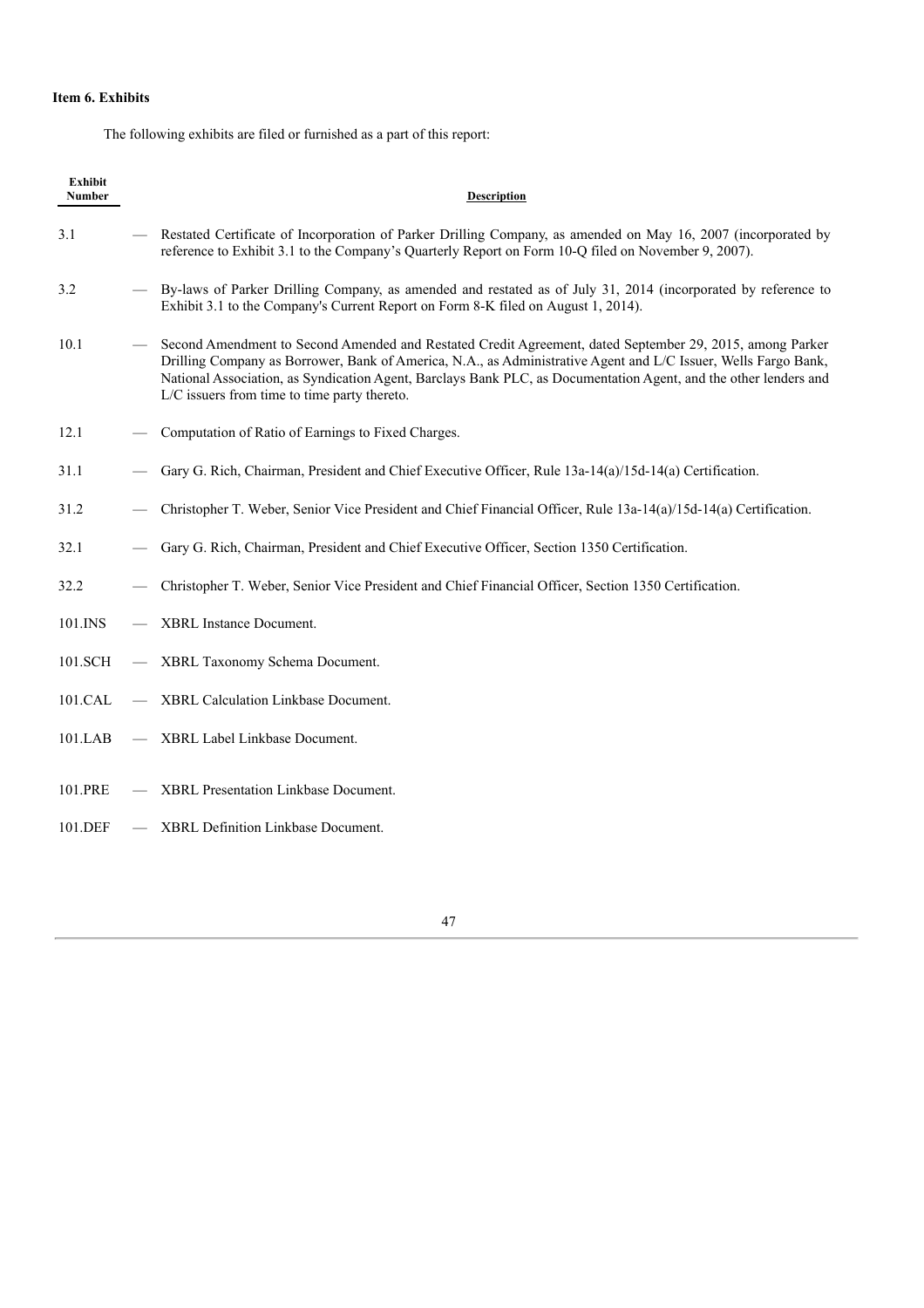# **SIGNATURES**

Pursuant to the requirements of the Securities Exchange Act of 1934, the registrant has duly caused this report to be signed on its behalf by the undersigned, thereunto duly authorized.

# **PARKER DRILLING COMPANY**

Date: November 4, 2015 By: /s/ Gary G. Rich

Gary G. Rich Chairman, President and Chief Executive Officer

By: /s/ Christopher T. Weber

Christopher T. Weber Senior Vice President and Chief Financial Officer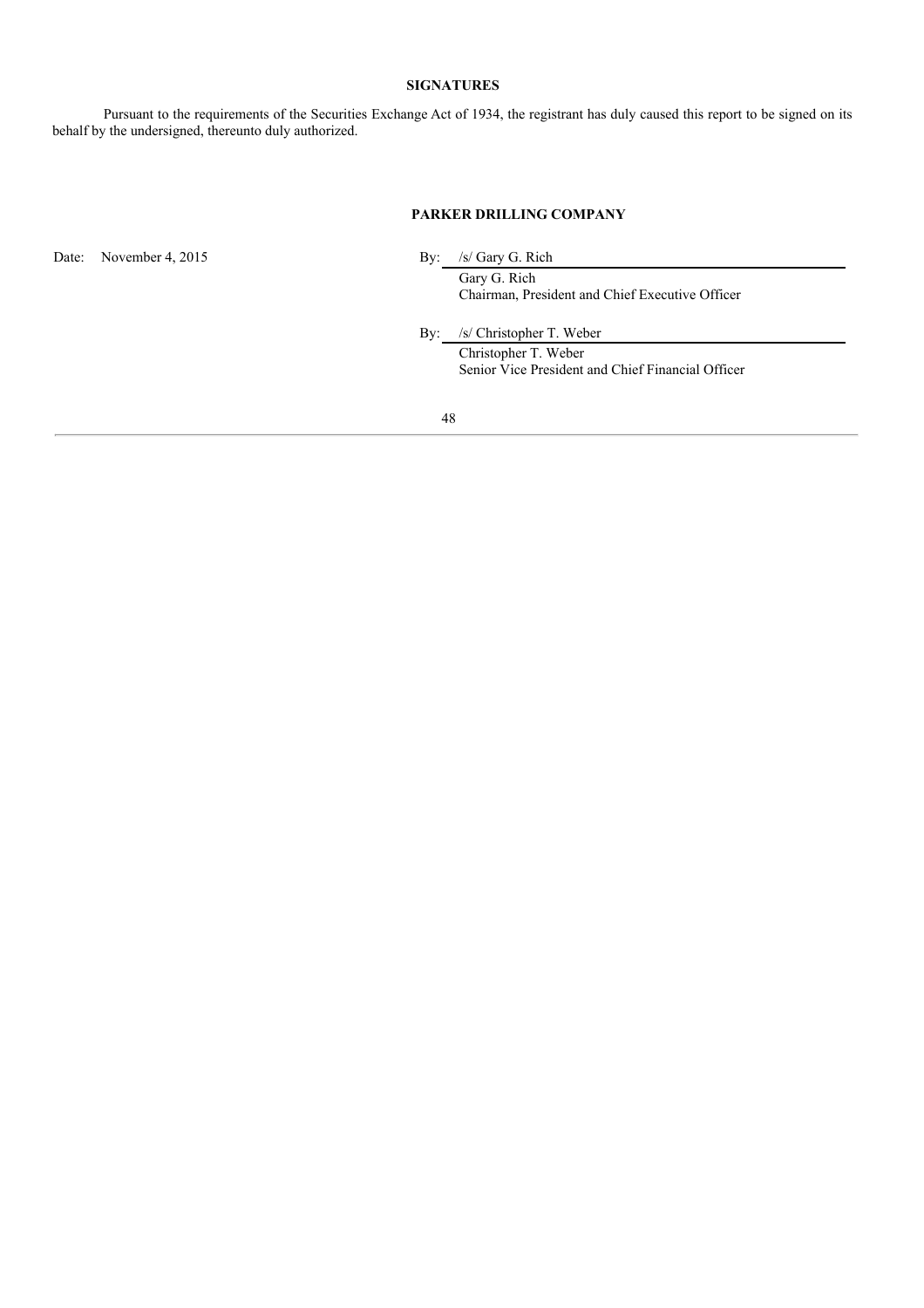# **INDEX TO EXHIBITS**

| <b>Exhibit</b><br><b>Number</b> | <b>Description</b>                                                                                                                                                                                                                                                                                                                                                                             |
|---------------------------------|------------------------------------------------------------------------------------------------------------------------------------------------------------------------------------------------------------------------------------------------------------------------------------------------------------------------------------------------------------------------------------------------|
| 3.1                             | Restated Certificate of Incorporation of Parker Drilling Company, as amended on May 16, 2007 (incorporated by<br>reference to Exhibit 3.1 to the Company's Quarterly Report on Form 10-Q filed on November 9, 2007).                                                                                                                                                                           |
| 3.2                             | By-laws of Parker Drilling Company, as amended and restated as of July 31, 2014 (incorporated by reference to<br>Exhibit 3.1 to the Company's Current Report on Form 8-K filed on August 1, 2014).                                                                                                                                                                                             |
| 10.1                            | Second Amendment to Second Amended and Restated Credit Agreement, dated September 29, 2015, among Parker<br>Drilling Company as Borrower, Bank of America, N.A., as Administrative Agent and L/C Issuer, Wells Fargo Bank,<br>National Association, as Syndication Agent, Barclays Bank PLC, as Documentation Agent, and the other lenders and<br>L/C issuers from time to time party thereto. |
| 12.1                            | Computation of Ratio of Earnings to Fixed Charges.                                                                                                                                                                                                                                                                                                                                             |
| 31.1                            | Gary G. Rich, Chairman, President and Chief Executive Officer, Rule 13a-14(a)/15d-14(a) Certification.                                                                                                                                                                                                                                                                                         |
| 31.2                            | Christopher T. Weber, Senior Vice President and Chief Financial Officer, Rule 13a-14(a)/15d-14(a) Certification.                                                                                                                                                                                                                                                                               |
| 32.1                            | Gary G. Rich, Chairman, President and Chief Executive Officer, Section 1350 Certification.                                                                                                                                                                                                                                                                                                     |
| 32.2                            | Christopher T. Weber, Senior Vice President and Chief Financial Officer, Section 1350 Certification.                                                                                                                                                                                                                                                                                           |
| 101.INS                         | <b>XBRL</b> Instance Document.                                                                                                                                                                                                                                                                                                                                                                 |
| 101.SCH                         | XBRL Taxonomy Schema Document.                                                                                                                                                                                                                                                                                                                                                                 |
| 101.CAL                         | XBRL Calculation Linkbase Document.                                                                                                                                                                                                                                                                                                                                                            |
| 101.LAB                         | XBRL Label Linkbase Document.                                                                                                                                                                                                                                                                                                                                                                  |
| 101.PRE                         | <b>XBRL Presentation Linkbase Document.</b>                                                                                                                                                                                                                                                                                                                                                    |
| 101.DEF                         | <b>XBRL Definition Linkbase Document.</b>                                                                                                                                                                                                                                                                                                                                                      |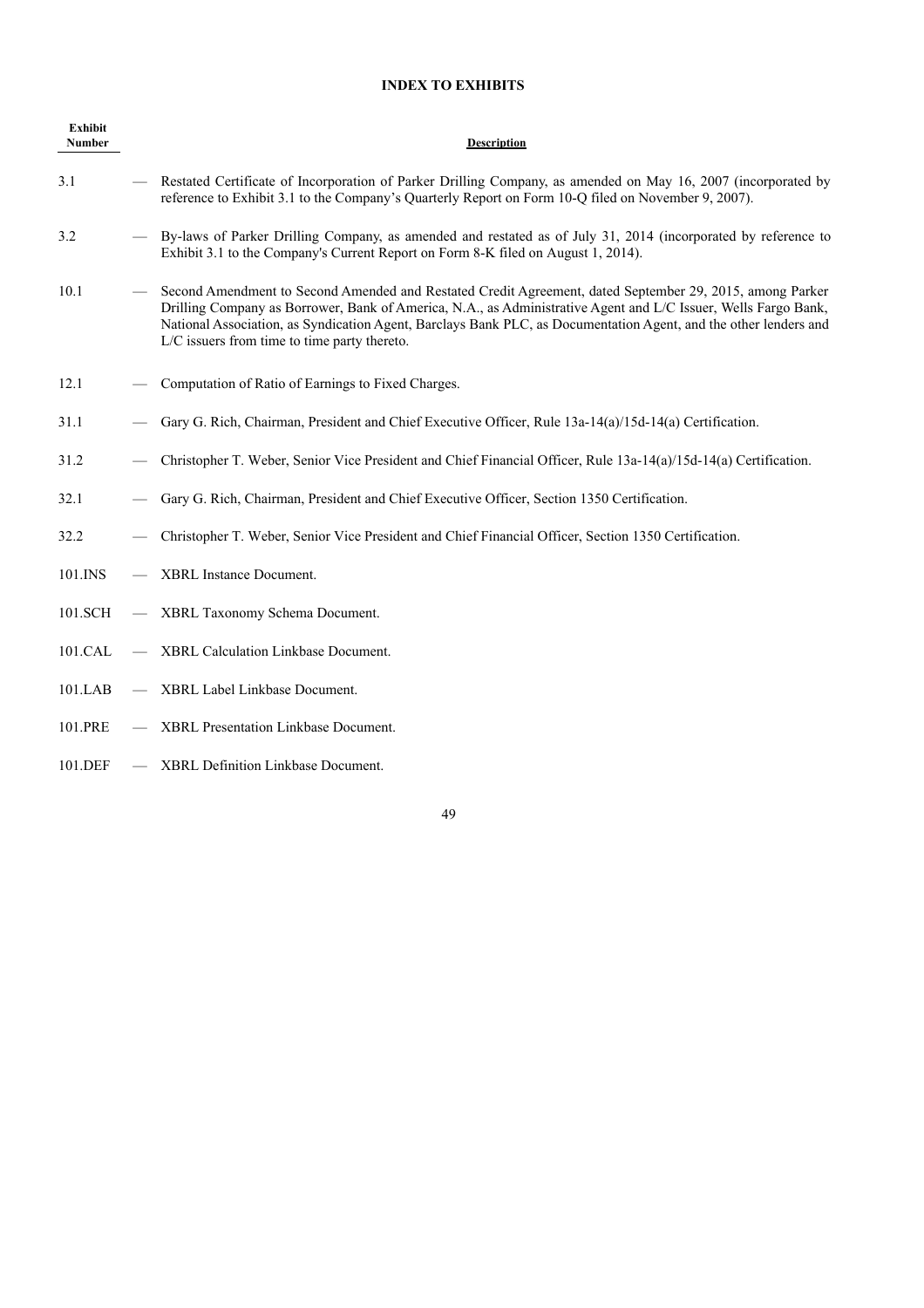### **SECOND AMENDMENT TO SECOND AMENDED AND RESTATED CREDIT AGREEMENT**

**THIS SECOND AMENDMENT TO SECOND AMENDED AND RESTATED CREDIT AGREEMENT** (this "Amendment") dated as of September 29, 2015, is by and among PARKER DRILLING COMPANY, a Delaware corporation (the "Borrower"), each of the Subsidiary Guarantors (as defined in the Credit Agreement referenced below), the Lenders (as such term is hereinafter defined) party hereto and BANK OF AMERICA, N.A., as the administrative agent for the Lenders party to the Credit Agreement referenced below (in such capacity, together with the successors in such capacity, the "Administrative Agent") and L/C Issuer.

#### **R E C I T A L S**

A. The Borrower, the lenders from time to time party thereto (collectively, the " Lenders" and, individually, a "Lender"), the Administrative Agent and the other agents referred to therein are parties to that certain Second Amended and Restated Credit Agreement dated as of January 26, 2015, as amended by the First Amendment dated as of June 1, 2015 (as amended, restated, supplemented or otherwise modified prior to the date hereof, the "Credit Agreement"), pursuant to which the Lenders have made certain extensions of credit (subject to the terms and conditions thereof) to the Borrower.

B. The Borrower has previously informed the Administrative Agent that it desires to amend certain provisions of the Credit Agreement as set forth herein, including, without limitation, financial covenants and certain related provisions.

C. In order to amend such provisions of the Credit Agreement, the Lenders signatory hereto and the Administrative Agent are willing to amend the Credit Agreement on the terms and conditions more fully described herein.

NOW, THEREFORE, in consideration of the premises and the mutual covenants herein contained, for good and valuable consideration, the receipt and sufficiency of which are hereby acknowledged, the parties hereto agree as follows:

**Section 1.Defined Terms**. Each capitalized term used herein but not otherwise defined herein has the meaning given such term in the Credit Agreement. Unless otherwise indicated, all article, schedule, exhibit and section references in this Amendment refer to articles and sections of the Credit Agreement.

# **Section 1. Amendments to Credit Agreement**.

1.1 Amendments to Section 1.01 of the Credit Agreement . Section 1.01 of the Credit Agreement is hereby amended to add the following definitions in the appropriate place based on alphabetical order:

"Second Amendment" shall mean that certain Second Amendment to the Credit Agreement, dated as of the Second Amendment Effective Date, by and among the Borrower, the Subsidiary Guarantors, the Administrative Agent, the Lenders party thereto and any other Persons party thereto.

"Second Amendment Effective Date" shall mean September 29, 2015.

1.2 Amendments to the definition of "Applicable Rate". The definition of "Applicable Rate" is hereby amended and restated in its entirety to read as follows:

"Applicable Rate" means (a) from the Second Amendment Effective Date to the date on which the Administrative Agent receives a Compliance Certificate pursuant to Section 6.02(b) for the fiscal quarter ending September 30, 2015, 1.75% per annum for Base Rate Loans and 2.75% per annum for Eurodollar Rate Loans and (b) thereafter, the applicable percentage per annum set forth below determined by reference to the Consolidated Leverage Ratio as set forth in the most recent Compliance Certificate received by the Administrative Agent pursuant to Section 6.02(b):

| <b>Applicable Rate</b>           |                                    |                          |                        |  |  |  |
|----------------------------------|------------------------------------|--------------------------|------------------------|--|--|--|
| <b>Eurodollar Rate Loans and</b> |                                    |                          |                        |  |  |  |
| <b>Pricing Level</b>             | <b>Consolidated Leverage Ratio</b> | <b>Letters of Credit</b> | <b>Base Rate Loans</b> |  |  |  |
|                                  | < 2.50:1                           | $2.50\%$                 | $1.50\%$               |  |  |  |
| 2                                | $\geq$ 2.50:1 but < 3.50:1         | $2.75\%$                 | $1.75\%$               |  |  |  |
| 3                                | $>$ 3.50:1 but $<$ 4.25:1          | $3.00\%$                 | $2.00\%$               |  |  |  |
| $\overline{4}$                   | $>$ 4.25:1 but $<$ 5.00:1          | $3.50\%$                 | $2.50\%$               |  |  |  |
| 5                                | > 5.00:1                           | 4.00 $\%$                | $3.00\%$               |  |  |  |

Any increase or decrease in the Applicable Rate resulting from a change in the Consolidated Leverage Ratio shall become effective as of the first Business Day immediately following the date a Compliance Certificate is delivered pursuant to Section 6.02(b); *provided*, *however*, that if a Compliance Certificate is not delivered when due in accordance with such Section, then, upon the request of the Required Lenders, Pricing Level 5 shall apply as of the first Business Day after the date on which such Compliance Certificate was required to have been delivered and shall remain in effect until the date on which such Compliance Certificate is delivered.

Notwithstanding anything to the contrary contained in this definition, the determination of the Applicable Rate for any period shall be subject to the provisions of Section 2.10(b).

1.3 Amendments to Sections 2.03(a)(ii)(A) and (B) of the Credit Agreement . Sections 2.03(a)(ii)(A) and (B) of the Credit Agreement are hereby amended and restated in their entirety to read as follows:

(A) subject to Section 2.03(b)(iii), the expiry date of such requested Letter of Credit would occur more than twelve months after the date of issuance or last extension, unless the Required Lenders have approved such expiry date; provided, that, Letters of Credit in an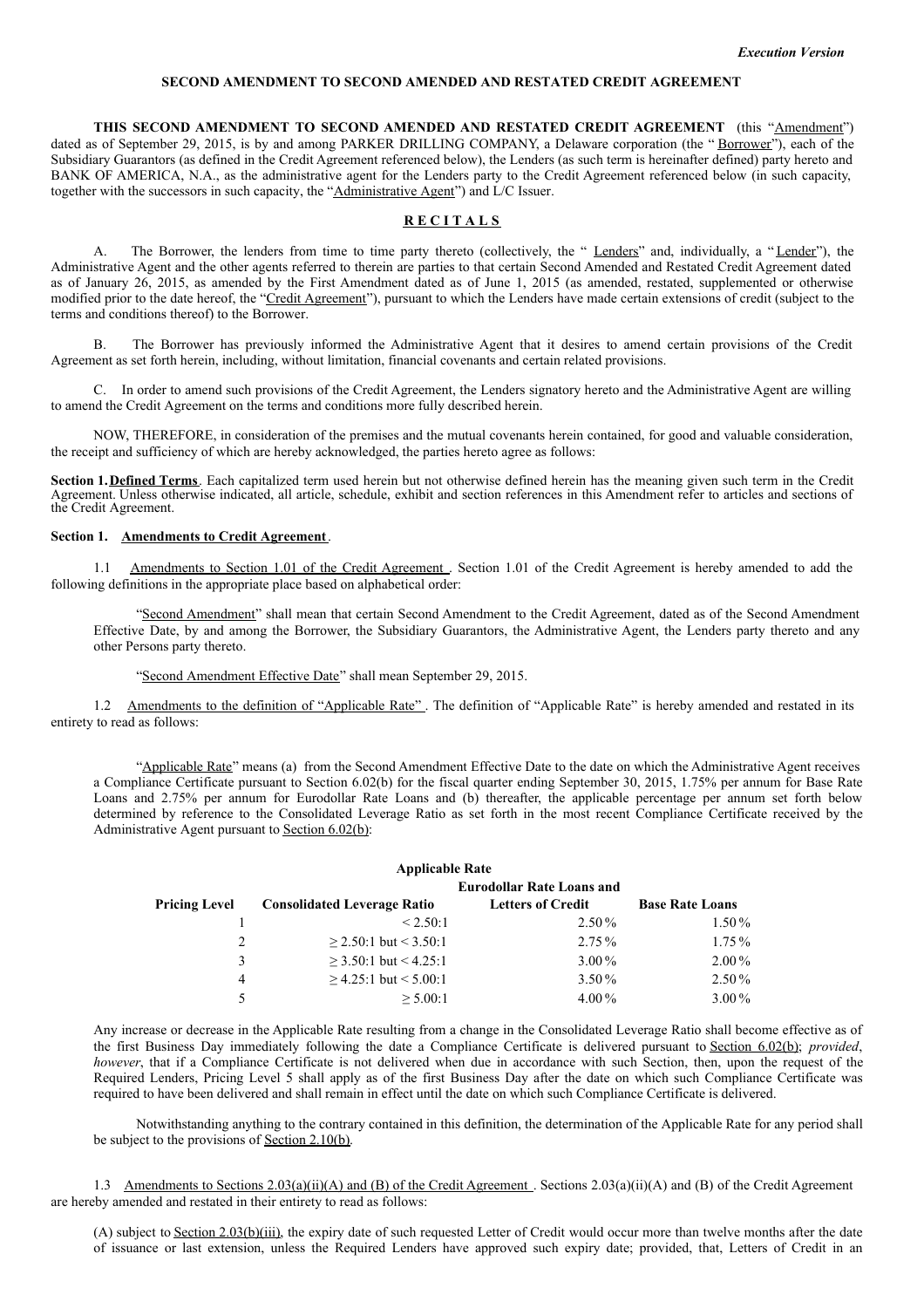aggregate amount up to \$5,000,000 may have a longer expiry date of up to three years after the date of issuance or extension, provided, further, that if any Letter of Credit issued pursuant to the preceding proviso is outstanding on the 180<sup>th</sup> day prior to the Maturity Date or is issued or extended on or after such date, the Borrower shall Cash Collateralize such Letter of Credit in an amount equal to 105% of the stated amount of such Letter of Credit on or before the 170<sup>th</sup> day prior to the Maturity Date (or if issued or extended on or after the 180<sup>th</sup> day prior to the Maturity Date, immediately upon such issuance or extension); or

(B) except with respect to Letters of Credit issued pursuant to the provisos in clause (A) above, the expiry date of such requested Letter of Credit would occur after the Letter of Credit Expiration Date, unless all the Lenders have approved such expiry date.

1.4 Amendment to Section 2.14 of the Credit Agreement . The following new clause (h) is hereby added in Section 2.14 of the Credit Agreement in the appropriate alphabetical place to read as follows:

(h) Second Amendment Commitment Increase Limit. Notwithstanding anything to the contrary in Section 2.14 of the Credit Agreement, upon and after the Second Amendment Effective Date, no Commitment Increase shall be permitted pursuant to Section 2.14.

1.5 Amendments to Section 6.02(b) of the Credit Agreement . Section 6.02(b) of the Credit Agreement is hereby amended and restated in its entirety to read as follows:

(b) concurrently with the delivery of any financial statements pursuant to Section 6.01, a duly completed and executed Compliance Certificate; provided that, it is understood such Compliance Certificate shall, among other provisions, contain certifications of a Responsible Officer of the Borrower stating that such Responsible Officer has obtained no knowledge of any Default or Event of Default except as specified in such certificate; provided, further that the Compliance Certificate delivered with respect to the fiscal quarter ended September 30, 2015 shall give effect to the information contained in the appraisal report delivered pursuant to Section 6.16.

1.6 Amendments to Section 6.12 of the Credit Agreement . Section 6.12 of the Credit Agreement is hereby amended and restated in its entirety to read as follows:

Section 6.12 Appraisal of Collateral. Permit the Administrative Agent to, at the times set forth in the next sentence, require an appraisal of the Collateral at the Borrower's expense with such appraisal to be prepared by a third-party collateral appraiser selected by the Administrative Agent in its sole reasonable discretion. On or following the date that is 18 months after the Second Amendment Effective Date, the Administrative Agent may (or shall at the request of any Lender) request such an appraisal to be delivered within 60 days of such request (or such longer period of time as the Administrative Agent may agree in its sole discretion) and the Administrative Agent may (or shall at the request of any Lender) make a similar request on or following every 18 month anniversary of the Second Amendment Effective Date thereafter. For the avoidance of doubt, this Section 6.12 shall not prohibit the Borrower from requesting additional third-party appraisals of specific acquired assets in interim periods between any requests made pursuant to the preceding sentence, subject to the approval of and selection of an appraiser by the Administrative Agent, in each case in its sole reasonable discretion.

1.7 Amendment to add new Section 6.16. A new Section 6.16 of the Credit Agreement is hereby added in the appropriate place based on numerical ordering to read as follows:

Section 6.16 Delivery of Second Amendment Appraisal . Deliver, or cause to be delivered, by October 31, 2015 (or such later date agreed upon by the Administrative Agent in its sole discretion), to the Administrative Agent an appraisal report (from a thirdparty appraiser) with respect to the Eligible Rental Equipment and Eligible Specified Rigs, dated as of August 2015 or later, in a form and substance reasonably satisfactory to the Administrative Agent.

1.8 Amendments to Section 7.02 of the Credit Agreement . Section 7.02 of the Credit Agreement is hereby amended and restated in its entirety to read as follows:

Section 7.02 Financial Condition Covenants.

(a) Consolidated Leverage Ratio. Permit the Consolidated Leverage Ratio as at the last day of any period of four consecutive fiscal quarters of the Borrower to exceed the amounts set forth in the table below for each date of determination:

| June 30, 2015      | 4.00:1.00 |  |
|--------------------|-----------|--|
| September 30, 2015 | 4.00:1.00 |  |
| December 31, 2015  | 4.75:1.00 |  |
| March 31, 2016     | 5.50:1.00 |  |
| June 30, 2016      | 5.75:1.00 |  |
| September 30, 2016 | 5.75:1.00 |  |
| December 31, 2016  | 5.75:1.00 |  |
| March 31, 2017     | 5.25:1.00 |  |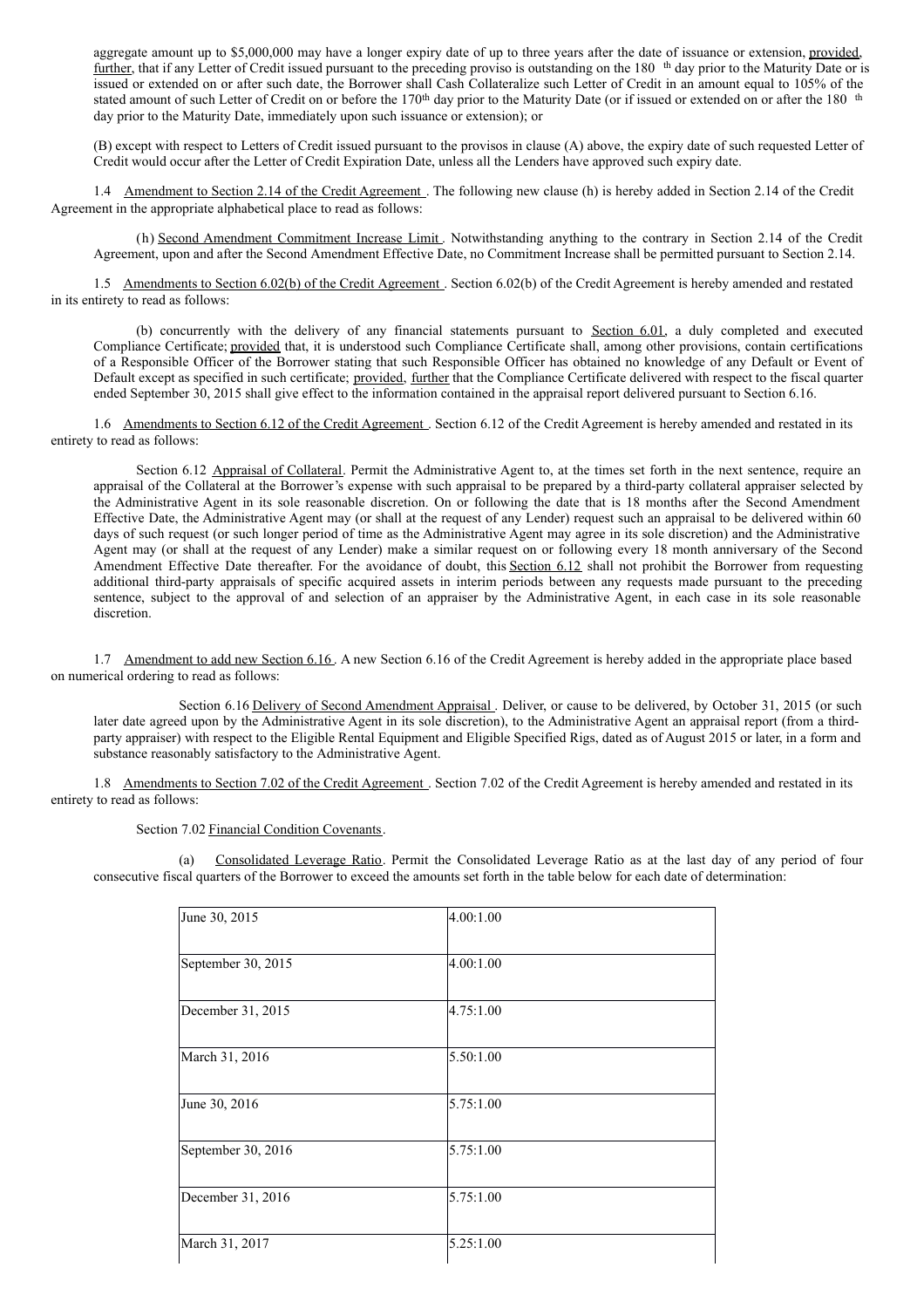| June 30, 2017                    | 4.50:1.00 |
|----------------------------------|-----------|
|                                  |           |
| September 30, 2017               | 4.25:1.00 |
|                                  |           |
| December 31, 2017 and thereafter | 4.00:1.00 |
|                                  |           |

(b) Consolidated Interest Coverage Ratio. Except for any period of four consecutive fiscal quarters of the Borrower ending on March 31, 2016, June 30, 2016, September 30, 2016 or December 31, 2016, permit the Consolidated Interest Coverage Ratio as at the last day of any period of four consecutive fiscal quarters of the Borrower to be less than 2.50:1.00; and for any period of four consecutive fiscal quarters of the Borrower ending on March 31, 2016, June 30, 2016, September 30, 2016 or December 31, 2016, permit the Consolidated Interest Coverage Ratio as at the last day of any such period to be less than 2.25:1.00.

(c) Consolidated Senior Secured Leverage Ratio . Permit the Consolidated Senior Secured Leverage Ratio as at the last day of any period of four consecutive fiscal quarters of the Borrower to exceed 1.50:1.00.

(d) Asset Coverage Ratio. Permit the Asset Coverage Ratio as at the last day of each fiscal quarter of the Borrower to be less than 1.25:1.00.

1.9 Amendment to Section 7.06 of the Credit Agreement . Section 7.06 of the Credit Agreement is hereby amended by adding at the end of such Section the following sentences:

Notwithstanding anything else to the contrary contained herein or in any other Loan Document, starting on the Second Amendment Effective Date, no Restricted Payment (other than Restricted Payments pursuant to clauses (a), (b), (c), and/or (e) of Section 7.06) shall be permitted hereunder before September 30, 2017. Furthermore, for the avoidance of doubt, payments made (i) for the purpose of matching contributions of employees' 401(k) Plan contributions (including payments made to third-parties for the purpose of permitting such third-parties to acquire Equity Interests of the Borrower to be delivered to employees for the purpose of such contributions) and (ii) pursuant to the Borrower's Long-Term Incentive Plan, as amended and restated, shall not be considered Restricted Payments.

1.10 Amendment to add new Section 7.16 to the Credit Agreement . A new Section 7.16 of the Credit Agreement is hereby added in the appropriate place based on numerical ordering to read as follows:

Section 7.16 Prepayment of Senior Notes and Certain Indebtedness. Make any optional prepayment, repurchase, redemption, defeasance or any other voluntary payment in respect of any (a) Senior Notes, (b) Indebtedness issued pursuant to Section 7.03(g) or (c) Indebtedness issued pursuant to Section 7.03(l), in each case, before September 30, 2017; provided, however, if the prepayment, repurchase, redemption, defeasance or other voluntary payment is made from the proceeds of a substantially concurrent (y) incurrence of Indebtedness under Section 7.03(g), or (z) issuance of Equity Interests of the Borrower, such optional prepayment, repurchase, redemption, defeasance or other voluntary payment shall be permitted.

# **Section 2. Amendment to Exhibits**.

2.1 Effective as of the Second Amendment Effective Date, the Exhibits to the Credit Agreement are hereby amended by replacing Schedule 1 to Exhibit D with the corresponding Schedule 1 in Annex I hereto.

**Section 3. Conditions Precedent**. This Amendment shall not become effective until the date (the "Effective Date") on which each of the following conditions is satisfied (or waived in accordance with Section 10.01 of the Credit Agreement):

3.1 Counterparts. The Administrative Agent shall have received from the Required Lenders, the Borrower and the Subsidiary Guarantors, executed counterparts (in such number as may be requested by the Administrative Agent) of this Amendment.

3.2 No Default or Event of Default. As of the date hereof and the Effective Date, immediately before and after giving effect to this Amendment, no Default or Event of Default shall have occurred and be continuing.

3.3 Fees. The Administrative Agent, the Lenders and L/C Issuer shall have received all fees and other amounts due and payable on or prior to the date hereof, including to the extent invoiced prior to the date hereof, reimbursement or payment of all out-of-pocket expenses required to be reimbursed or paid by the Borrower under the Credit Agreement. Without limiting the foregoing, each Lender party hereto shall receive a fee equal to 25 bps payable on the amount of each such Lender's Commitment under the Credit Agreement on and as of the date hereof.

3.4 Representations and Warranties. Each of the Borrower and the Subsidiary Guarantors shall represent and warrant to the Administrative Agent and the Lenders that as of the date hereof and as of the Effective Date, after giving effect to the terms of this Amendment, all of the representations and warranties contained in each Loan Document to which it is a party are true and correct in all material respects (except for such representations and warranties that have a materiality or Material Adverse Effect qualification, which shall be true and correct in all respects), except to the extent any such representations and warranties are expressly limited to an earlier date, in which case, such representations and warranties shall continue to be true and correct in all material respects (except for such representations and warranties that have a materiality or Material Adverse Effect qualification, which shall be true and correct in all respects) as of such specified earlier date.

The Administrative Agent shall notify the Borrower and the Lenders of the Effective Date, and such notice shall be conclusive and binding.

#### **Section 4. Miscellaneous**.

4.1 Confirmation. The provisions of the Loan Documents, as amended by this Amendment, shall remain in full force and effect in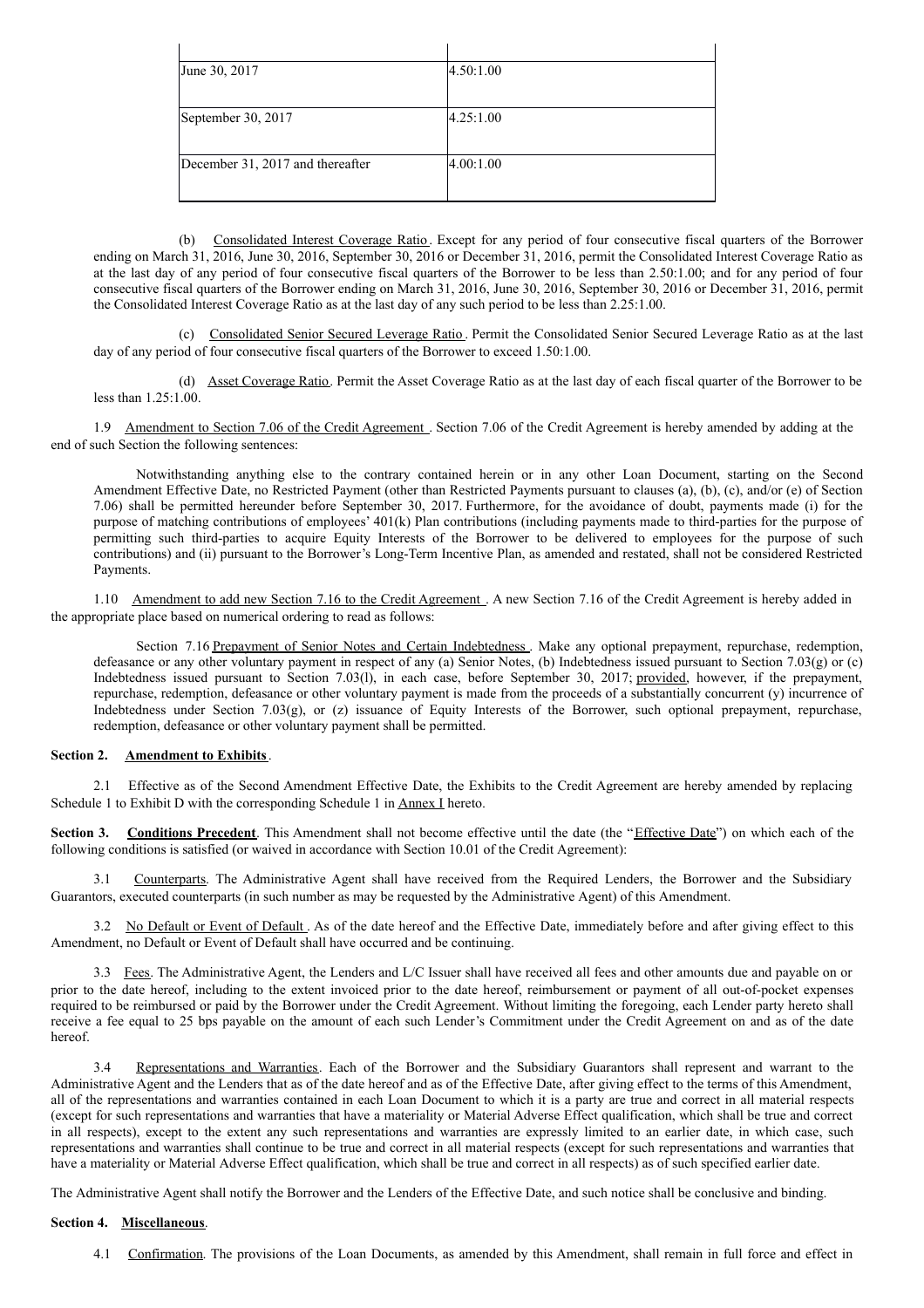accordance with their terms following the effectiveness of this Amendment.

4.2 Ratification and Affirmation; Representations and Warranties . The Borrower and each of the other Loan Parties does hereby adopt, ratify, and confirm the Credit Agreement and the other Loan Documents, as amended hereby, and its obligations thereunder. Each of the Borrower and the Subsidiary Guarantors hereby (a) acknowledges, renews and extends its continued liability under, each Loan Document, as amended hereby, to which it is a party and agrees that each Loan Document, as amended hereby, to which it is a party remains in full force and effect, notwithstanding the amendments contained herein and (b) represents and warrants to the Administrative Agent and the Lenders that: (i) as of the date hereof and as of the Effective Date, after giving effect to the terms of this Amendment, all of the representations and warranties contained in each Loan Document to which it is a party are true and correct in all material respects (except for such representations and warranties that have a materiality or Material Adverse Effect qualification, which shall be true and correct in all respects), except to the extent any such representations and warranties are expressly limited to an earlier date, in which case, such representations and warranties shall continue to be true and correct in all material respects (except for such representations and warranties that have a materiality or Material Adverse Effect qualification, which shall be true and correct in all respects) as of such specified earlier date and (ii) (A) as of the date hereof and as of the Effective Date, no Default or Event of Default has occurred and is continuing and (B) immediately after giving effect to this Amendment, no Default or Event of Default will have occurred and be continuing.

4.3 Loan Document. This Amendment and each agreement, instrument, certificate or document executed by the Borrower and/or the Subsidiary Guarantors, as applicable, or any of their respective officers in connection therewith are "Loan Documents" as defined and described in the Credit Agreement and all of the terms and provisions of the Loan Documents relating to other Loan Documents shall apply hereto and thereto.

4.4 Counterparts. This Amendment may be executed in counterparts (and by different parties hereto in different counterparts), each of which shall constitute an original, but all of which when taken together shall constitute a single contract. Delivery of an executed counterpart of a signature page of this Amendment by telecopy or other electronic imaging means (e.g., "pdf" or "tiff") shall be effective as delivery of a manually executed counterpart of this Amendment.

4.5 NO ORAL AGREEMENT . THIS AMENDMENT, THE CREDIT AGREEMENT AND THE OTHER LOAN DOCUMENTS EXECUTED IN CONNECTION HEREWITH AND THEREWITH REPRESENT THE FINAL AGREEMENT AMONG THE PARTIES AND MAY NOT BE CONTRADICTED BY EVIDENCE OF PRIOR, CONTEMPORANEOUS, OR SUBSEQUENT ORALAGREEMENTS OF THE PARTIES. THERE ARE NO UNWRITTEN ORAL AGREEMENTS AMONG THE PARTIES**.**

4.6 GOVERNING LAW. THIS AMENDMENT (INCLUDING, BUT NOT LIMITED TO, THE VALIDITY AND ENFORCEABILITY HEREOF) SHALL BE GOVERNED BY, AND CONSTRUED IN ACCORDANCE WITH, THE LAW OF THE STATE OF NEW YORK.

**[signature pages follow]**

IN WITNESS WHEREOF, the parties hereto have caused this Second Amendment to Second Amended and Restated Credit Agreement to be duly executed as of the date first written above.

#### **BORROWER**

#### **PARKER DRILLING COMPANY**, as the Borrower

By: Name: Title:

#### **SUBSIDIARY GUARANTORS**

**ANACHORETA, INC.**, a Nevada corporation **PARDRIL, INC.**, an Oklahoma corporation **PARKER AVIATION INC.**, an Oklahoma corporation **PARKER DRILLING ARCTIC OPERATING, LLC** , a Delaware limited liability company **PARKER DRILLING COMPANY NORTH AMERICA, INC.** , a Nevada corporation **PARKER DRILLING COMPANY OF NIGER**, an Oklahoma corporation **PARKER DRILLING COMPANY OF OKLAHOMA, INCORPORATED,** an Oklahoma corporation **PARKER DRILLING COMPANY OF SOUTH AMERICA, INC.** , an Oklahoma corporation **PARKER DRILLING OFFSHORE COMPANY LLC**, a Nevada limited liability company **PARKER DRILLING OFFSHORE USA, L.L.C.** , an Oklahoma limited liability company **PARKER NORTH AMERICA OPERATIONS, LLC**, a Nevada limited liability company **PARKER TECHNOLOGY, INC.**, an Oklahoma corporation **PARKER TECHNOLOGY, L.L.C.**, a Louisiana limited liability company **PARKER TOOLS, LLC**, an Oklahoma limited liability company **QUAIL USA, LLC**, an Oklahoma limited liability company **ITS RENTAL AND SALES, INC.** , a Texas corporation

By: **\_\_\_\_\_\_\_\_\_\_\_\_\_\_\_\_\_\_\_\_\_\_\_\_\_\_\_\_\_\_\_\_**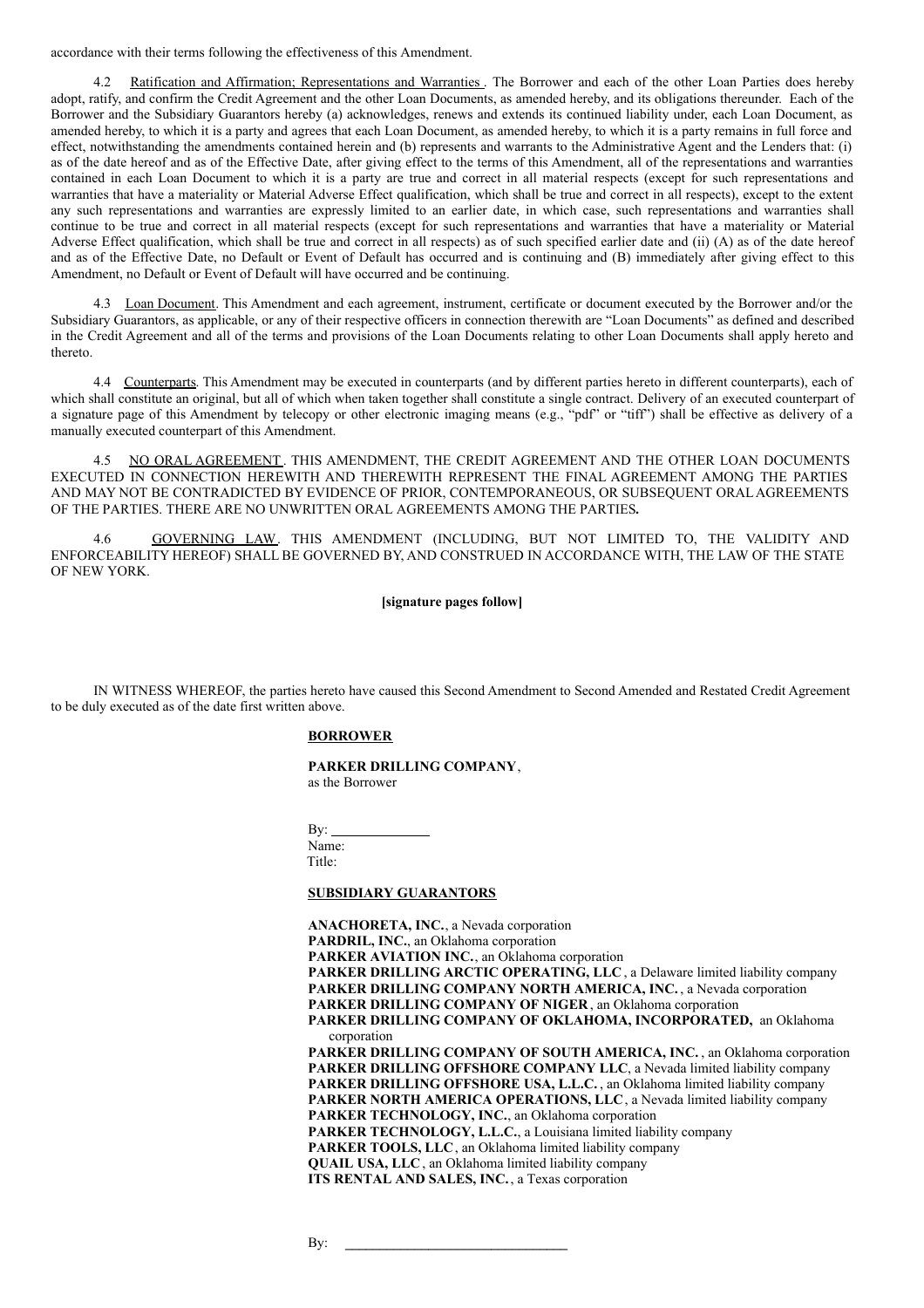Name: Title:

# **PARKER DRILLING MANAGEMENT**

**SERVICES, LTD.,** a Nevada limited liability company

| By: $\overline{\phantom{0}}$ |  |
|------------------------------|--|
| Name:                        |  |
| Title:                       |  |

**QUAIL TOOLS, L.P.**, an Oklahoma limited partnership

By: Quail USA, LLC, its General Partner

By:

Name: Title:

**BANK OF AMERICA, N.A**., as Administrative Agent

By: Name: Title:

**BANK OF AMERICA, N.A.,** as a Lender and L/C Issuer

| By:    |  |  |
|--------|--|--|
| Name:  |  |  |
| Title: |  |  |

# **BARCLAYS BANK PLC**, as a Lender

By:  $\_$ Name: Title:

## **WELLS FARGO BANK N.A.**, as a Lender

By:  $\overline{\phantom{a}}$ Name: Title:

**DEUTSCHE BANK AG, NEW YORK BRANCH**, as a Lender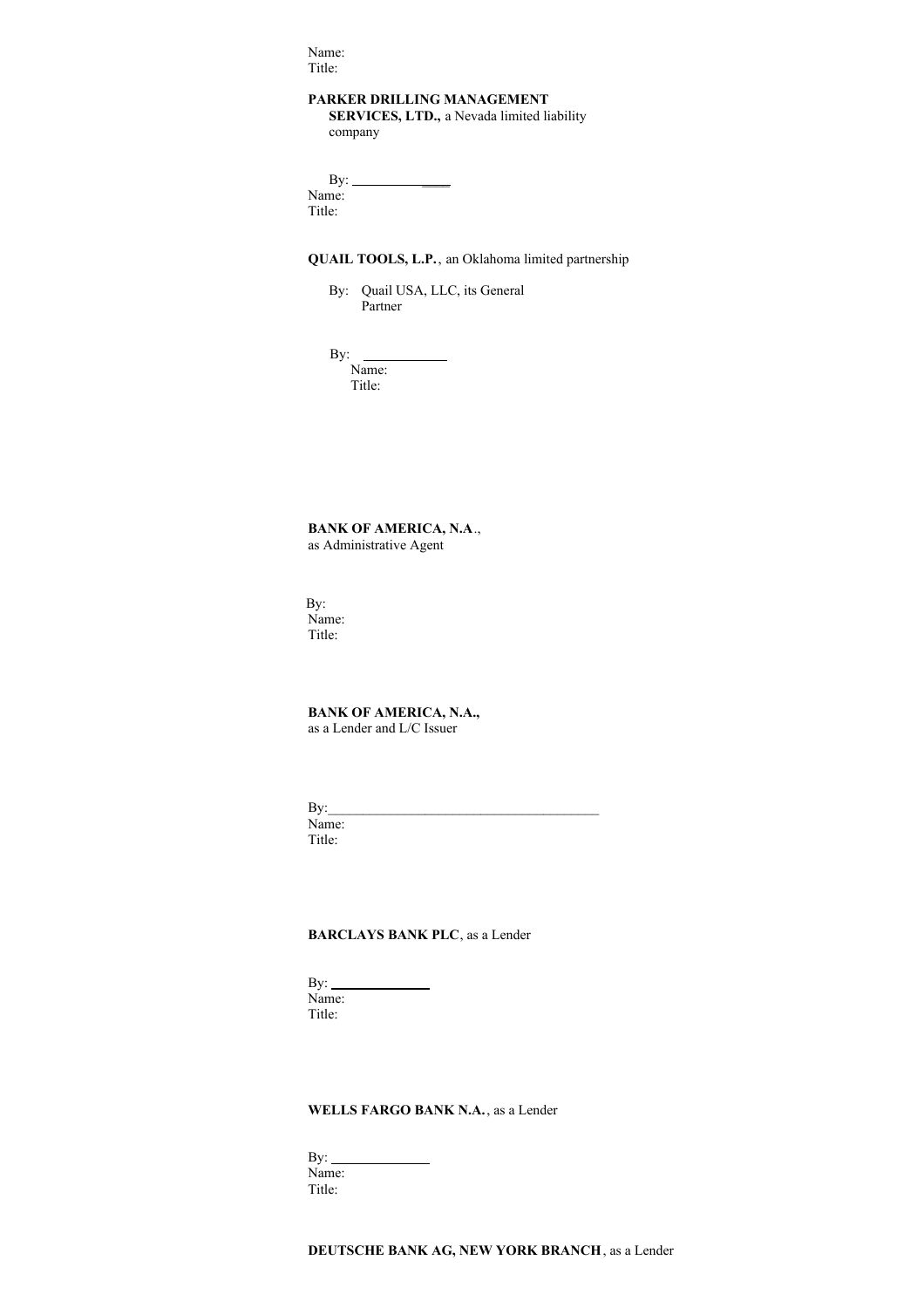| By:   |        |
|-------|--------|
| Name: |        |
|       | Title: |

 $By:$ Name:

Title:

# **GOLDMAN SACHS BANK USA**, as a Lender

Title:

 $By:$ Name:

## **THE ROYAL BANK OF SCOTLAND plc**, as a Lender

 $By:$ Name: Title:

# **WHITNEY BANK**, as a Lender

By: Name: Title:

#### **HSBC BANK USA, N.A.**, as a Lender

 $By:$ Name:

Title:

# **NORTHRIM BANK**, as a Lender

 $By:$ Name: Title:

# **ANNEX I**

For the Quarter/Year ended \_\_\_\_\_\_\_\_\_\_\_\_\_\_\_\_\_\_\_\_\_\_\_ ("Statement Date")

**SCHEDULE 1** to the Compliance Certificate (\$ in 000's)

## **I. Section 7.02(a) – Consolidated Leverage Ratio.**

A. Consolidated Total Debt at Statement Date \$

B. Consolidated EBITDA for Subject Period (from Schedule 2): \$

C. Consolidated Leverage Ratio (Line I.A  $\div$  Line I.B): \_\_\_\_\_ to 1.00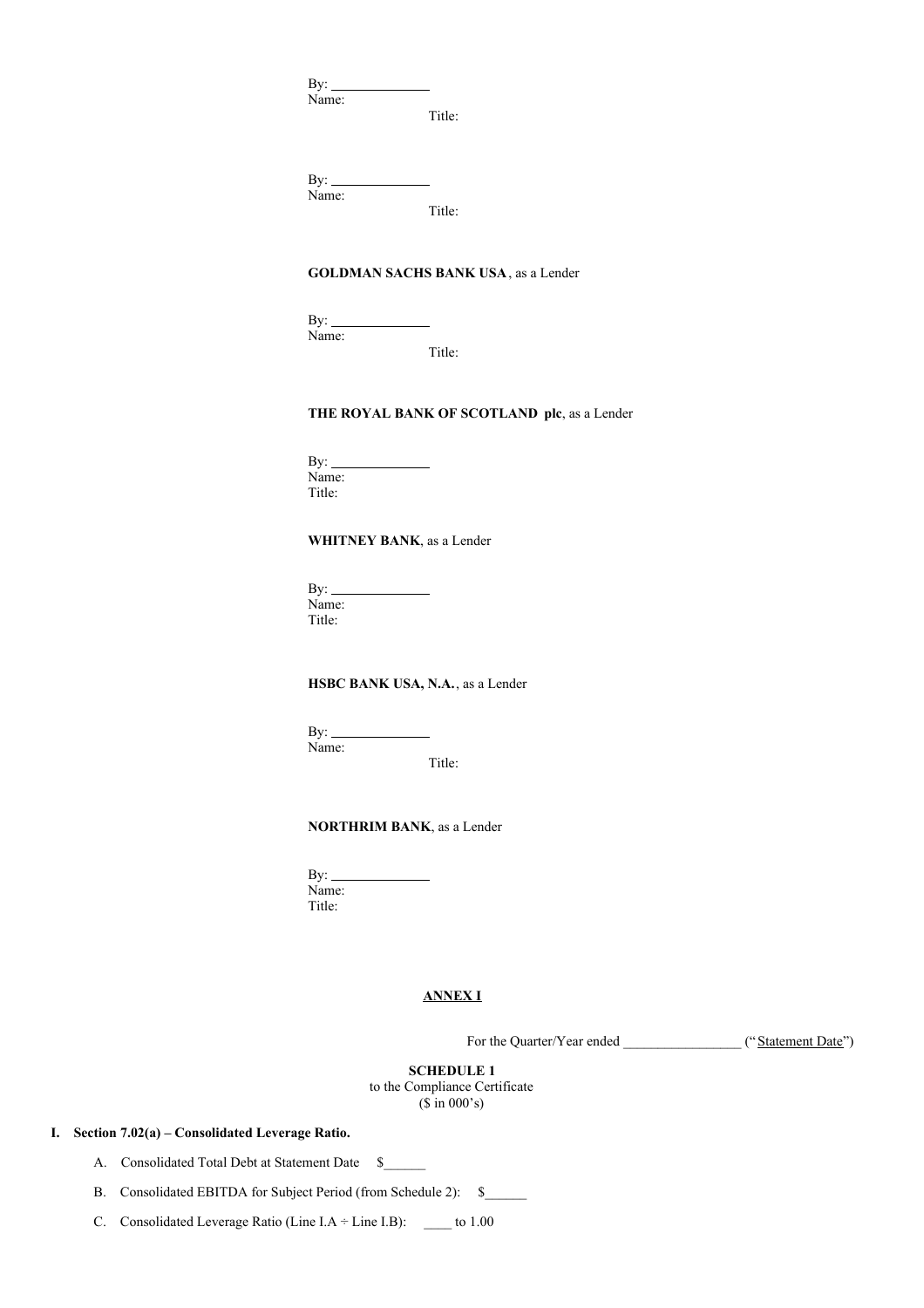|    |    |        | Maximum permitted:<br>As of the last day of each<br>period of four consecutive fiscal<br>quarters ending:                                                                          |                               | Maximum Consolidated Leverage<br>Ratio                          |
|----|----|--------|------------------------------------------------------------------------------------------------------------------------------------------------------------------------------------|-------------------------------|-----------------------------------------------------------------|
|    |    |        | June 30, 2015                                                                                                                                                                      |                               | 4.00:1.00                                                       |
|    |    |        | September 30, 2015                                                                                                                                                                 |                               | 4.00:1.00                                                       |
|    |    |        | December 31, 2015                                                                                                                                                                  |                               | 4.75:1.00                                                       |
|    |    |        | March 31, 2016                                                                                                                                                                     |                               | 5.50:1.00                                                       |
|    |    |        | June 30, 2016                                                                                                                                                                      |                               | 5.75:1.00                                                       |
|    |    |        | September 30, 2016                                                                                                                                                                 |                               | 5.75:1.00                                                       |
|    |    |        | December 31, 2016                                                                                                                                                                  |                               | 5.75:1.00                                                       |
|    |    |        | March 31, 2017                                                                                                                                                                     |                               | 5.25:1.00                                                       |
|    |    |        | June 30, 2017                                                                                                                                                                      |                               | 4.50:1.00                                                       |
|    |    |        | September 30, 2017                                                                                                                                                                 |                               | 4.25:1.00                                                       |
|    |    |        | December 31, 2017 and thereafter                                                                                                                                                   |                               | 4.00:1.00                                                       |
| П. |    |        | Section 7.02(b) - Consolidated Interest Coverage Ratio.                                                                                                                            |                               |                                                                 |
|    |    |        |                                                                                                                                                                                    |                               |                                                                 |
|    | А. | ending | Consolidated EBITDA for measurement period                                                                                                                                         |                               |                                                                 |
|    |    |        | on above date ("Subject Period") (from Schedule 2): \$                                                                                                                             |                               |                                                                 |
|    | В. |        | Consolidated Interest Charges for Subject Period: \$                                                                                                                               |                               |                                                                 |
|    | C. |        | Consolidated Interest Coverage Ratio (Line II.A $\div$ Line II.B): ______ to 1.00                                                                                                  |                               |                                                                 |
|    |    |        | Minimum required:<br>As of the last day of each<br>period of four consecutive fiscal quarters ending:<br>March 31, 2016, June 30, 2016, September 30, 2016 or December 31,<br>2016 |                               | Minimum Consolidated Interest<br>Coverage Ratio<br>2.25 to 1.00 |
|    |    |        | Any other period                                                                                                                                                                   |                               | 2.50 to 1.00                                                    |
| Ш. |    |        | Section 7.02(c) - Consolidated Senior Secured Leverage Ratio.                                                                                                                      |                               |                                                                 |
|    | А. |        | Consolidated Senior Secured Debt at Statement Date                                                                                                                                 | $\mathbb{S}$ and $\mathbb{S}$ |                                                                 |
|    |    |        |                                                                                                                                                                                    |                               |                                                                 |
|    | В. |        | Consolidated EBITDA for Subject Period (from Schedule 2): \$<br>Consolidated Sonics Sequent Lovenage Batio (Line III A $\cdot$ Line to 1.00                                        |                               |                                                                 |

C. Consolidated Senior Secured Leverage Ratio (Line III.A  $\div$  Line \_\_\_\_\_ to 1.00 III.B):

*Maximum permitted:*

As of the last day of each Maximum Consolidated Senior period of four consecutive fiscal Secured Leverage Ratio quarters  $1.50$  to  $1.00$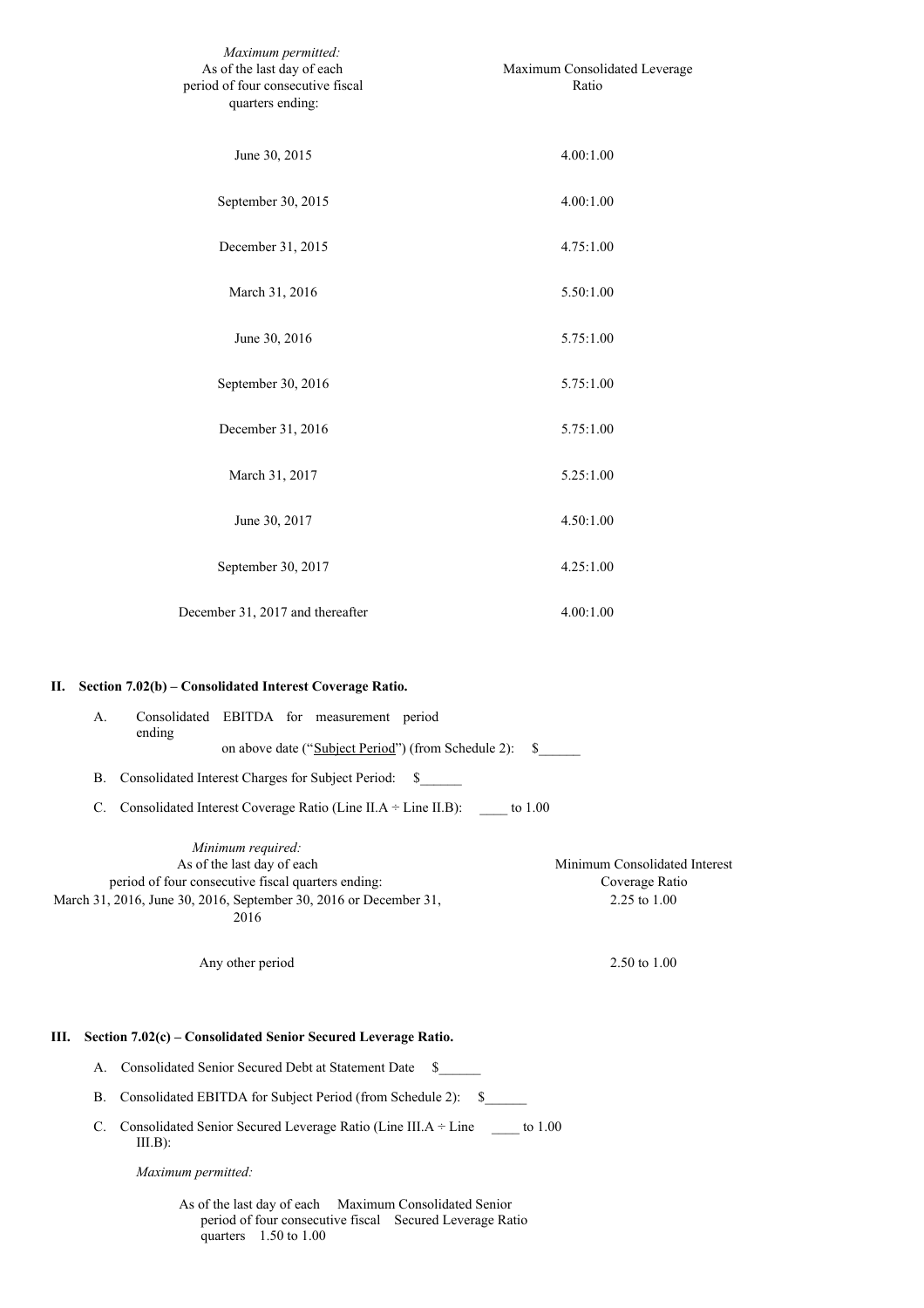## **IV. Section 7.02(d) – Asset Coverage Ratio as of [date].**

- A. Aggregate Net Amount of Eligible Domestic Accounts Receivable \$\_\_\_\_\_\_\_
- B. Net Equipment OLV  $\quad \text{S}$
- C. Net Specified Rigs OLV  $\quad \text{S}$
- D. Total Outstandings, as of [date] \$
- E. Asset Coverage Ratio (((.85 x Line IV.A) + \_\_\_\_\_\_\_ to 1.00 (.5 x (Line IV.B + Line IV.C))) ÷ Line IV.D)

*Minimum required:*

As of the last day of Asset Coverage Ratio the fiscal quarter 1.25 to 1.00

Supplemental support details requested by the Administrative Agent relating to the calculations above are provided on Schedule 3 attached hereto.

1

HN\1328579.14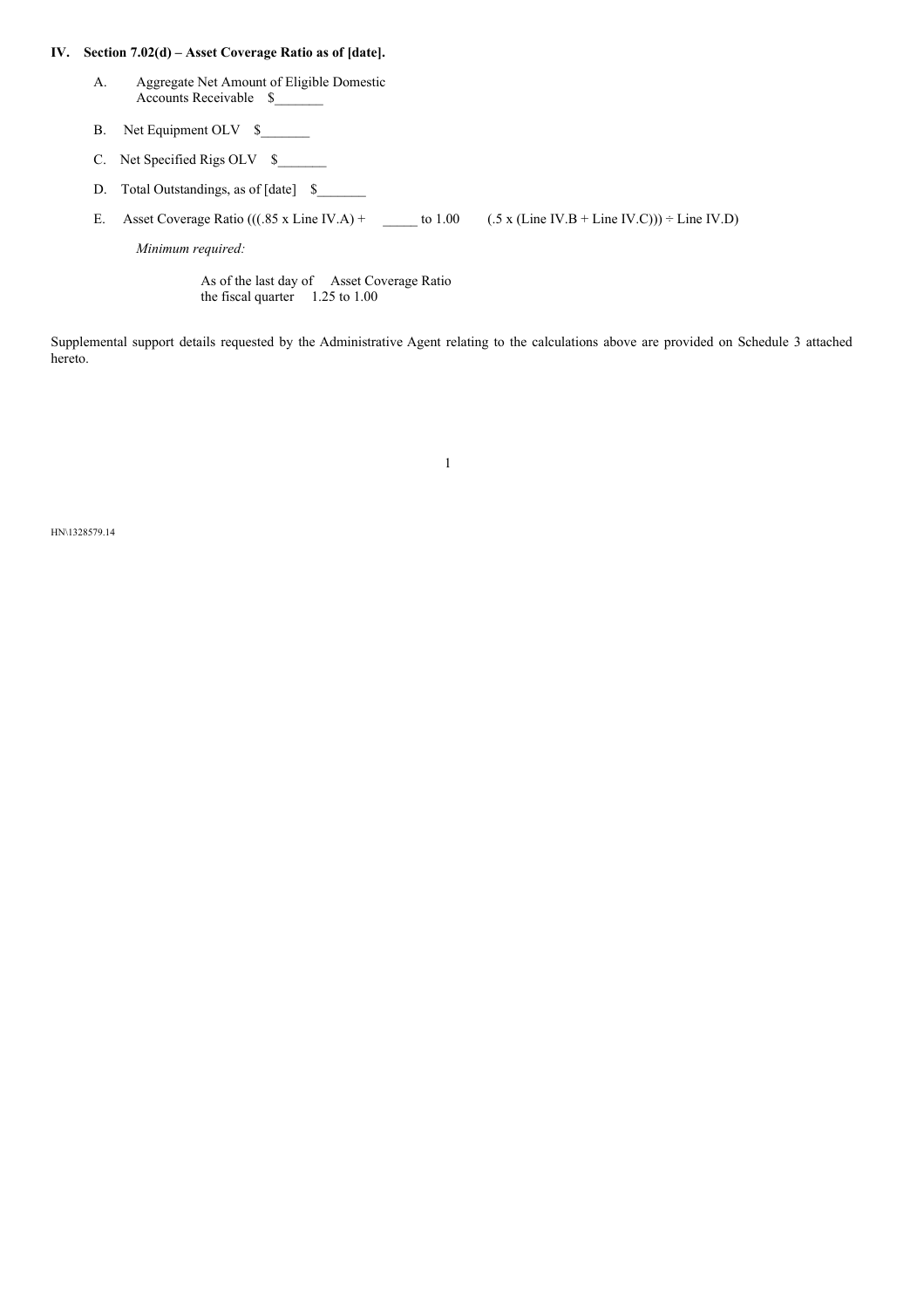# **Parker Drilling Company Computation of Ratio of Earnings to Fixed Charges (Dollars in Thousands)**

|                                               | <b>Nine Months</b>                 | <b>Fiscal Year Ended December 31,</b> |         |          |           |           |  |
|-----------------------------------------------|------------------------------------|---------------------------------------|---------|----------|-----------|-----------|--|
|                                               | <b>Ended September</b><br>30, 2015 | 2014                                  | 2013    | 2012     | 2011      | 2010      |  |
| Pretax Income (Loss)                          | (33,806)                           | 48,537                                | 52,787  | 70,977   | (65, 412) | 11,505    |  |
| <b>Fixed Charges</b>                          | 33,957                             | 45,436                                | 50,196  | 43,782   | 41,865    | 40,294    |  |
| Amortization of Capitalized Interest          | 2,844                              | 3,939                                 | 4,058   | 1,887    | 1,557     | 1,819     |  |
| Capitalized Interest                          | (190)                              | (1,171)                               | (2,376) | (10,240) | (19,271)  | (13, 489) |  |
| Earnings before Income Tax & Fixed<br>Charges | 2,805                              | 96,741                                | 104.665 | 106,406  | (41,261)  | 40,129    |  |
| Interest Expense                              | 33,767                             | 44,265                                | 47,820  | 33,542   | 22,594    | 26,805    |  |
| Capitalized Interest                          | 190                                | 1,171                                 | 2,376   | 10,240   | 19,271    | 13,489    |  |
| <b>Total Fixed Charges</b>                    | 33,957                             | 45.436                                | 50.196  | 43,782   | 41.865    | 40,294    |  |
| <b>Ratio of Earnings to Fixed Charges</b>     | 0.1x                               | 2.1x                                  | 2.1x    | 2.4x     | (1)       | 1x        |  |

(1) For the year ended December 31, 2011, earnings were deficient to cover fixed charges by \$41.3 million, which was primarily due to a pre-tax, non-cash charge to earnings of \$170.0 million related to the impairment of our two Alaska rigs.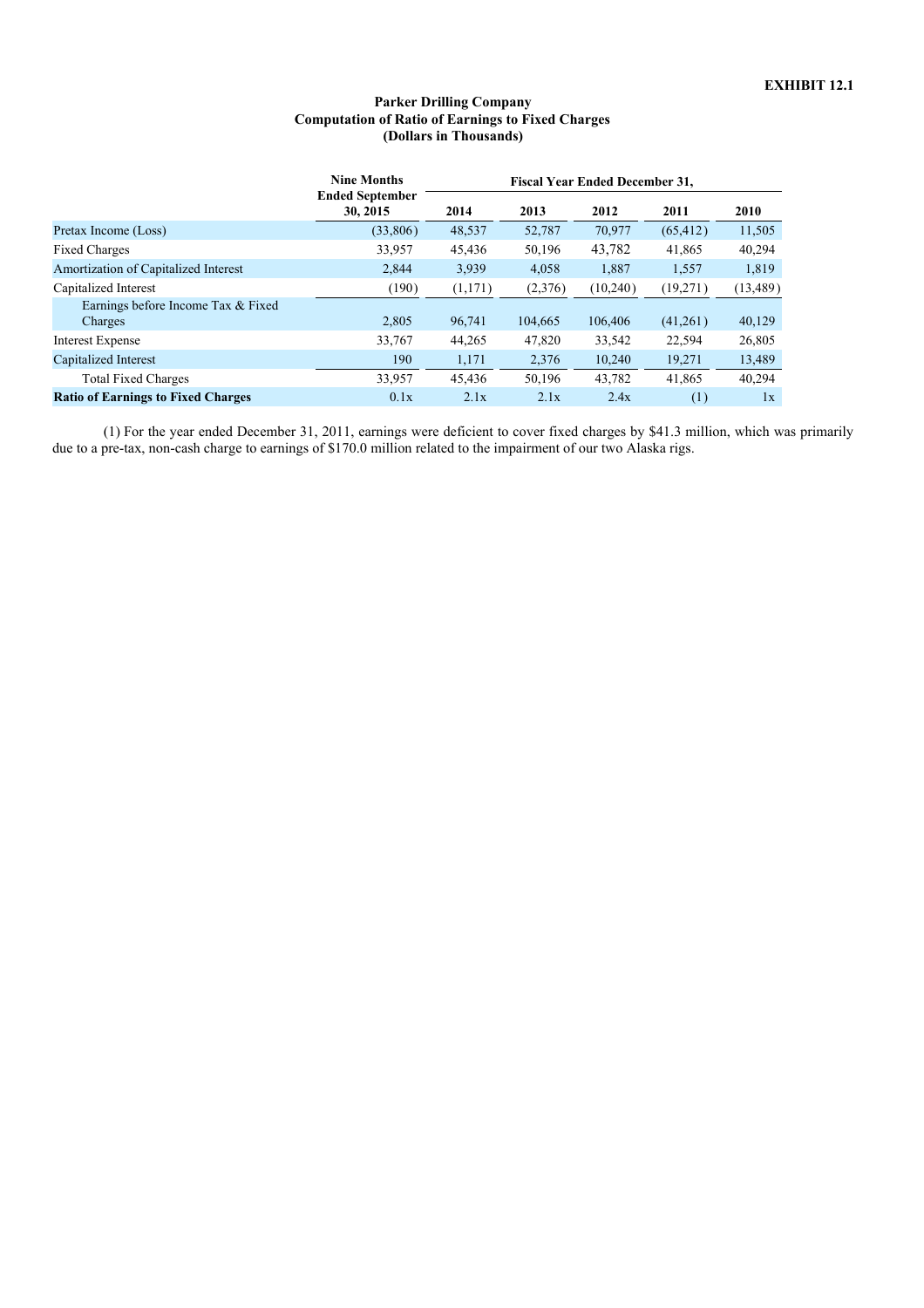# **PARKER DRILLING COMPANY RULE 13a-14(a)/15d-14(a) CERTIFICATION**

I, Gary G. Rich, certify that:

- 1. I have reviewed this quarterly report on Form 10-Q for the quarterly period ended September 30, 2015, of Parker Drilling Company (the registrant);
- 2. Based on my knowledge, this report does not contain any untrue statement of a material fact or omit to state a material fact necessary to make the statements made, in light of the circumstances under which such statements were made, not misleading with respect to the period covered by this report;
- 3. Based on my knowledge, the financial statements, and other financial information included in this report, fairly present in all material respects the financial condition, results of operations and cash flows of the registrant as of, and for, the periods presented in this report;
- 4. The registrant's other certifying officer(s) and I are responsible for establishing and maintaining disclosure controls and procedures (as defined in Exchange Act Rules  $13a - 15(e)$  and  $15d - 15(e)$ ) and internal control over financial reporting (as defined in Exchange Act Rules 13a-15(f) and 15d-15(f)) for the registrant and have:
	- (a) Designed such disclosure controls and procedures, or caused such disclosure controls and procedures to be designed under our supervision, to ensure that material information relating to the registrant, including its consolidated subsidiaries, is made known to us by others within those entities, particularly during the period in which this report is being prepared;
	- (b) Designed such internal control over financial reporting, or caused such internal control over financial reporting to be designed under our supervision, to provide reasonable assurance regarding the reliability of financial reporting and the preparation of financial statements for external purposes in accordance with generally accepted accounting principles;
	- (c) Evaluated the effectiveness of the registrant's disclosure controls and procedures and presented in this report our conclusions about the effectiveness of the disclosure controls and procedures, as of the end of the period covered by this report based on such evaluation; and
	- (d) Disclosed in this report any change in the registrant's internal control over financial reporting that occurred during the registrant's most recent fiscal quarter (the registrant's fourth fiscal quarter in the case of an annual report) that has materially affected, or is reasonably likely to materially affect, the registrant's internal control over financial reporting.
- 5. The registrant's other certifying officer(s) and I have disclosed, based on our most recent evaluation of internal control over financial reporting, to the registrant's auditors and the audit committee of the registrant's board of directors (or persons performing the equivalent functions):
	- (a) All significant deficiencies and material weaknesses in the design or operation of internal control over financial reporting which are reasonably likely to adversely affect the registrant's ability to record, process, summarize and report financial information; and
	- (b) Any fraud, whether or not material, that involves management or other employees who have a significant role in the registrant's internal control over financial reporting.

Date: November 4, 2015

/s/ Gary G. Rich

Gary G. Rich President, Chief Executive Officer, and Director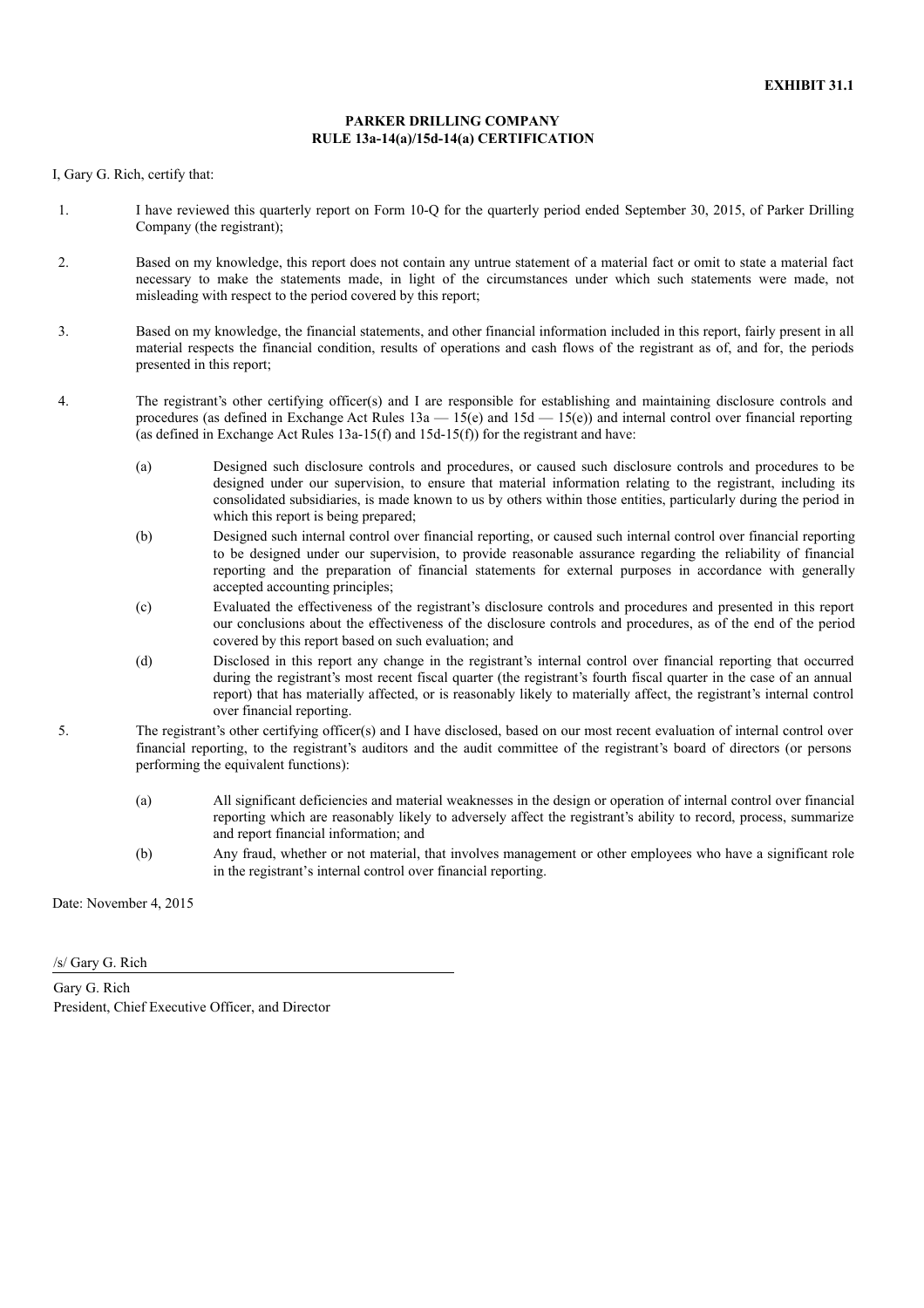# **PARKER DRILLING COMPANY RULE 13a-14(a)/15d-14(a) CERTIFICATION**

I, Christopher T. Weber, certify that:

- 1. I have reviewed this quarterly report on Form 10-Q for the quarterly period ended September 30, 2015, of Parker Drilling Company (the registrant);
- 2. Based on my knowledge, this report does not contain any untrue statement of a material fact or omit to state a material fact necessary to make the statements made, in light of the circumstances under which such statements were made, not misleading with respect to the period covered by this report;
- 3. Based on my knowledge, the financial statements, and other financial information included in this report, fairly present in all material respects the financial condition, results of operations and cash flows of the registrant as of, and for, the periods presented in this report;
- 4. The registrant's other certifying officer(s) and I are responsible for establishing and maintaining disclosure controls and procedures (as defined in Exchange Act Rules  $13a - 15(e)$  and  $15d - 15(e)$ ) and internal control over financial reporting (as defined in Exchange Act Rules 13a-15(f) and  $15d-15(f)$  for the registrant and have:
	- (a) Designed such disclosure controls and procedures, or caused such disclosure controls and procedures to be designed under our supervision, to ensure that material information relating to the registrant, including its consolidated subsidiaries, is made known to us by others within those entities, particularly during the period in which this report is being prepared;
	- (b) Designed such internal control over financial reporting, or caused such internal control over financial reporting to be designed under our supervision, to provide reasonable assurance regarding the reliability of financial reporting and the preparation of financial statements for external purposes in accordance with generally accepted accounting principles;
	- (c) Evaluated the effectiveness of the registrant's disclosure controls and procedures and presented in this report our conclusions about the effectiveness of the disclosure controls and procedures, as of the end of the period covered by this report based on such evaluation; and
	- (d) Disclosed in this report any change in the registrant's internal control over financial reporting that occurred during the registrant's most recent fiscal quarter (the registrant's fourth fiscal quarter in the case of an annual report) that has materially affected, or is reasonably likely to materially affect, the registrant's internal control over financial reporting.
- 5. The registrant's other certifying officer(s) and I have disclosed, based on our most recent evaluation of internal control over financial reporting, to the registrant's auditors and the audit committee of the registrant's board of directors (or persons performing the equivalent functions):
	- (a) All significant deficiencies and material weaknesses in the design or operation of internal control over financial reporting which are reasonably likely to adversely affect the registrant's ability to record, process, summarize and report financial information; and
	- (b) Any fraud, whether or not material, that involves management or other employees who have a significant role in the registrant's internal control over financial reporting.

Date: November 4, 2015

/s/ Christopher T. Weber

Christopher T. Weber Senior Vice President and Chief Financial Officer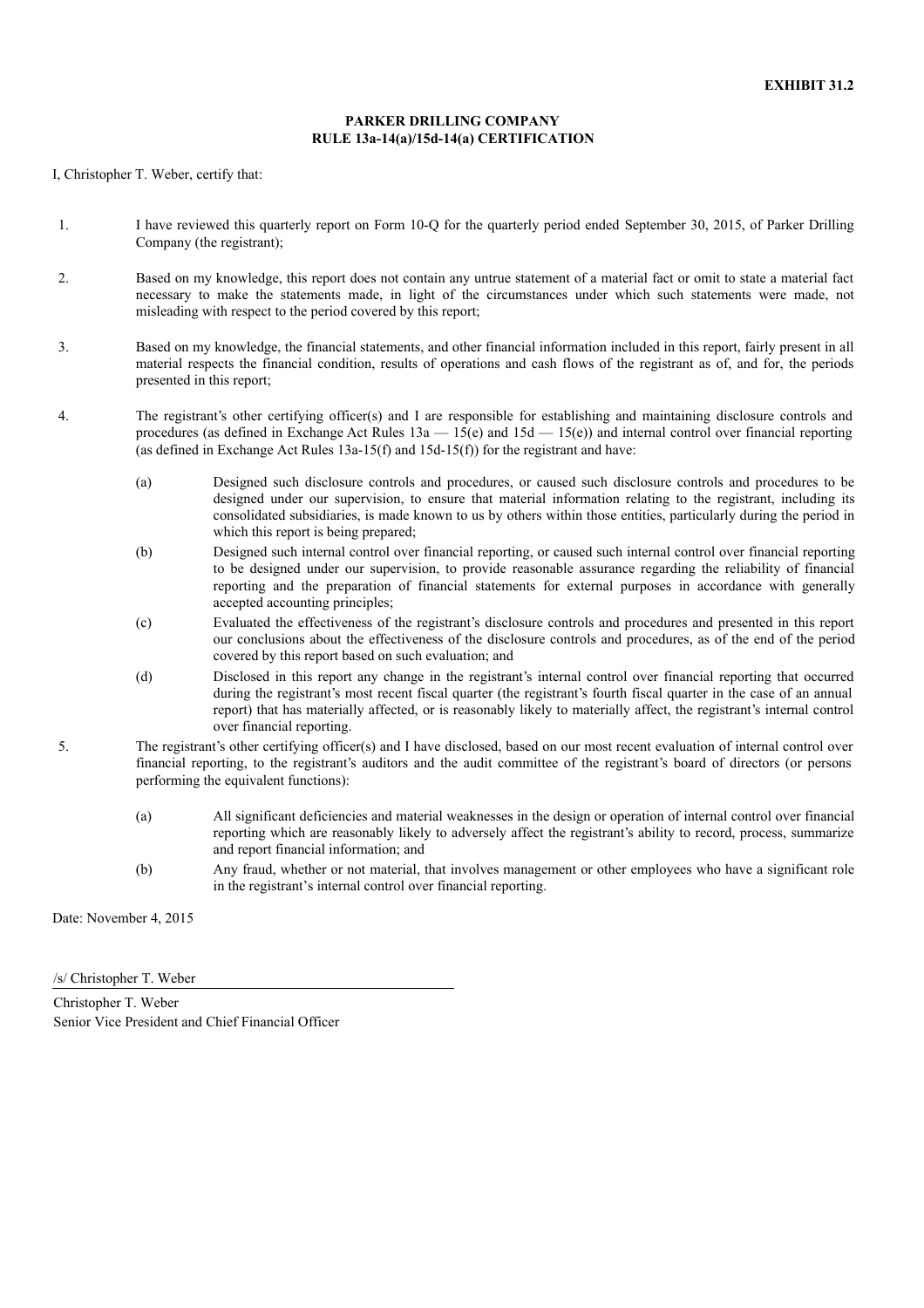## **CERTIFICATION PURSUANT TO 18 U.S.C. SECTION 1350**

Pursuant to 18 U.S.C. Section 1350, the undersigned officer of Parker Drilling Company (the Company) hereby certifies, to such officer's knowledge, that:

- 1. The Company's Quarterly Report on Form 10-Q for the quarter ended September 30, 2015 (the Report) fully complies with the requirements of section 13(a) or 15(d), as applicable, of the Securities Exchange Act of 1934; and
- 2. The information contained in the Report fairly presents, in all material respects, the financial condition and result of operations of the Company.

Date: November 4, 2015

/s/ Gary G. Rich

Gary G. Rich President, Chief Executive Officer, and Director

The foregoing certification is being furnished solely pursuant to 18 U.S.C. Section 1350 and is not being filed as part of the Report or as a separate disclosure statement.